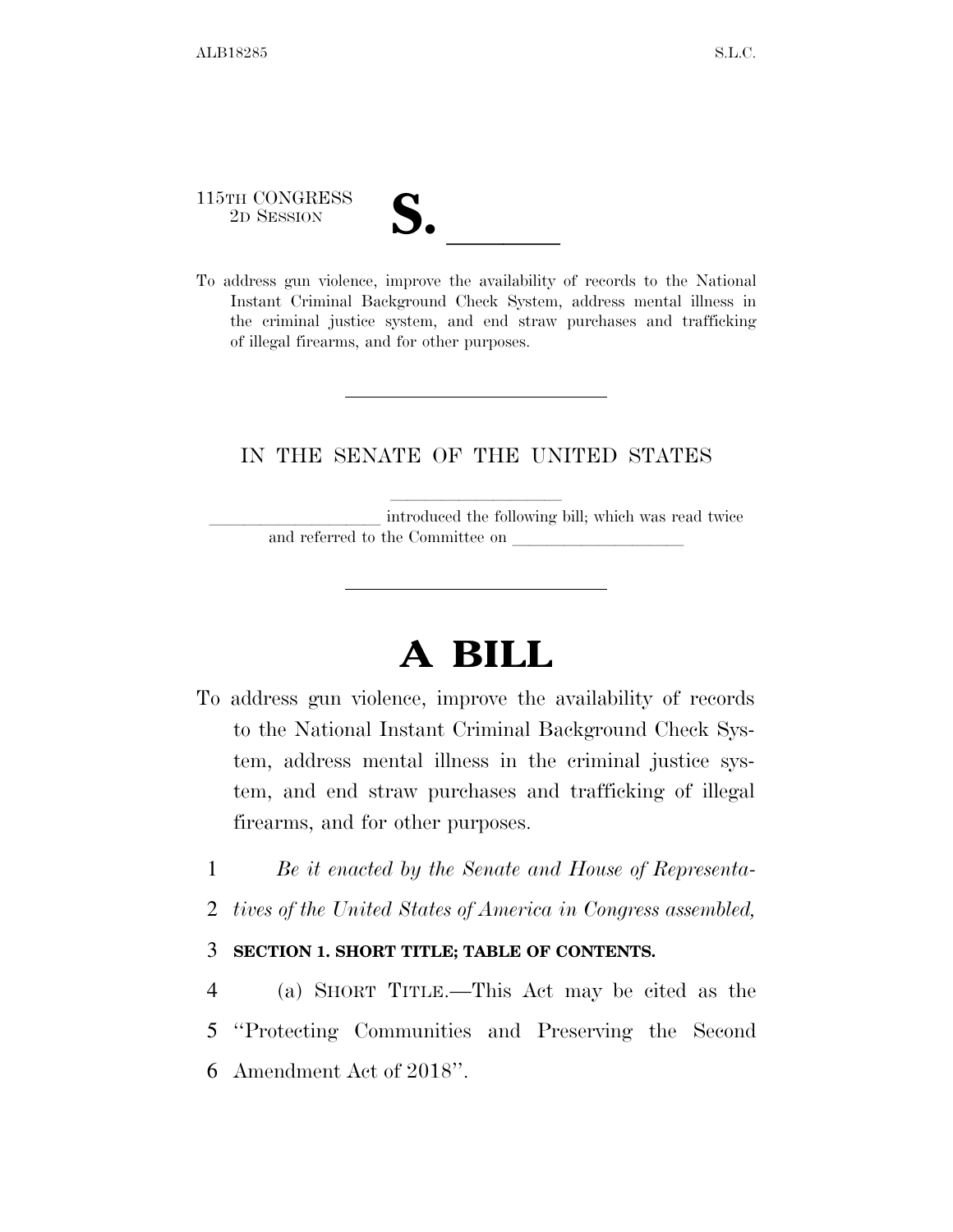1 (b) TABLE OF CONTENTS.—The table of contents for

2 this Act is as follows:

Sec. 1. Short title; table of contents.

Sec. 2. Definitions.

#### TITLE I—COMBATING GUN CRIME, NICS REAUTHORIZATION, AND NICS IMPROVEMENT

- Sec. 101. Reauthorization and improvements to NICS.
- Sec. 102. Availability of records to NICS.
- Sec. 103. Definitions relating to mental health.
- Sec. 104. Conditions for treatment of certain persons as adjudicated mentally incompetent for certain purposes.
- Sec. 105. Clarification that Federal court information is to be made available to the National Instant Criminal Background Check System.
- Sec. 106. Reports and certifications to Congress.
- Sec. 107. Increasing Federal prosecution of gun violence.
- Sec. 108. Prosecution of felons and fugitives who attempt to illegally purchase firearms.
- Sec. 109. Limitation on operations by the Department of Justice.
- Sec. 110. Straw purchasing of firearms.
- Sec. 111. Increased penalties for lying and buying.
- Sec. 112. Amendments to section 924(a).
- Sec. 113. Amendments to section 924(h).
- Sec. 114. Amendments to section 924(k).
- Sec. 115. Multiple sales reports for rifles and shotguns.
- Sec. 116. Study by the National Institutes of Justice and National Academy of Sciences on the causes of mass shootings.
- Sec. 117. Reports to Congress regarding ammunition purchases by Federal agencies.
- Sec. 118. Reduction of Byrne JAG funds for State failure to provide mental health records to NICS.
- Sec. 119. Firearm commerce modernization.
- Sec. 120. Firearm dealer access to law enforcement information.
- Sec. 121. Interstate transportation of firearms or ammunition.

#### TITLE II—SCHOOL SAFETY

- Sec. 201. Short title.
- Sec. 202. Grant program for school security.
- Sec. 203. Applications.
- Sec. 204. Authorization of appropriations.
- Sec. 205. Accountability.
- Sec. 206. Preventing duplicative grants.

#### 3 **SEC. 2. DEFINITIONS.**

4 In this Act—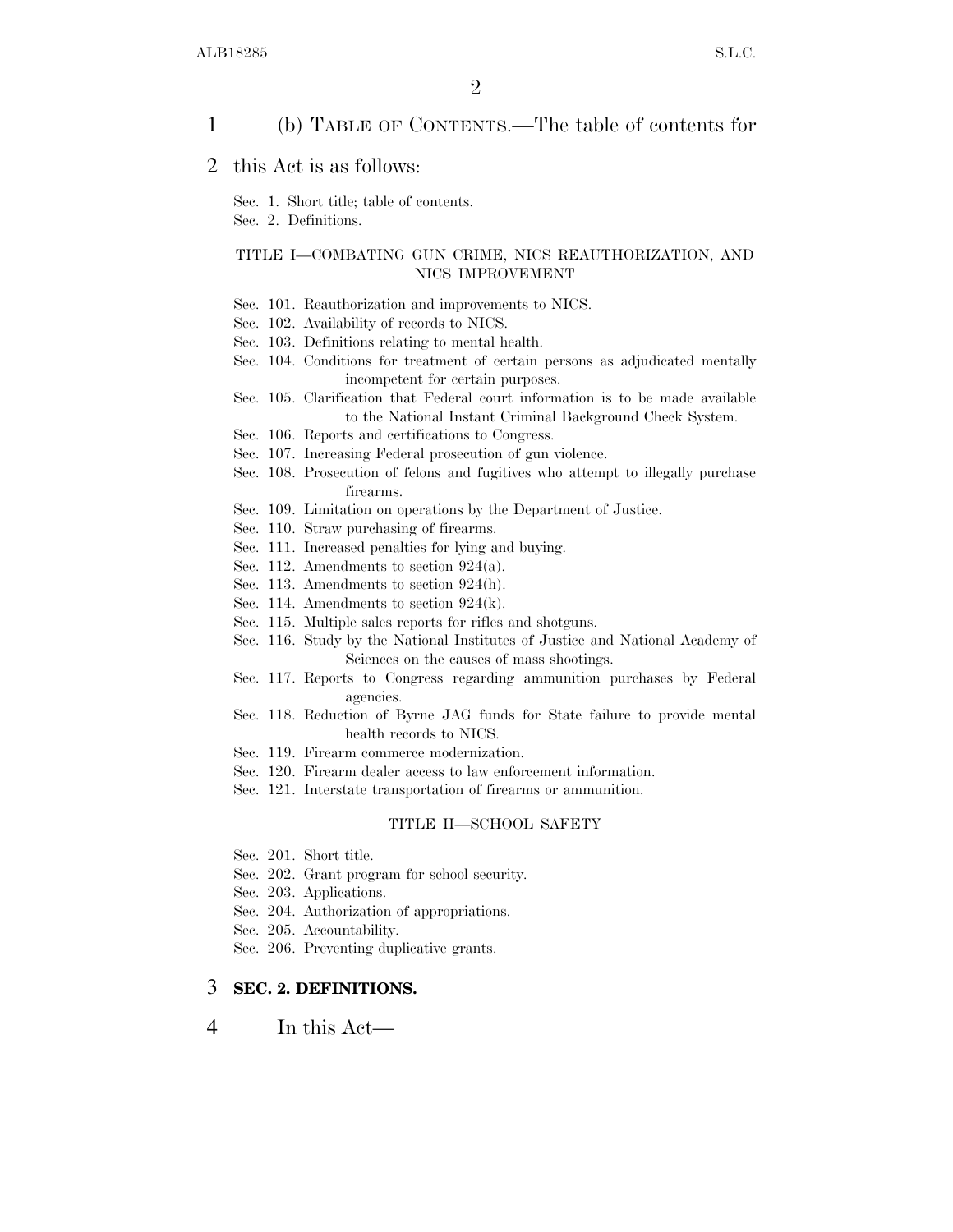| (1) the term "agency" has the meaning given             |
|---------------------------------------------------------|
| the term in section 551 of title 5, United States       |
| Code;                                                   |
| (2) the term "NICS" means the National In-              |
| stant Criminal Background Check System; and             |
| (3) the term "relevant Federal records" means           |
| any record demonstrating that a person is prohibited    |
| from possessing or receiving a firearm under sub-       |
| section (g) or (n) of section $922$ of title 18, United |
| States Code.                                            |
| <b>I-COMBATING</b><br>TITLE<br><b>GUN</b>               |
| CRIME, NICS REAUTHORIZA-                                |
| TION, AND NICS IMPROVE-                                 |
| <b>MENT</b>                                             |
| SEC. 101. REAUTHORIZATION AND IMPROVEMENTS TO           |
| NICS.                                                   |
| (a) IN GENERAL.—Section 103 of the NICS Im-             |
| provement Amendments Act of 2007 (34 U.S.C. 40913)      |
| is amended—                                             |
|                                                         |
| (1) by redesignating subsections (e) and (f) as         |
| subsections (f) and (g), respectively;                  |
| $(2)$ by amending subsection $(f)$ , as so redesig-     |
| nated, to read as follows:                              |
| "(f) AUTHORIZATION OF APPROPRIATIONS.—There             |
|                                                         |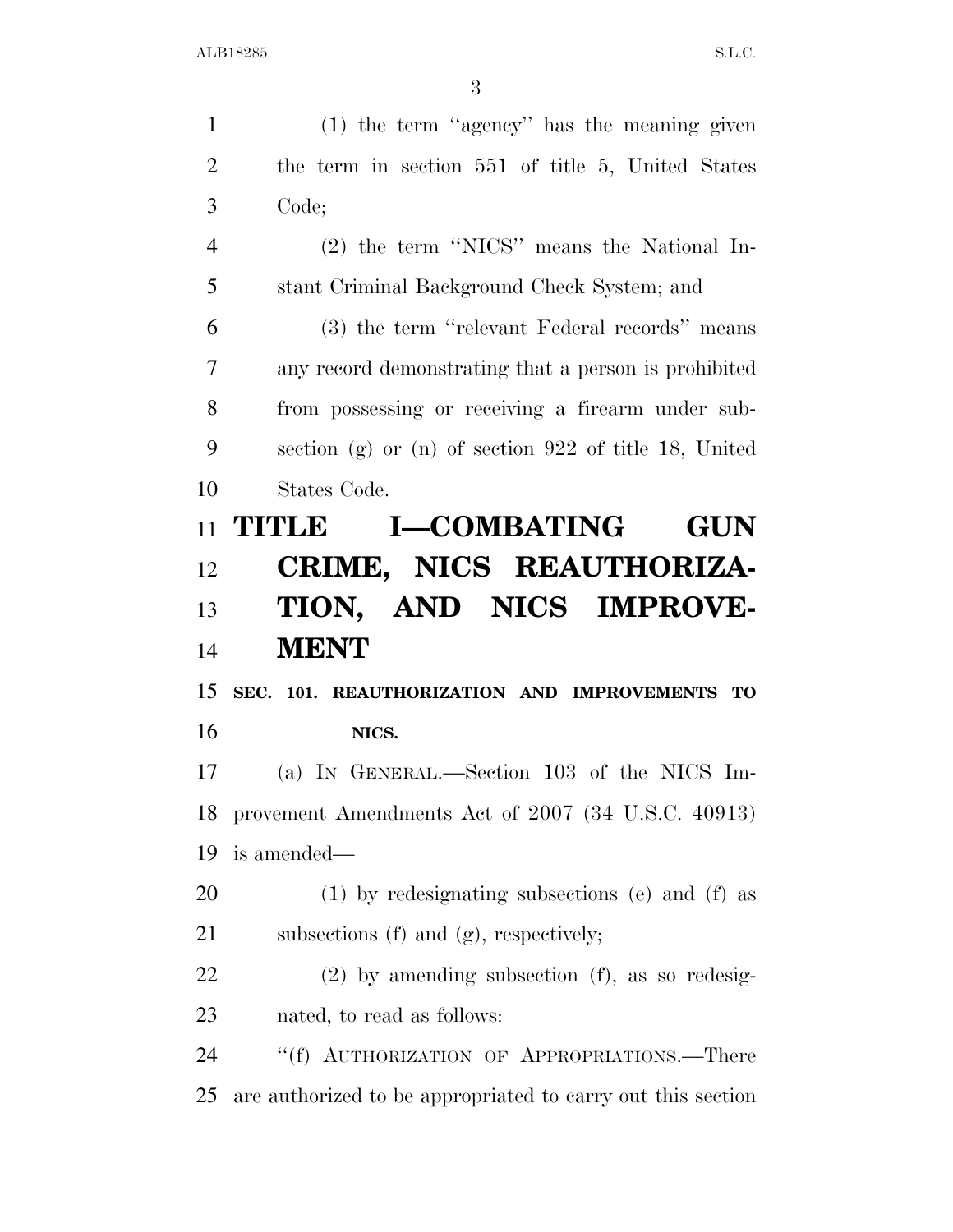\$20,000,000 for each of fiscal years 2018 through 2022.''; and

 (3) by inserting after subsection (d) the fol-lowing:

 ''(e) ACCOUNTABILITY.—All grants awarded by the Attorney General under this section shall be subject to the following accountability provisions:

8 "(1) DEFINITION.—In this subsection, the term 'unresolved audit finding' means a finding in the final audit report of the Inspector General of the Department of Justice that the audited grantee has utilized grant funds for an unauthorized expenditure or otherwise unallowable cost that is not closed or resolved within 12 months from the date when the final audit report is issued.

 ''(2) AUDITS.—Beginning in the first fiscal year beginning after the date of enactment of this subsection, and in each fiscal year thereafter, the In- spector General of the Department of Justice shall conduct audits of recipients of grants under this sec- tion to prevent waste, fraud, and abuse of funds by grantees. The Inspector General shall determine the appropriate number of grantees to be audited each year.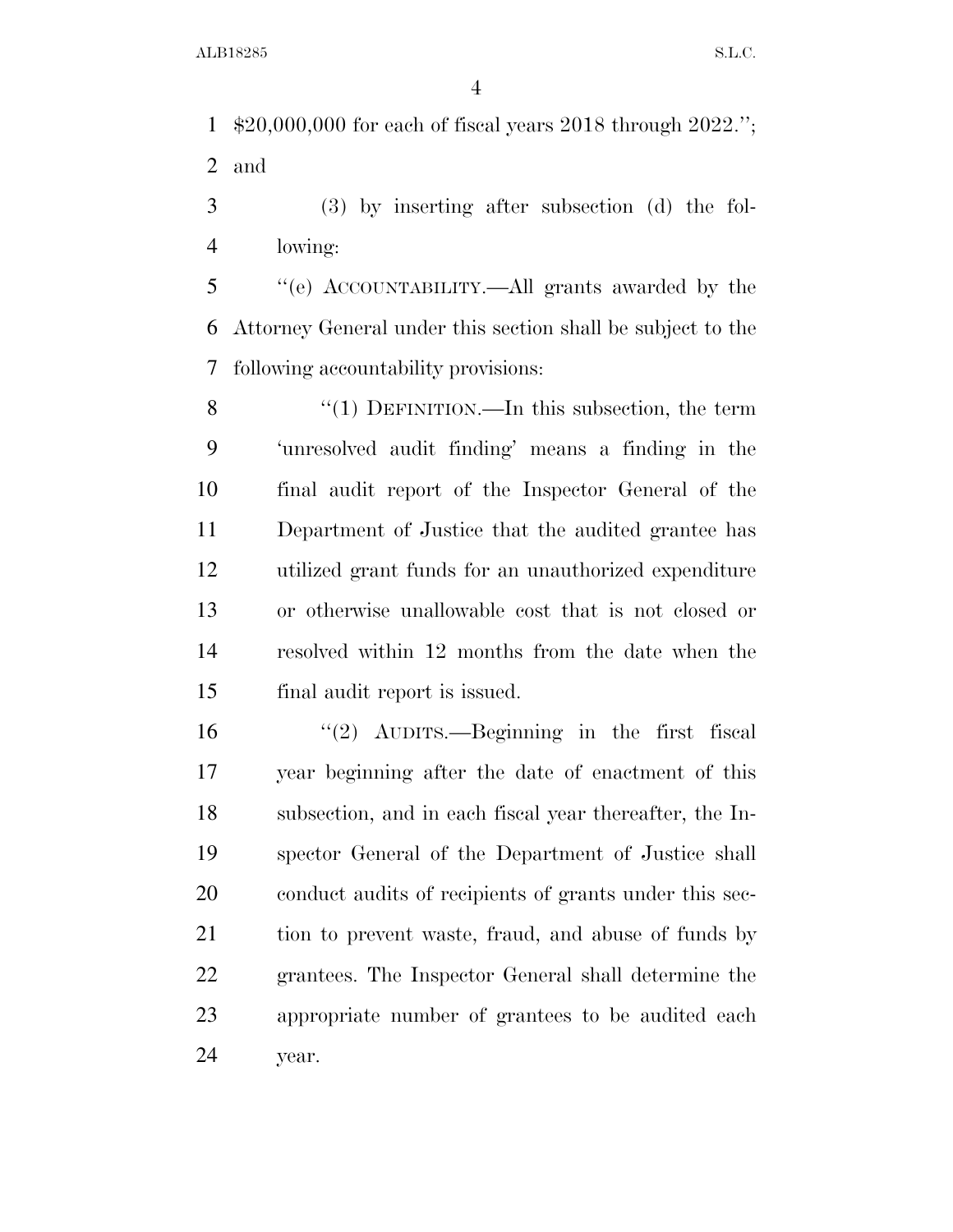| $\mathbf{1}$   | "(3) PRIORITY.—In awarding grants under this                 |
|----------------|--------------------------------------------------------------|
| $\overline{2}$ | section, the Attorney General shall give priority to         |
| 3              | eligible applicants that did not have an unresolved          |
| $\overline{4}$ | audit finding during the 3 fiscal years before sub-          |
| 5              | mitting an application for a grant under this sec-           |
| 6              | tion.".                                                      |
| 7              | MODIFICATION OF ELIGIBILITY<br>(b)<br>REQUIRE-               |
| 8              | MENTS.-The NICS Improvement Amendments Act of                |
| 9              | 2007 (34 U.S.C. 40902 et seq.) is amended—                   |
| 10             | $(1)$ in section<br>102(b)(1)<br>(34)                        |
| 11             | $U.S.C.40912(b)(1))$ —                                       |
| 12             | $(A)$ in subparagraph $(A)$ , by striking "sub-              |
| 13             | paragraph (C)" and inserting "subparagraph                   |
| 14             | $(B)$ ";                                                     |
| 15             | $(B)$ by striking subparagraph $(B)$ ; and                   |
| 16             | $(C)$ by redesignating subparagraph $(C)$ as                 |
| 17             | subparagraph $(B)$ ;                                         |
| 18             | in section $103(a)(1)$ $(34 \text{ U.S.C.})$<br>(2)          |
| 19             | $40913(a)(1)$ , by striking "and subject to section          |
| 20             | $102(b)(1)(B)$ "; and                                        |
| 21             | $(3)$ in section 104(d) $(34 \text{ U.S.C. } 40914(d))$ , by |
| 22             | striking "section $102(b)(1)(C)$ " and inserting "sec-       |
| 23             | tion $102(b)(1)(B)$ ".                                       |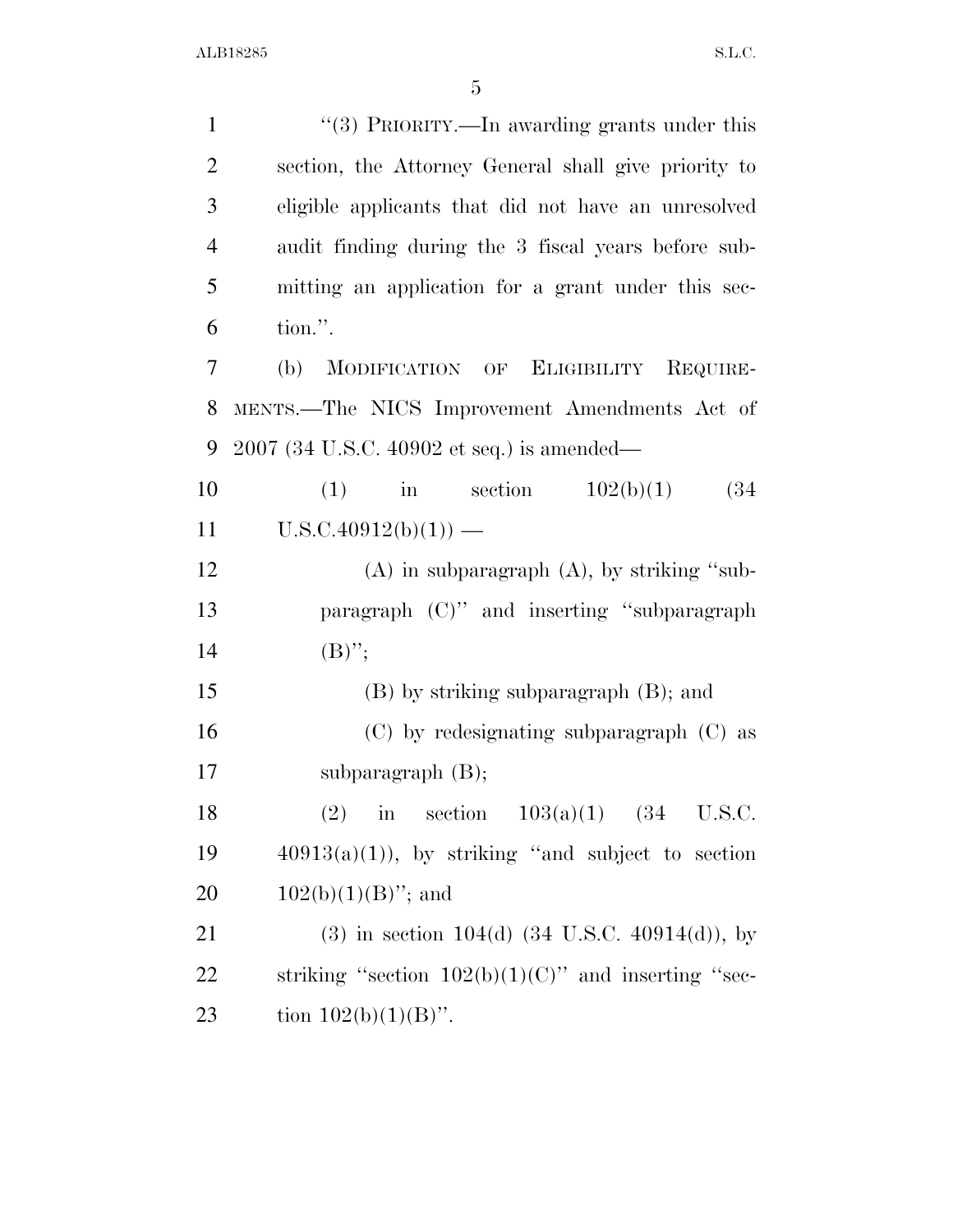### **SEC. 102. AVAILABILITY OF RECORDS TO NICS.**

 (a) GUIDANCE.—Not later than 45 days after the date of enactment of this Act, the Attorney General shall issue guidance regarding—

 (1) the identification and sharing of relevant Federal records; and

 (2) submission of the relevant Federal records to NICS.

 (b) PRIORITIZATION OF RECORDS.—Each agency that possesses relevant Federal records shall prioritize providing the relevant information contained in the rel- evant Federal records to NICS on a regular and ongoing basis in accordance with the guidance issued by the Attor-ney General under subsection (a).

 (c) REPORTS.—Not later than 60 days after the At- torney General issues guidance under subsection (a), the head of each agency shall submit a report to the Attorney General that—

 (1) advises whether the agency possesses rel-evant Federal records; and

 (2) describes the implementation plan of the agency for making the relevant information con- tained in relevant Federal records available to NICS in a manner consistent with applicable law.

 (d) DETERMINATION OF RELEVANCE.—The Attorney General shall resolve any dispute regarding whether—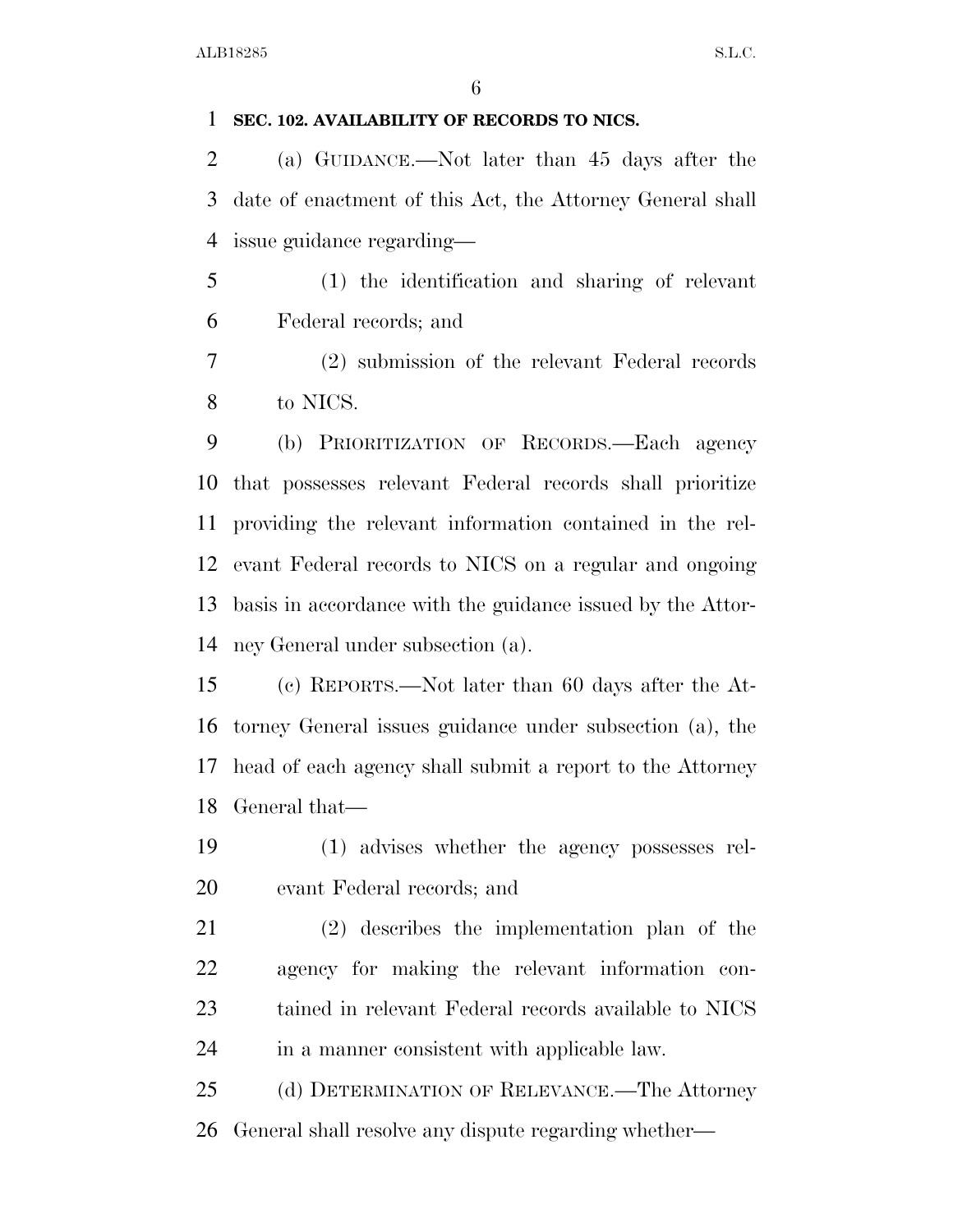| $\mathbf{1}$   | (1) agency records are relevant Federal records;          |
|----------------|-----------------------------------------------------------|
| $\overline{2}$ | and                                                       |
| 3              | (2) the relevant Federal records of an agency             |
| $\overline{4}$ | should be made available to NICS.                         |
| 5              | SEC. 103. DEFINITIONS RELATING TO MENTAL HEALTH.          |
| 6              | (a) TITLE 18 DEFINITIONS.—Chapter 44 of title 18,         |
| 7              | United States Code, is amended—                           |
| 8              | $(1)$ in section 921(a), by adding at the end the         |
| 9              | following:                                                |
| 10             | $``(36)(A)$ Subject to subparagraph (B), the term 'has    |
| 11             | been adjudicated mentally incompetent or has been com-    |
| 12             | mitted to a psychiatric hospital', with respect to a per- |
| 13             | $son$ —                                                   |
| 14             | "(i) means the person is the subject of an order          |
| 15             | or finding by a judicial officer, court, board, commis-   |
| 16             | sion, or other adjudicative body—                         |
| 17             | $\lq$ (I) that was issued after—                          |
| 18             | "(aa) a hearing—                                          |
| 19             | "(AA) of which the person re-                             |
| 20             | ceived actual notice; and                                 |
| 21             | "(BB) at which the person had                             |
| 22             | opportunity to participate with<br>an                     |
| 23             | counsel; or                                               |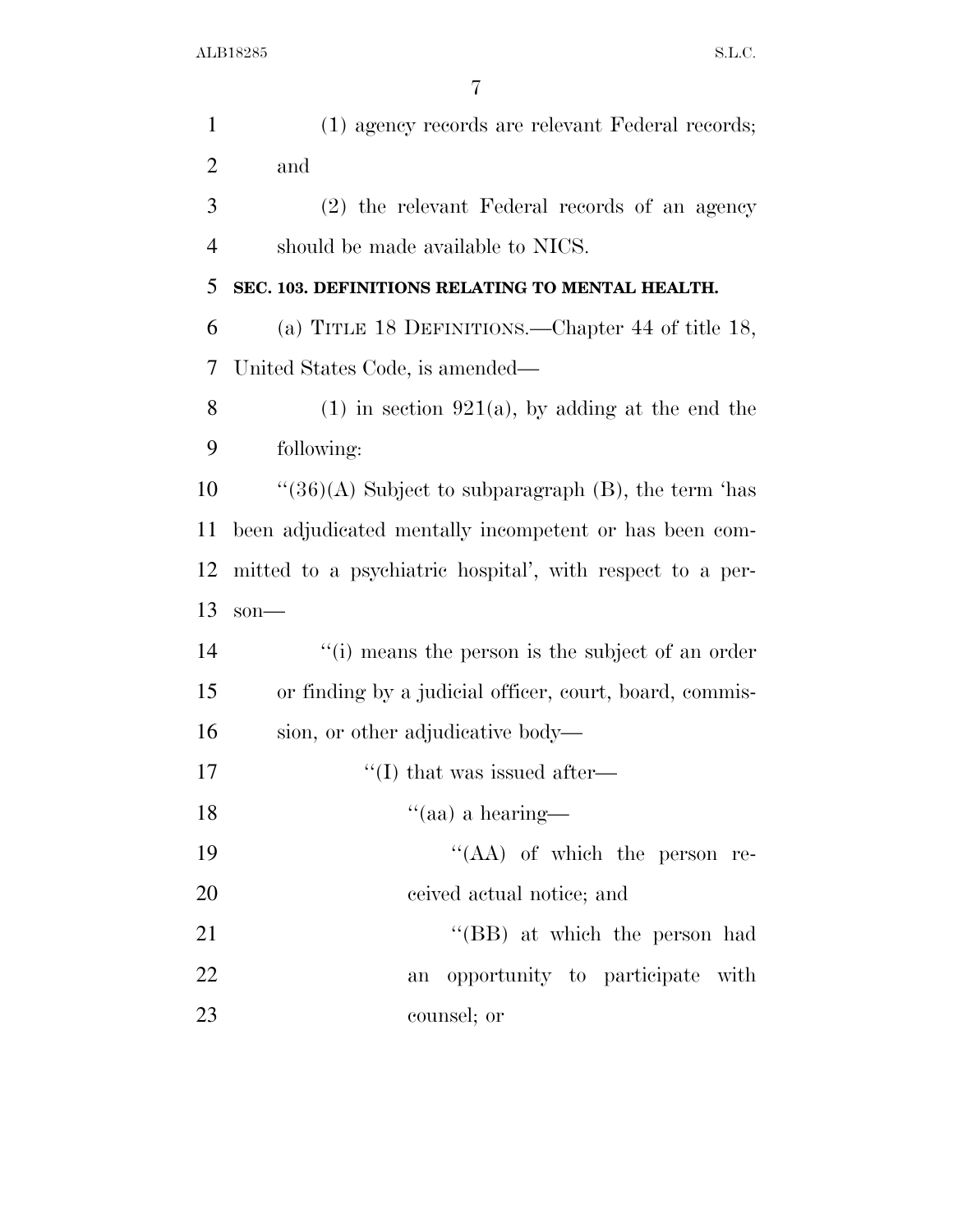| $\mathbf{1}$   | "(bb) the person knowingly and intel-         |
|----------------|-----------------------------------------------|
| $\overline{2}$ | ligently waived the opportunity for a hear-   |
| 3              | $ing$ —                                       |
| $\overline{4}$ | "(AA) of which the person re-                 |
| 5              | ceived actual notice; and                     |
| 6              | "(BB) at which the person would               |
| $\overline{7}$ | have had an opportunity to participate        |
| 8              | with counsel; and                             |
| 9              | "(II) that found that the person, as a re-    |
| 10             | sult of marked subnormal intelligence, mental |
| 11             | impairment, or mental illness—                |
| 12             | "(aa) was a danger to himself or to           |
| 13             | others;                                       |
| 14             | "(bb) was guilty but mentally ill in a        |
| 15             | criminal case;                                |
| 16             | "(cc) was not guilty in a criminal case       |
| 17             | by reason of insanity or mental disease or    |
| 18             | defect;                                       |
| 19             | "(dd) was incompetent to stand trial          |
| 20             | in a criminal case;                           |
| 21             | "(ee) was not guilty only by reason of        |
| 22             | lack of mental responsibility under section   |
| 23             | $850a$ of title 10 (article 50a of the Uni-   |
| 24             | form Code of Military Justice);               |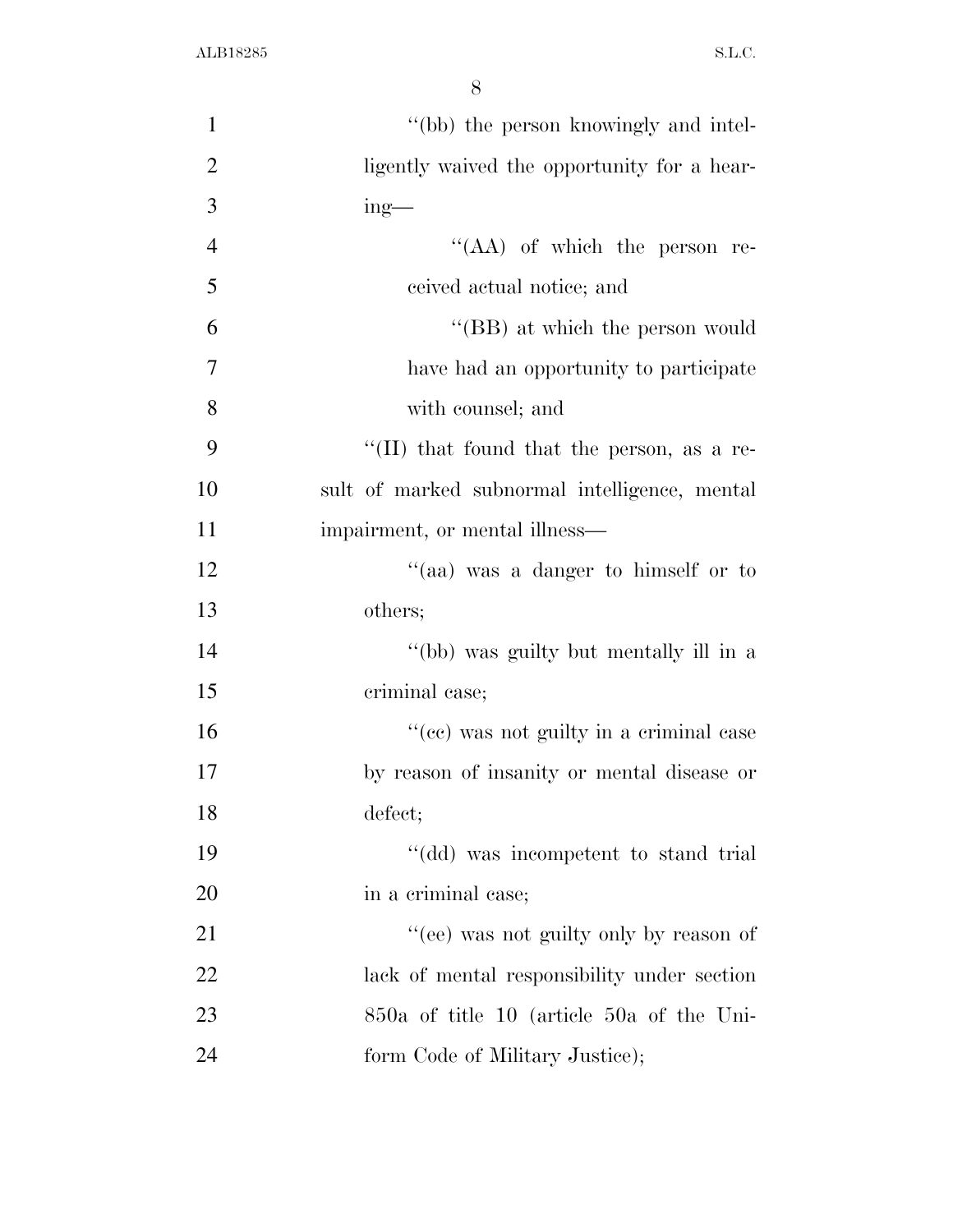| $\mathbf{1}$   | "(ff) required involuntary inpatient                 |
|----------------|------------------------------------------------------|
| $\overline{2}$ | treatment by a psychiatric hospital;                 |
| 3              | "(gg) required involuntary outpatient                |
| $\overline{4}$ | treatment by a psychiatric hospital based            |
| 5              | on a finding that the person is a danger to          |
| 6              | himself or to others; or                             |
| $\overline{7}$ | "(hh) required involuntary commit-                   |
| 8              | ment to a psychiatric hospital for any rea-          |
| 9              | son, including drug use; and                         |
| 10             | "(ii) does not include—                              |
| 11             | "(I) a person who is in a psychiatric hos-           |
| 12             | pital for observation; or                            |
| 13             | "(II) a voluntary admission to a psy-                |
| 14             | chiatric hospital.                                   |
| 15             | "(B) In this paragraph, the term 'order or finding'  |
| 16             | does not include—                                    |
| 17             | "(i) an order or finding that has expired or has     |
| 18             | been set aside or expunged;                          |
| 19             | "(ii) an order or finding that is no longer appli-   |
| 20             | cable because a judicial officer, court, board, com- |
| 21             | mission, or other adjudicative body has found that   |
| 22             | the person who is the subject of the order or find-  |
| 23             | $ing$ —                                              |
| 24             | $\lq\lq$ does not present a danger to himself        |
| 25             | or to others;                                        |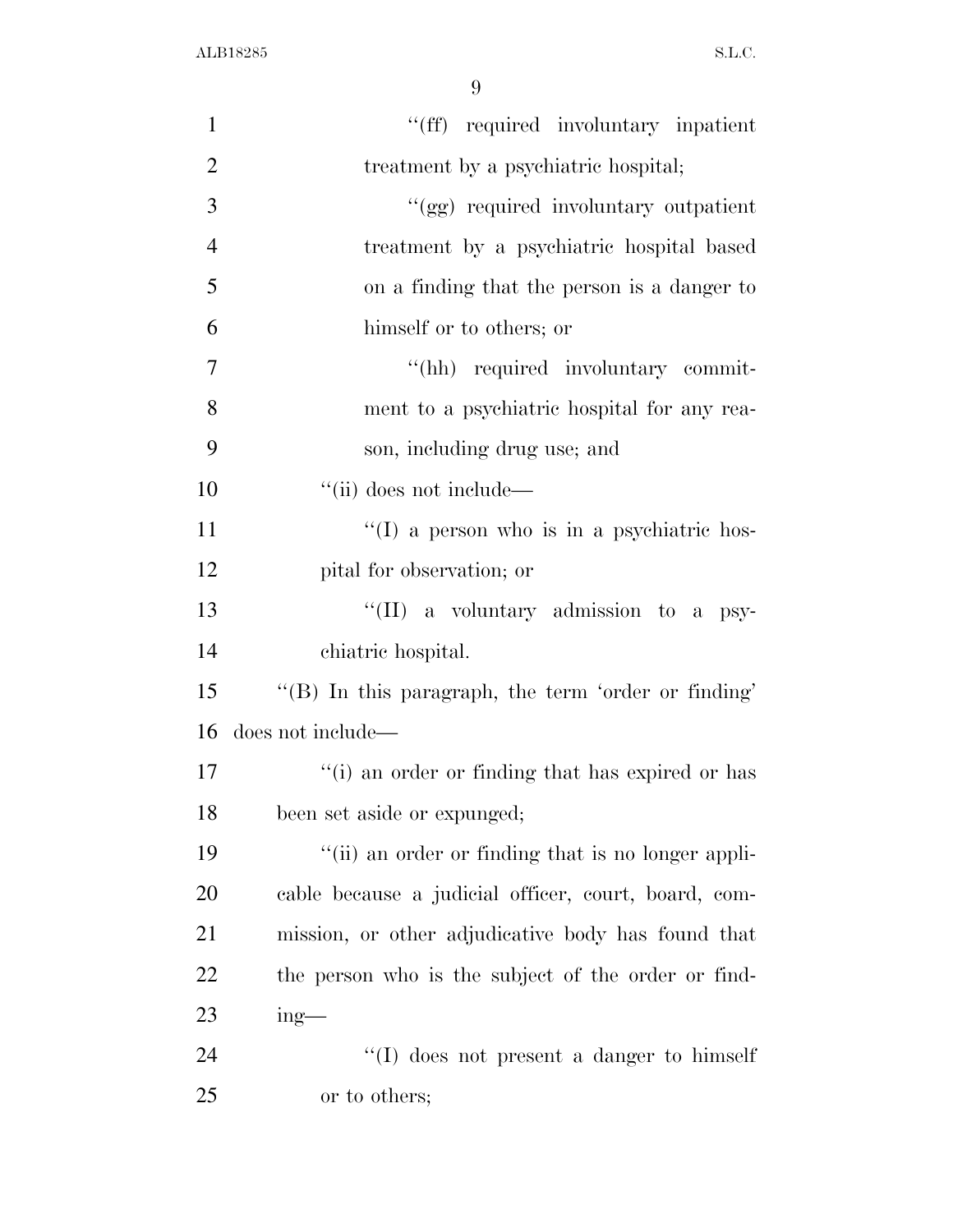| $\mathbf{1}$   | "(II) has been restored to sanity or cured                    |
|----------------|---------------------------------------------------------------|
| $\overline{2}$ | of mental disease or defect;                                  |
| 3              | "(III) has been restored to competency; or                    |
| $\overline{4}$ | "(IV) no longer requires involuntary inpa-                    |
| 5              | tient or outpatient treatment by, or involuntary              |
| 6              | commitment to, a psychiatric hospital; or                     |
| $\overline{7}$ | "(iii) an order or finding with respect to which              |
| 8              | the person who is subject to the order or finding has         |
| 9              | been granted relief from disabilities under section           |
| 10             | $925(c)$ or under a program described in section              |
| 11             | $101(c)(2)(A)$ or $105$ of the NICS Improvement               |
| 12             | Amendments Act of 2007 (18 U.S.C. 922 note).                  |
| 13             | $\lq(37)$ The term 'psychiatric hospital' includes a men-     |
| 14             | tal health facility, a mental hospital, a sanitarium, a psy-  |
| 15             | chiatric facility, and any other facility that provides diag- |
| 16             | noses by licensed professionals of mental retardation or      |
| 17             | mental illness, including a psychiatric ward in a general     |
| 18             | hospital."; and                                               |
| 19             | $(2)$ in section 922—                                         |
| 20             | (A) in subsection $(d)(4)$ —                                  |
| 21             | (i) by striking "as a mental defective"                       |
| 22             | and inserting "mentally incompetent"; and                     |
| 23             | (ii) by striking "any mental institu-                         |
| 24             | tion" and inserting "a psychiatric hos-                       |
| 25             | pital"; and                                                   |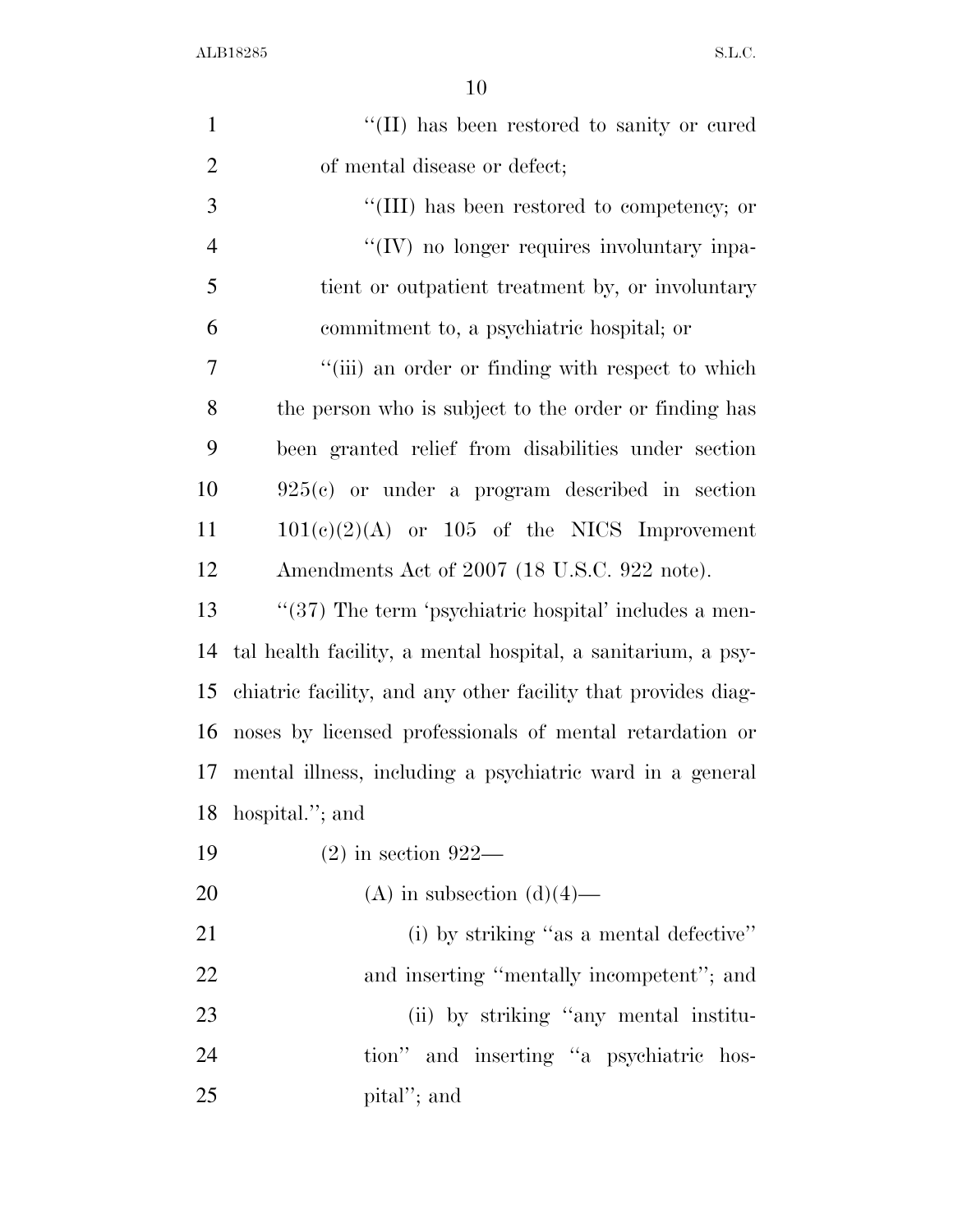| $\mathbf{1}$   | (B) in subsection $(g)(4)$ —                        |
|----------------|-----------------------------------------------------|
| $\overline{2}$ | (i) by striking "as a mental defective              |
| 3              | or who has" and inserting "mentally in-             |
| $\overline{4}$ | competent or has"; and                              |
| 5              | (ii) by striking "mental institution"               |
| 6              | and inserting "psychiatric hospital".               |
| $\tau$         | (b) TECHNICAL AND CONFORMING AMENDMENT.             |
| 8              | The NICS Improvement Amendments Act of 2007 (34)    |
| 9              | U.S.C. $40902$ et seq.) is amended—                 |
| 10             | (1) by striking "as a mental defective" each        |
| 11             | place that term appears and inserting "mentally in- |
| 12             | competent";                                         |
| 13             | (2) by striking "mental institution" each place     |
| 14             | that term appears and inserting "psychiatric hos-   |
| 15             | pital"; and                                         |
| 16             | (3) in section $102(e)(3)$ (34 U.S.C.               |
| 17             | $40912(e)(3)$ —                                     |
| 18             | (A) in the paragraph heading, by striking           |
| 19             | "AS A MENTAL DEFECTIVE OR COMMITTED TO              |
| 20             | A MENTAL INSTITUTION" and inserting "MEN-           |
| 21             | TALLY INCOMPETENT OR COMMITTED TO A PSY-            |
| 22             | CHIATRIC HOSPITAL"; and                             |
| 23             | (B) by striking "mental institutions" and           |
| 24             | inserting "psychiatric hospitals".                  |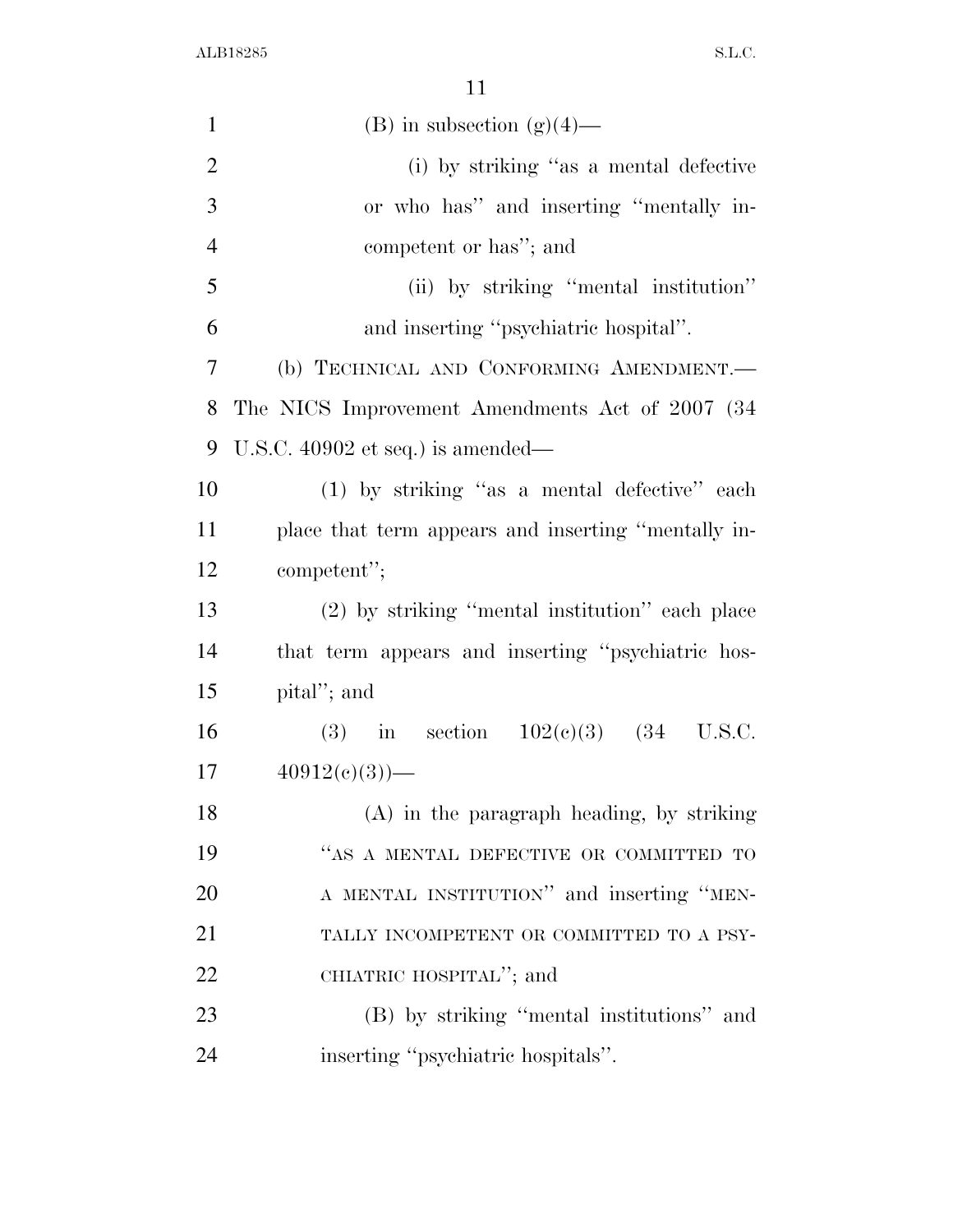# **SEC. 104. CONDITIONS FOR TREATMENT OF CERTAIN PER- SONS AS ADJUDICATED MENTALLY INCOM-PETENT FOR CERTAIN PURPOSES.**

 (a) IN GENERAL.—Chapter 55 of title 38, United States Code, is amended by adding at the end the fol-lowing:

# **''§ 5511. Conditions for treatment of certain persons as adjudicated mentally incompetent for certain purposes**

 ''In any case arising out of the administration by the Secretary of laws and benefits under this title, a person who is mentally incapacitated, deemed mentally incom- petent, or experiencing an extended loss of consciousness shall not be considered adjudicated as a mental defective 15 under subsection (d)(4) or  $(g)(4)$  of section 922 of title 18 without the order or finding of a judge, magistrate, or other judicial authority of competent jurisdiction that such person is a danger to himself or herself or others.''. (b) TECHNICAL AND CONFORMING AMENDMENT.— The table of sections at the beginning of chapter 55 of title 38, United States Code, is amended by adding at the end the following:

<sup>&#</sup>x27;'5511. Conditions for treatment of certain persons as adjudicated mentally incompetent for certain purposes.''.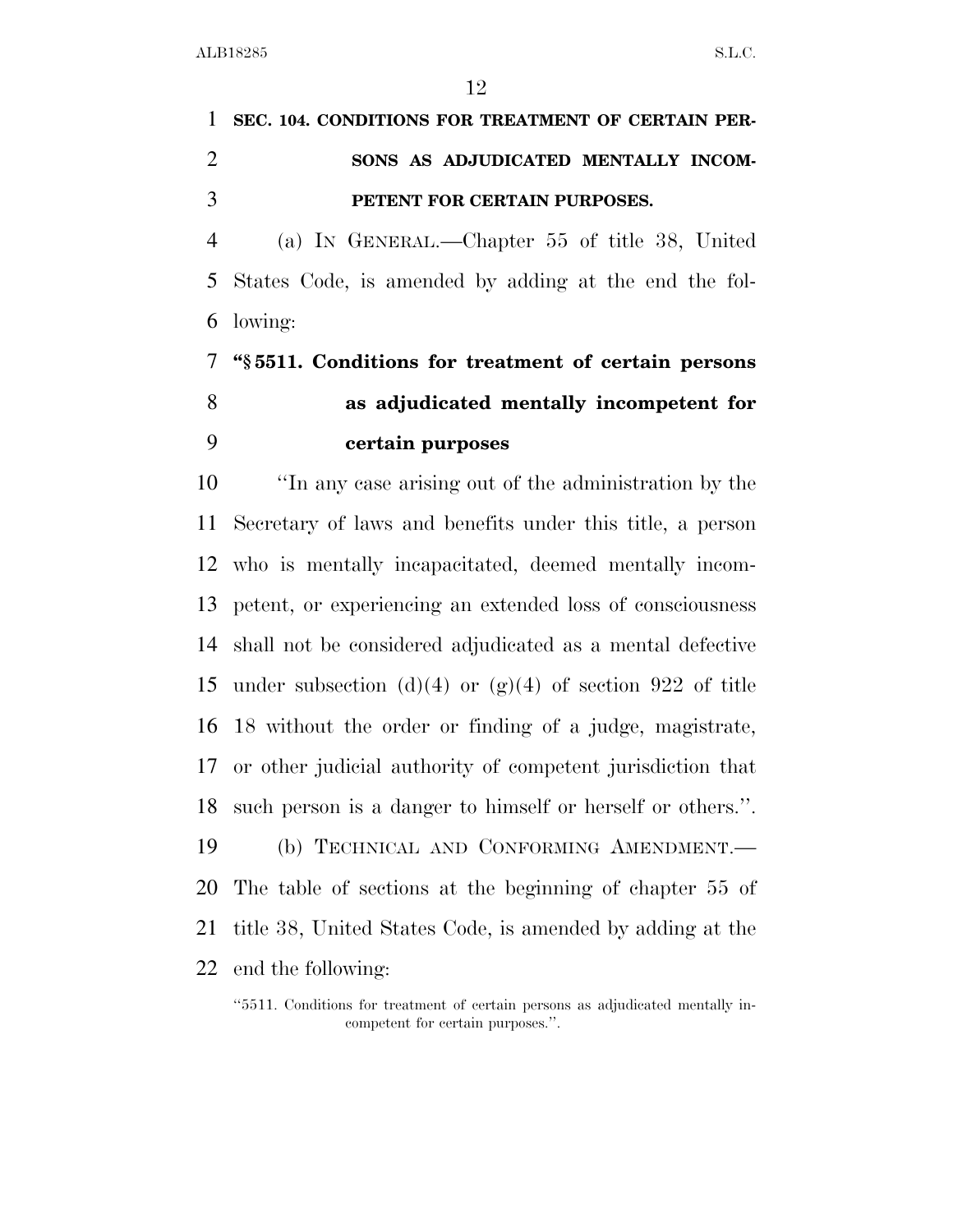| 1              | SEC. 105. CLARIFICATION THAT FEDERAL COURT INFOR-               |
|----------------|-----------------------------------------------------------------|
| $\overline{2}$ | MATION IS TO BE MADE AVAILABLE TO THE                           |
| 3              | NATIONAL INSTANT CRIMINAL BACKGROUND                            |
| $\overline{4}$ | <b>CHECK SYSTEM.</b>                                            |
| 5              | Section $103(e)(1)$ of the Brady Handgun Violence               |
| 6              | Prevention Act $(34 \text{ U.S.C. } 40901(e)(1))$ is amended by |
| 7              | adding at the end the following:                                |
| 8              | $``(F)$ APPLICATION<br>TO<br><b>FEDERAL</b>                     |
| 9              | COURTS.—In this paragraph—                                      |
| 10             | "(i) the terms 'department or agency"                           |
| 11             | of the United States' and 'Federal depart-                      |
| 12             | ment or agency' include a Federal court;                        |
| 13             | and                                                             |
| 14             | "(ii) for purposes of any request, sub-                         |
| 15             | mission, or notification, the Director of the                   |
| 16             | Administrative Office of the United States                      |
| 17             | Courts shall perform the functions of the                       |
| 18             | head of the department or agency.".                             |
| 19             | SEC. 106. REPORTS AND CERTIFICATIONS TO CONGRESS.               |
| 20             | (a) NICS REPORTS.—Not later than October 1,                     |
| 21             | 2018, and every year thereafter, the head of each agency        |
| 22             | that possesses relevant Federal records shall submit a re-      |
| 23             | port to Congress that includes—                                 |
| 24             | (1) a description of the relevant Federal records               |
| 25             | possessed by the agency that can be shared with                 |
| 26             | NICS in a manner consistent with applicable law;                |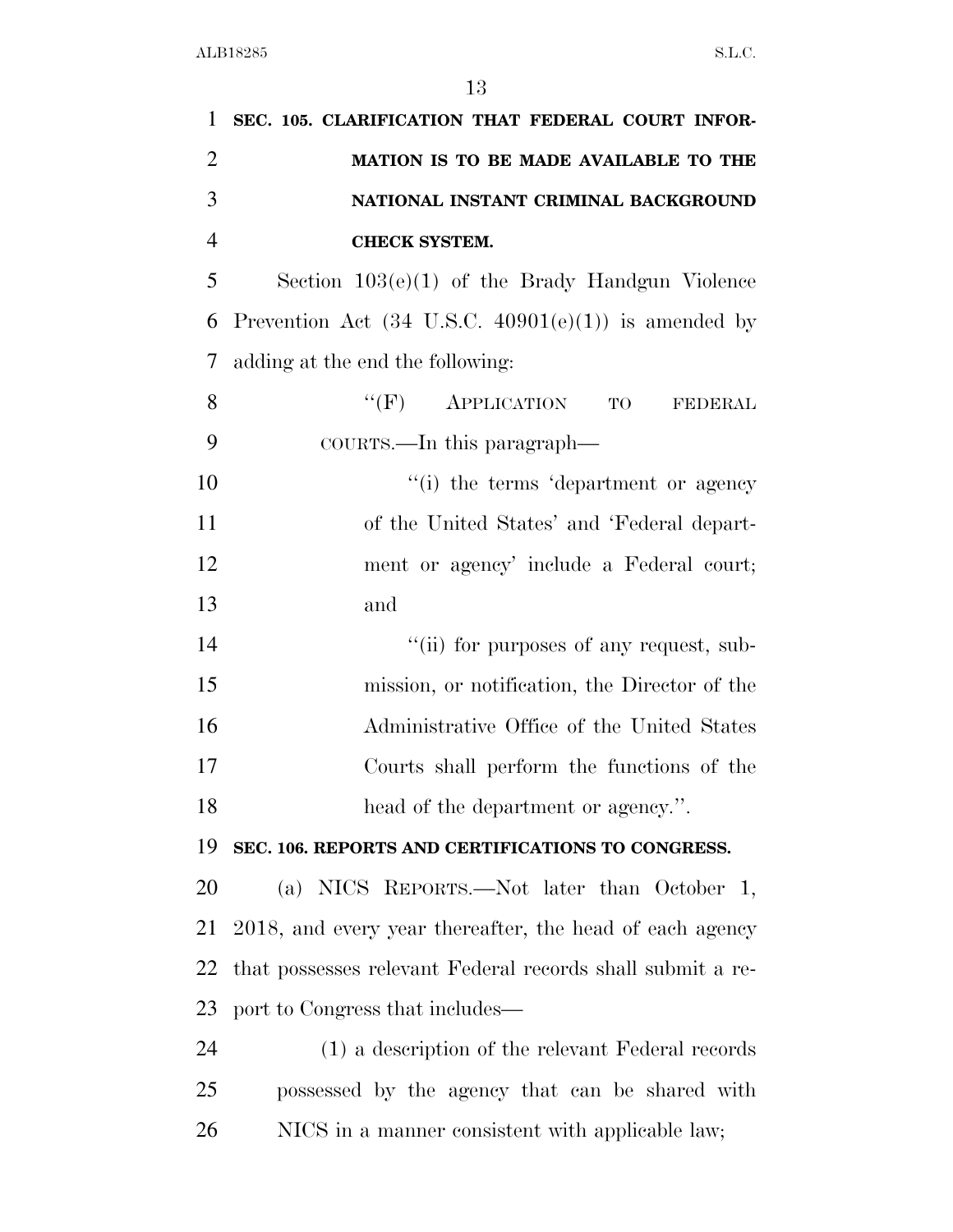| $\mathbf{1}$   | (2) the number of relevant Federal records the       |
|----------------|------------------------------------------------------|
| $\overline{2}$ | agency submitted to NICS during the reporting pe-    |
| 3              | riod;                                                |
| $\overline{4}$ | (3) efforts made to increase the percentage of       |
| 5              | relevant Federal records possessed by the agency     |
| 6              | that are submitted to NICS;                          |
| $\tau$         | (4) any obstacles to increasing the percentage       |
| 8              | of relevant Federal records possessed by the agency  |
| 9              | that are submitted to NICS;                          |
| 10             | (5) measures put in place to provide notice and      |
| 11             | programs for relief from disabilities as required    |
| 12             | under the NICS Improvement Amendments Act of         |
| 13             | $2007$ (34 U.S.C. 40902 et seq.) if the agency makes |
| 14             | qualifying adjudications relating to the mental      |
| 15             | health of an individual;                             |
| 16             | $(6)$ measures put in place to correct, modify, or   |
| 17             | remove records available to NICS when the basis on   |
| 18             | which the records were made available no longer ap-  |
| 19             | plies; and                                           |
| 20             | (7) additional steps that will be taken during       |
| 21             | the 1-year period after the submission of the report |
| 22             | to improve the processes by which relevant Federal   |
| 23             | records are—                                         |
| 24             | $(A)$ identified;                                    |
| 25             | (B) made available to NICS; and                      |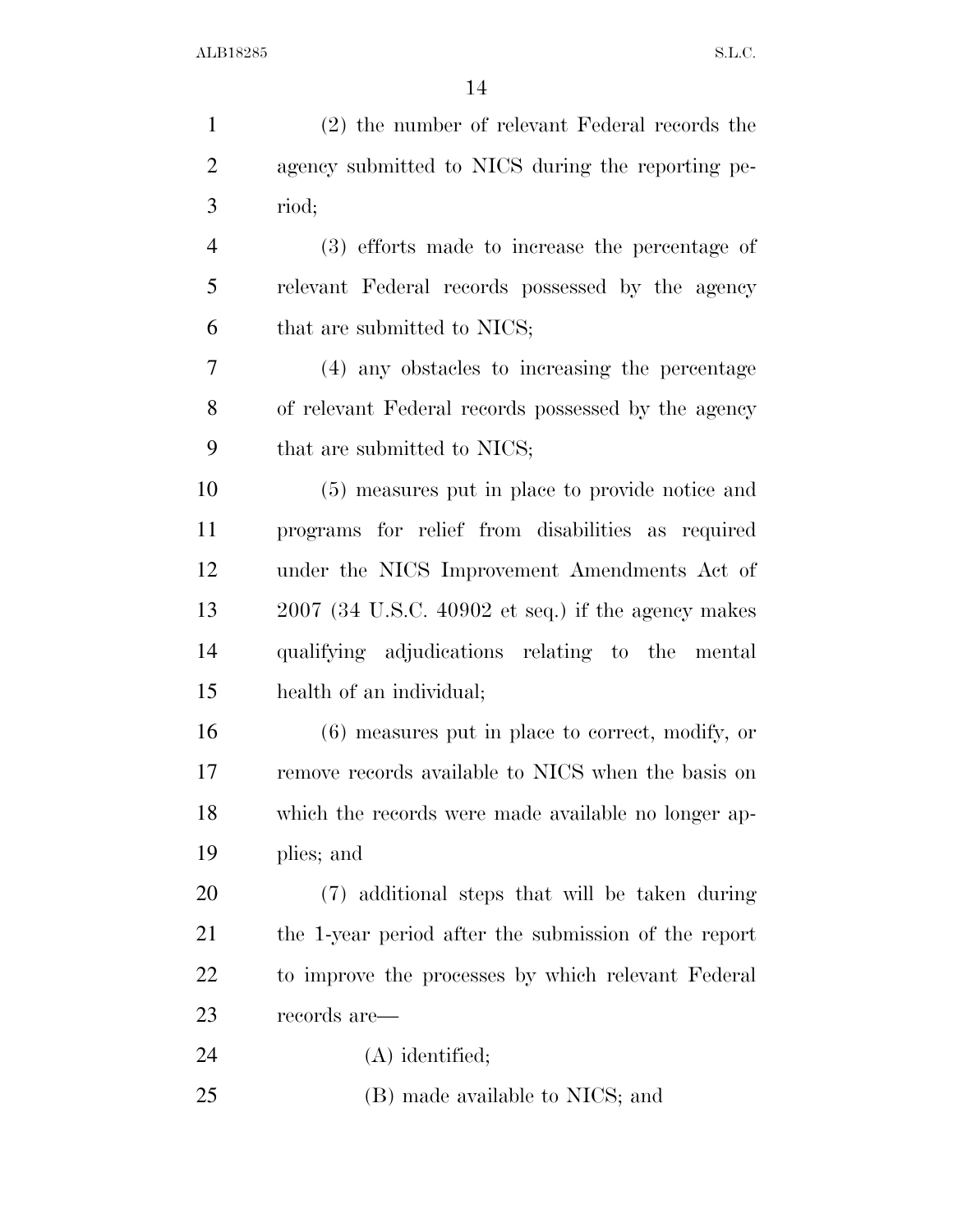| $\mathbf{1}$   | (C) corrected, modified, or removed from              |
|----------------|-------------------------------------------------------|
| $\overline{2}$ | NICS.                                                 |
| 3              | (b) CERTIFICATIONS.—                                  |
| $\overline{4}$ | (1) IN GENERAL.—The annual report require-            |
| 5              | ment in subsection (a) shall not apply to an agency   |
| 6              | that, as part of a report required to be submitted    |
| 7              | under subsection (a), provides certification that the |
| 8              | agency has—                                           |
| 9              | (A) made available to NICS relevant Fed-              |
| 10             | eral records that can be shared in a manner           |
| 11             | consistent with applicable law;                       |
| 12             | (B) a plan to make any relevant Federal               |
| 13             | records available to NICS and a description of        |
| 14             | that plan; and                                        |
| 15             | (C) a plan to update, modify, or remove               |
| 16             | records electronically from NICS not less than        |
| 17             | quarterly as required by the NICS Improve-            |
| 18             | ment Amendments Act of 2007 (34 U.S.C.                |
| 19             | 40902 et seq.) and a description of that plan.        |
| 20             | (2) FREQUENCY.—Each agency that is not re-            |
| 21             | quired to submit annual reports under paragraph       |
| 22             | (1) shall submit an annual certification to Congress  |
| 23             | attesting that the agency continues to submit rel-    |
| 24             | evant Federal records to NICS and has corrected,      |
| 25             | modified, or removed records available to NICS        |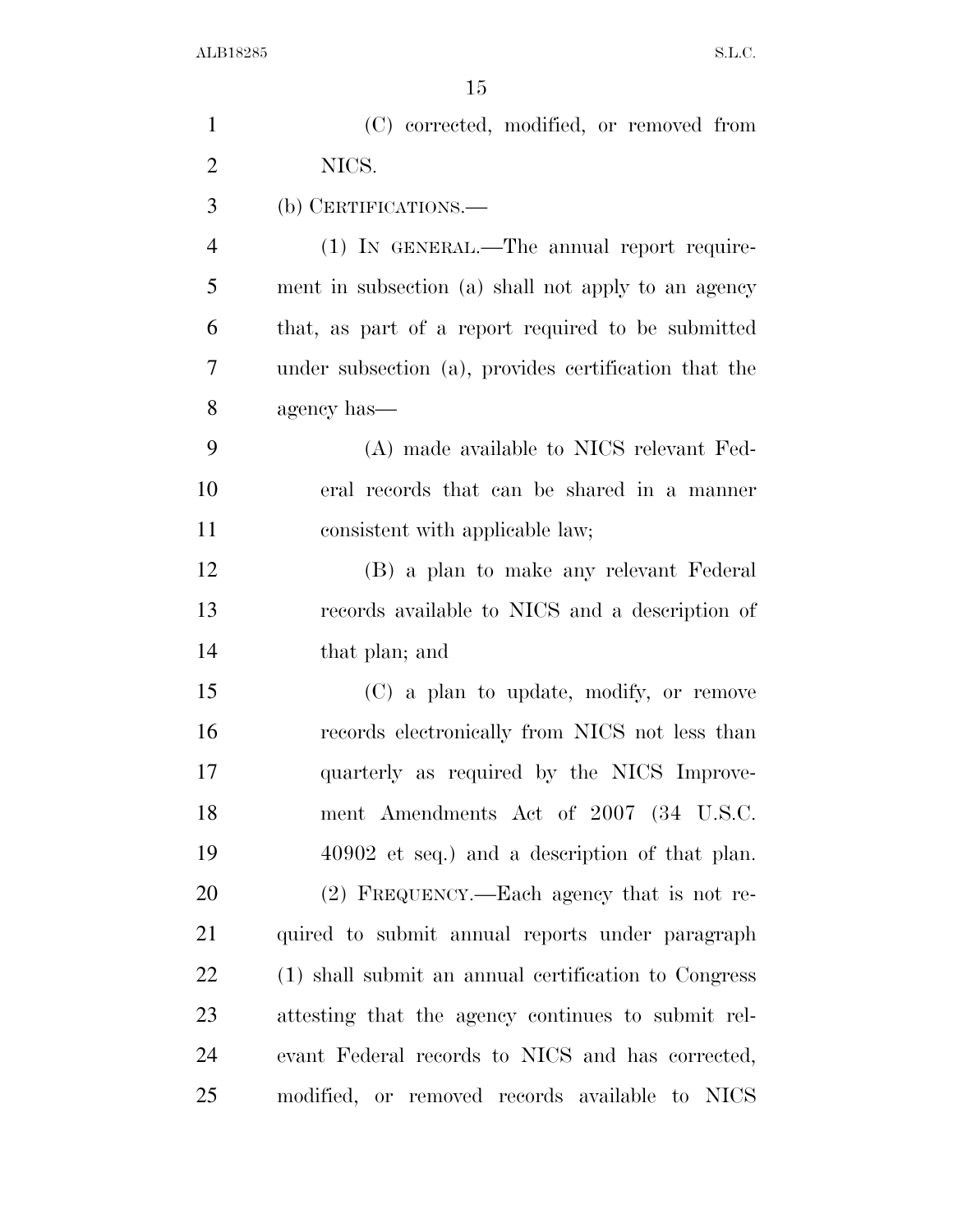when the basis on which the records were made available no longer applies.

 (c) REPORTS TO CONGRESS ON FIREARMS PROSECU-TIONS.—

 (1) REPORT TO CONGRESS.—Beginning Feb- ruary 1, 2019, and on February 1 of each year thereafter through 2028, the Attorney General shall submit to the Committees on the Judiciary and Committees on Appropriations of the Senate and the House of Representatives a report of information gathered under this subsection during the fiscal year that ended on September 30 of the preceding year.

 (2) SUBJECT OF ANNUAL REPORT.—Not later than 90 days after the date of enactment of this Act, the Attorney General shall require each compo- nent of the Department of Justice, including each United States Attorney's Office, to furnish for the purposes of the report described in paragraph (1), information relating to any case presented to the Department of Justice for review or prosecution, in which the objective facts of the case provide probable cause to believe that there has been a violation of sections 922 and 924, United States Code, and sec-tion 5861 of the Internal Revenue Code of 1986.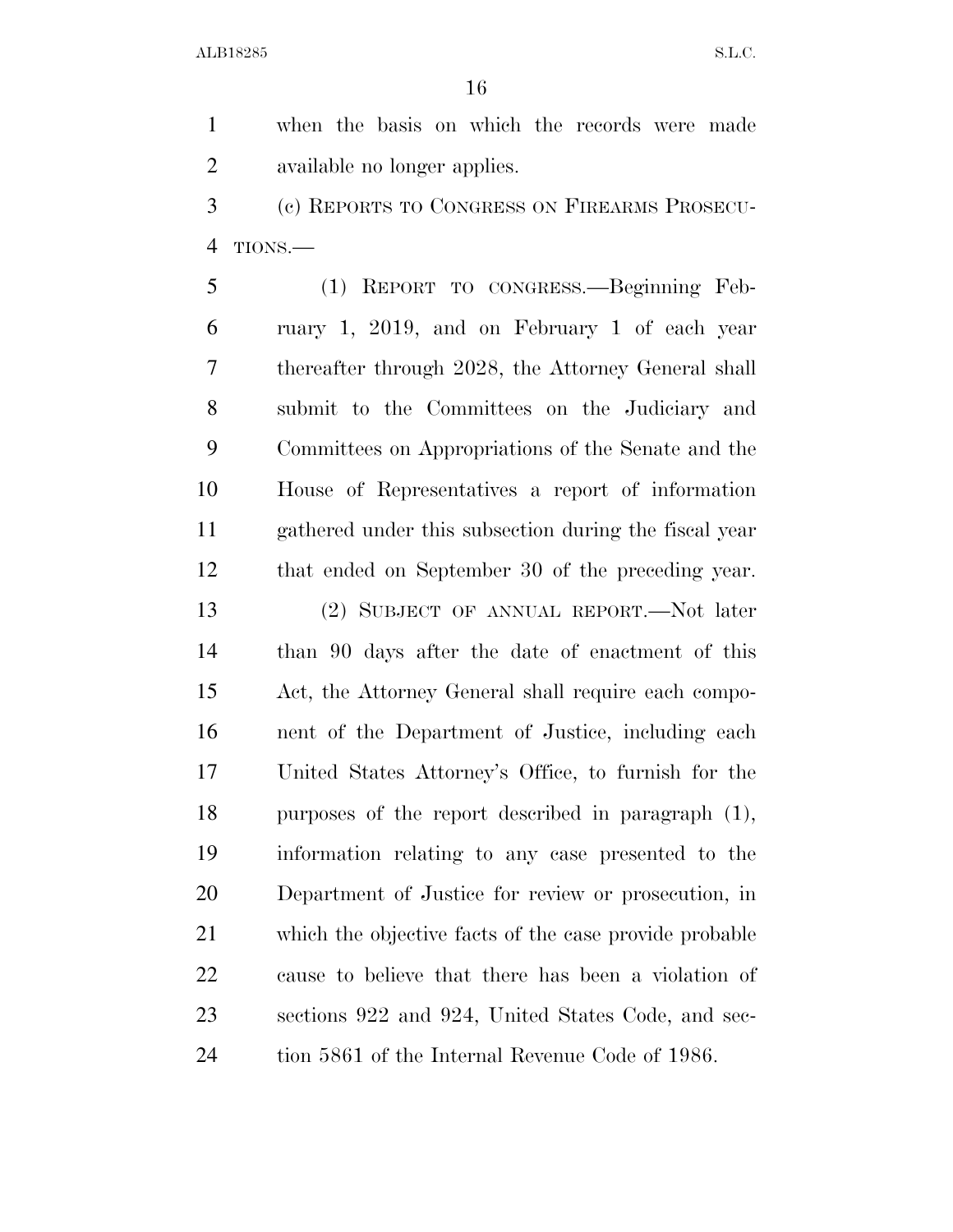| $\mathbf{1}$   | (3) ELEMENTS OF ANNUAL REPORT.—With re-               |
|----------------|-------------------------------------------------------|
| $\overline{c}$ | spect to each case described in paragraph $(2)$ , the |
| 3              | report submitted under paragraph (1) shall include    |
| $\overline{4}$ | information indicating—                               |
| 5              | (A) whether in any such case, a decision              |
| 6              | has been made not to charge an individual with        |
| $\tau$         | a violation of sections 922 and 924, United           |
| 8              | States Code, and section 5861 of the Internal         |
| 9              | Revenue Code of 1986, or any other violation of       |
| 10             | Federal criminal law;                                 |
| 11             | (B) in any case described in subparagraph             |
| 12             | (A), a description of why no charge was filed         |
| 13             | under sections 922 and 924, United States             |
| 14             | Code, and section 5861 of the Internal Revenue        |
| 15             | Code of 1986;                                         |
| 16             | (C) whether in any case described in para-            |
| 17             | $graph (2)$ , an indictment, information, or other    |
| 18             | charge has been brought against any person, or        |
| 19             | the matter is pending;                                |
| 20             | (D) whether, in the case of an indictment,            |
| 21             | information, or other charge described in sub-        |
| 22             | paragraph $(C)$ , the charging document contains      |
| 23             | a count or counts alleging a violation of sections    |
| 24             | 922 and 924, United States Code, and section          |
| 25             | 5861 of the Internal Revenue Code of 1986;            |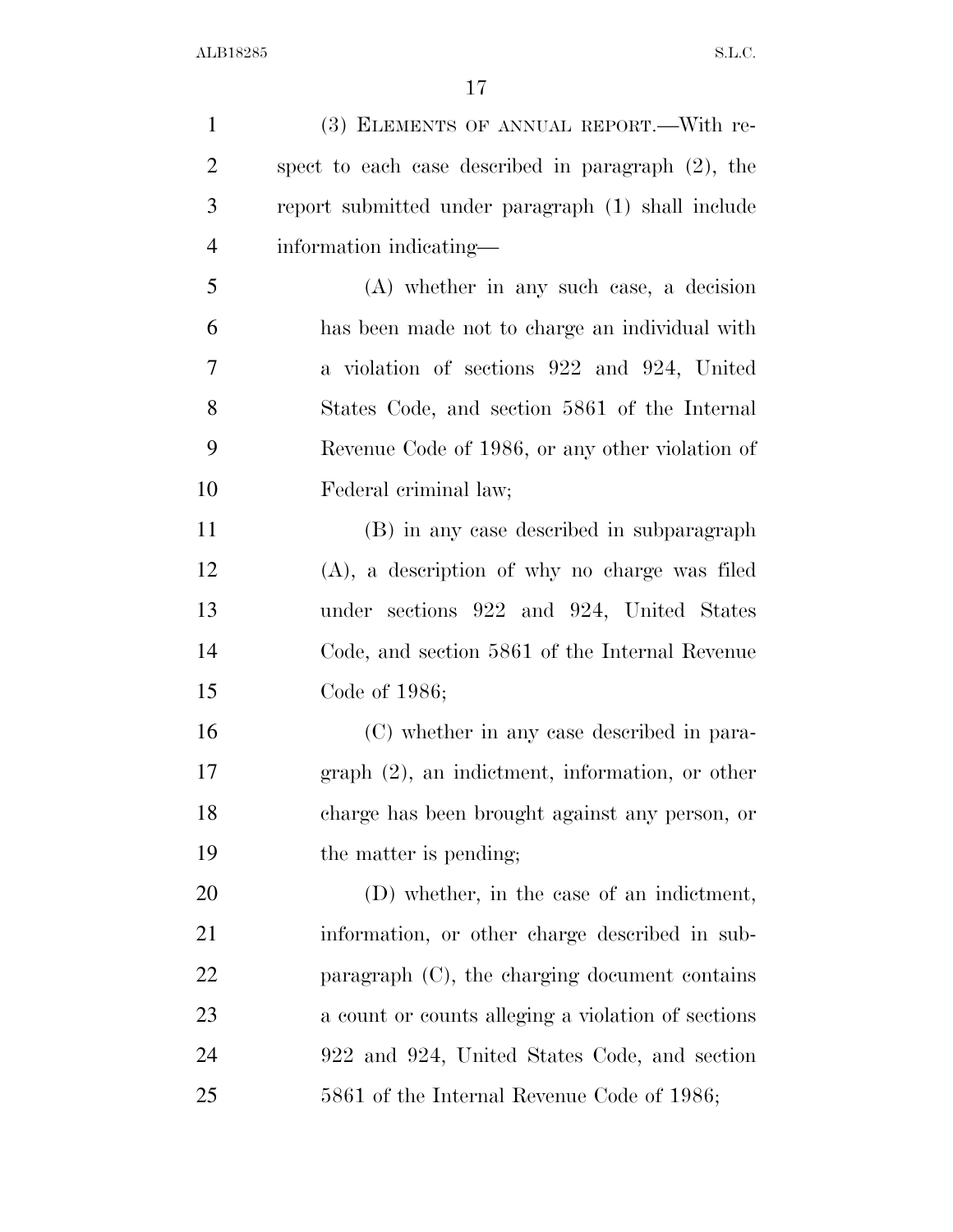(E) in any case described in subparagraph (D) in which the charging document contains a count or counts alleging a violation of sections 922 and 924, United States Code, and section 5861 of the Internal Revenue Code of 1986, whether a plea agreement of any kind has been entered into with such charged individual; (F) whether any plea agreement described in subparagraph (E) required that the indi- vidual plead guilty, to enter a plea of nolo contendere, or otherwise caused a court to enter a conviction against that individual for a viola- tion of sections 922 and 924, United States Code, and section 5861 of the Internal Revenue Code of 1986; (G) in any case described in subparagraph (F) in which the plea agreement did not require that the individual plead guilty, enter a plea of nolo contendere, or otherwise cause a court to enter a conviction against that individual for a

 violation of sections 922 and 924, United States Code, and section 5861 of the Internal Revenue Code of 1986, identification of the charges to which that individual did plead 25 guilty;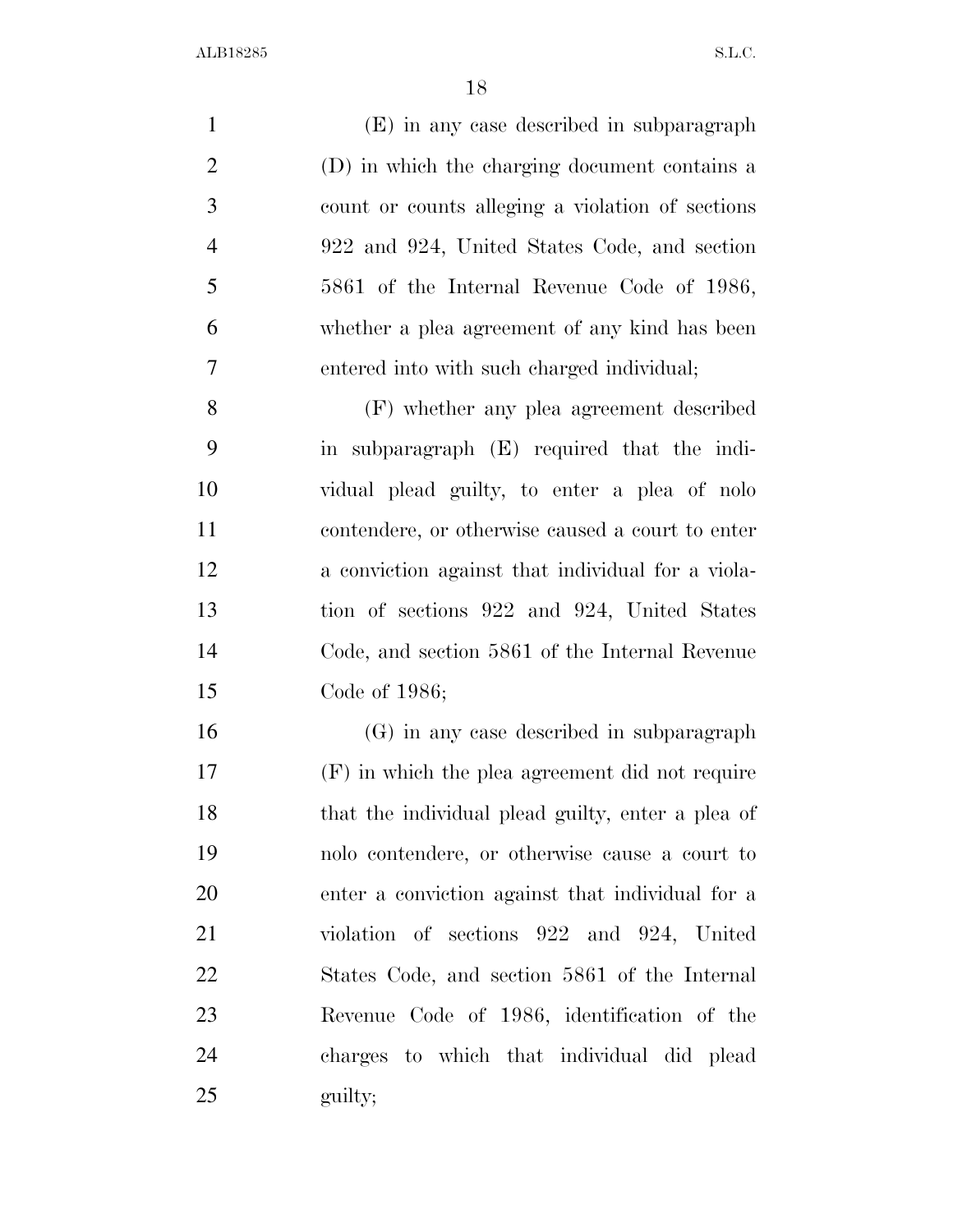(H) in the case of an indictment, informa- tion, or other charge described in subparagraph (C), in which the charging document contains a count or counts alleging a violation of sections 922 and 924, United States Code, and section 5861 of the Internal Revenue Code of 1986, the result of any trial of such charges (guilty, not guilty, mistrial); (I) in the case of an indictment, informa-tion, or other charge described in subparagraph

 (C), in which the charging document did not contain a count or counts alleging a violation of sections 922 and 924, United States Code, and section 5861 of the Internal Revenue Code of 1986, the nature of the other charges brought and the result of any trial of such other charges as have been brought (guilty, not guilty, mis-18 trial);

 (J) the number of persons who attempted to purchase a firearm but were denied because of a background check conducted in accordance with section 922(t) of title 18, United States Code; and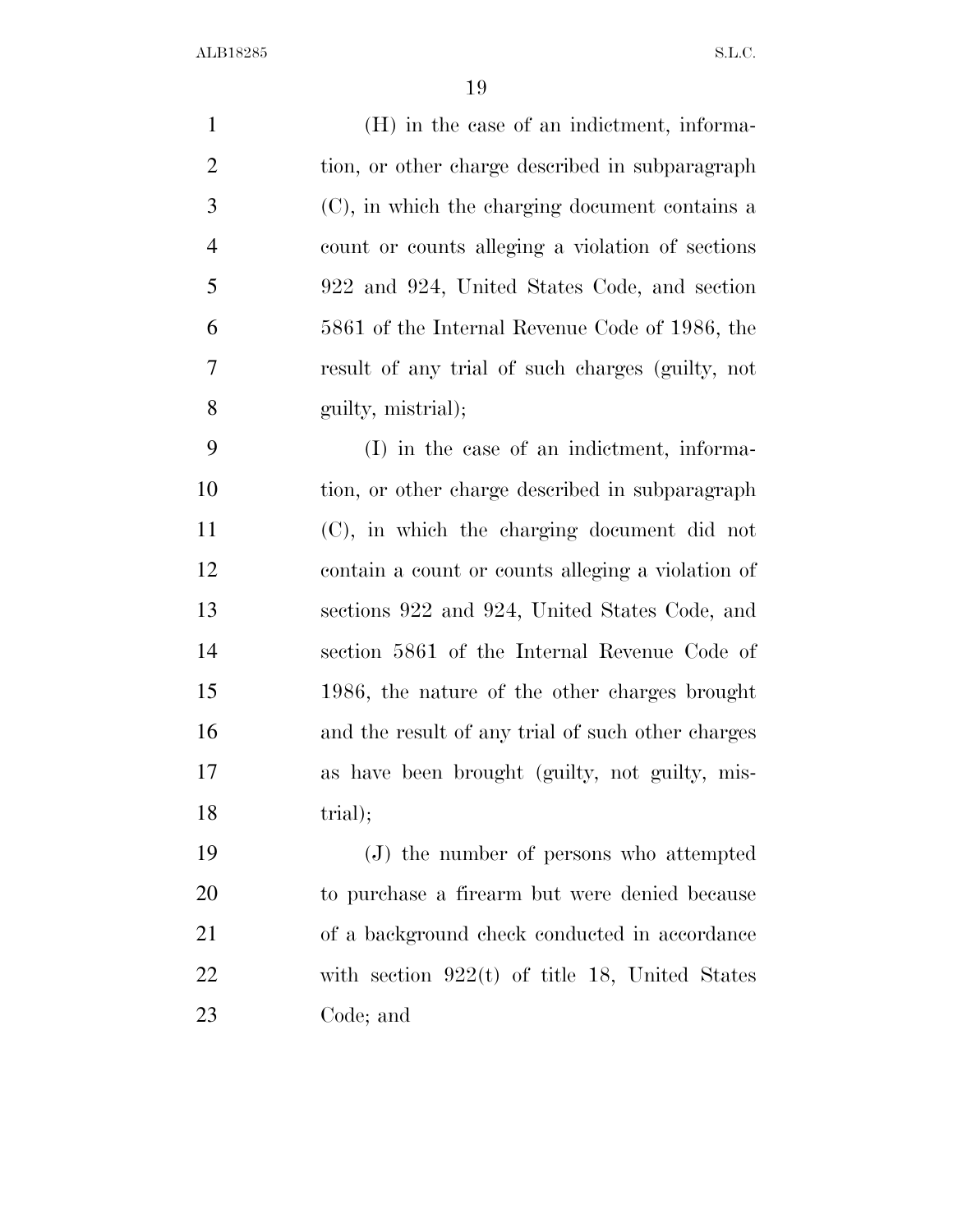(K) the number of prosecutions conducted in relation to persons described in subpara- $3 \quad \text{graph } (J).$ 

### **SEC. 107. INCREASING FEDERAL PROSECUTION OF GUN VI-OLENCE.**

 (a) IN GENERAL.—Not later than 90 days after the date of enactment of this Act, the Attorney General shall establish in jurisdictions specified in subsection (c) a pro- gram that meets the requirements of subsection (b), to be known as the ''Nationwide Project Exile Expansion''. (b) PROGRAM ELEMENTS.—Each program estab- lished under subsection (a) shall, for the jurisdiction con-cerned—

 (1) provide for coordination with State and local law enforcement officials in the identification of violations of Federal firearms laws;

 (2) provide for the establishment of agreements with State and local law enforcement officials for the referral to the Bureau of Alcohol, Tobacco, Fire- arms, and Explosives and the United States Attor- ney for prosecution of persons arrested for violations of section 922 or section 924 of title 18, United States Code, or section 5861 of the Internal Rev-enue Code of 1986, relating to firearms;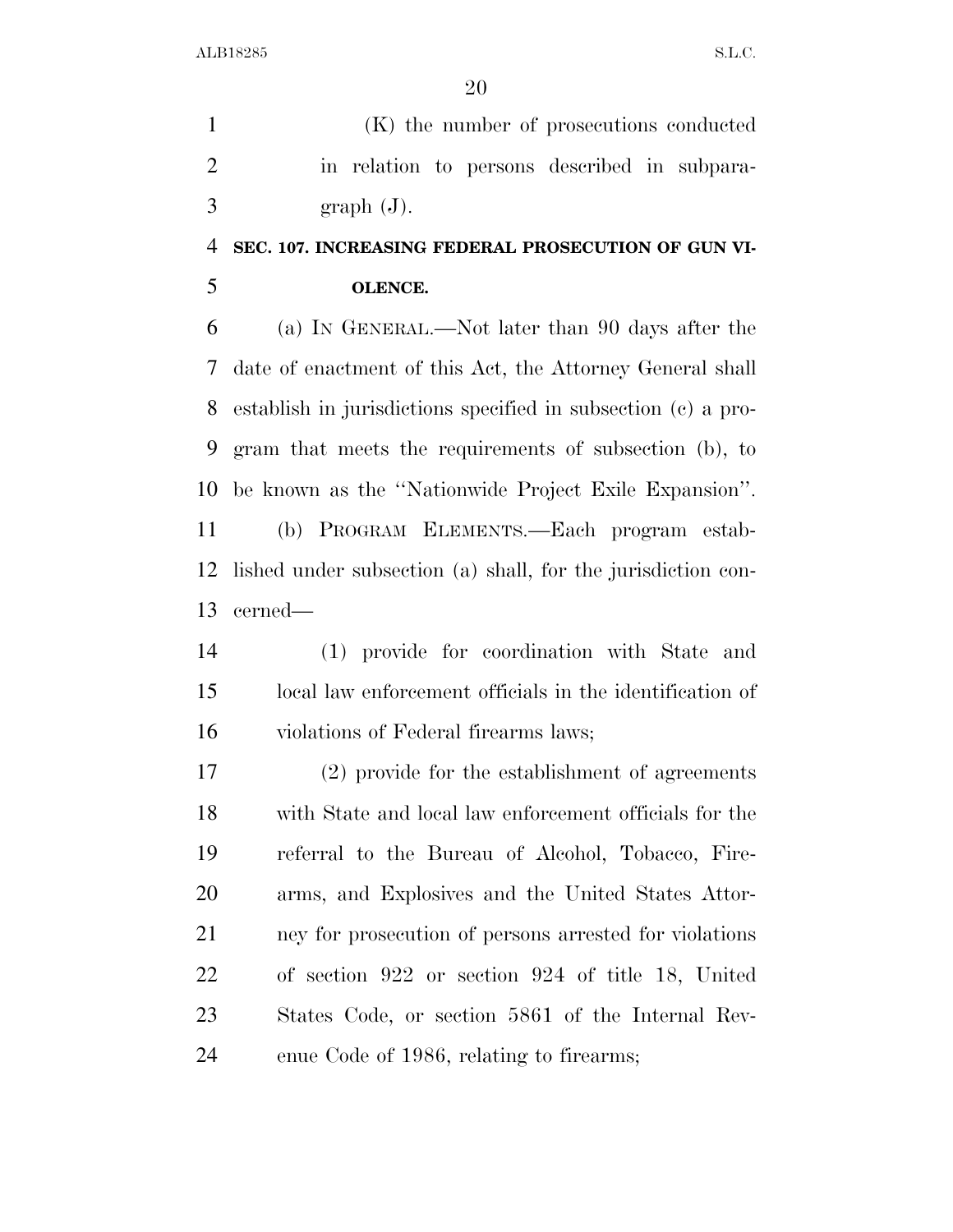| $\mathbf{1}$   | (3) provide for the establishment of multi-juris-       |
|----------------|---------------------------------------------------------|
| $\overline{2}$ | dictional task forces, coordinated by the Executive     |
| 3              | Office of the United States attorneys to investigate    |
| $\overline{4}$ | and prosecute illegal straw purchasing rings that       |
| 5              | purchase firearms in one jurisdiction and transfer      |
| 6              | them to another;                                        |
| 7              | (4) require that the United States attorney des-        |
| 8              | ignate not less than 1 assistant United States attor-   |
| 9              | ney to prosecute violations of Federal firearms laws;   |
| 10             | (5) provide for the hiring of agents for the Bu-        |
| 11             | reau of Alcohol, Tobacco, Firearms, and Explosives      |
| 12             | to investigate violations of the provisions referred to |
| 13             | in paragraph (2), United States Code, relating to       |
| 14             | firearms; and                                           |
| 15             | $(6)$ ensure that each person referred to the           |
| 16             | United States attorney under paragraph (2) be           |
| 17             | charged with a violation of the most serious Federal    |
| 18             | firearm offense consistent with the act committed.      |
| 19             | (c) COVERED JURISDICTIONS.                              |
| 20             | (1) IN GENERAL.—Subject to paragraph $(2)$ ,            |
| 21             | the jurisdictions specified in this subsection are—     |
| 22             | $(A)$ the 10 jurisdictions with a population            |
| 23             | equal to or greater than $100,000$ persons that         |
| 24             | had the highest total number of homicides ac-           |
| 25             | cording to the uniform crime report of the Fed-         |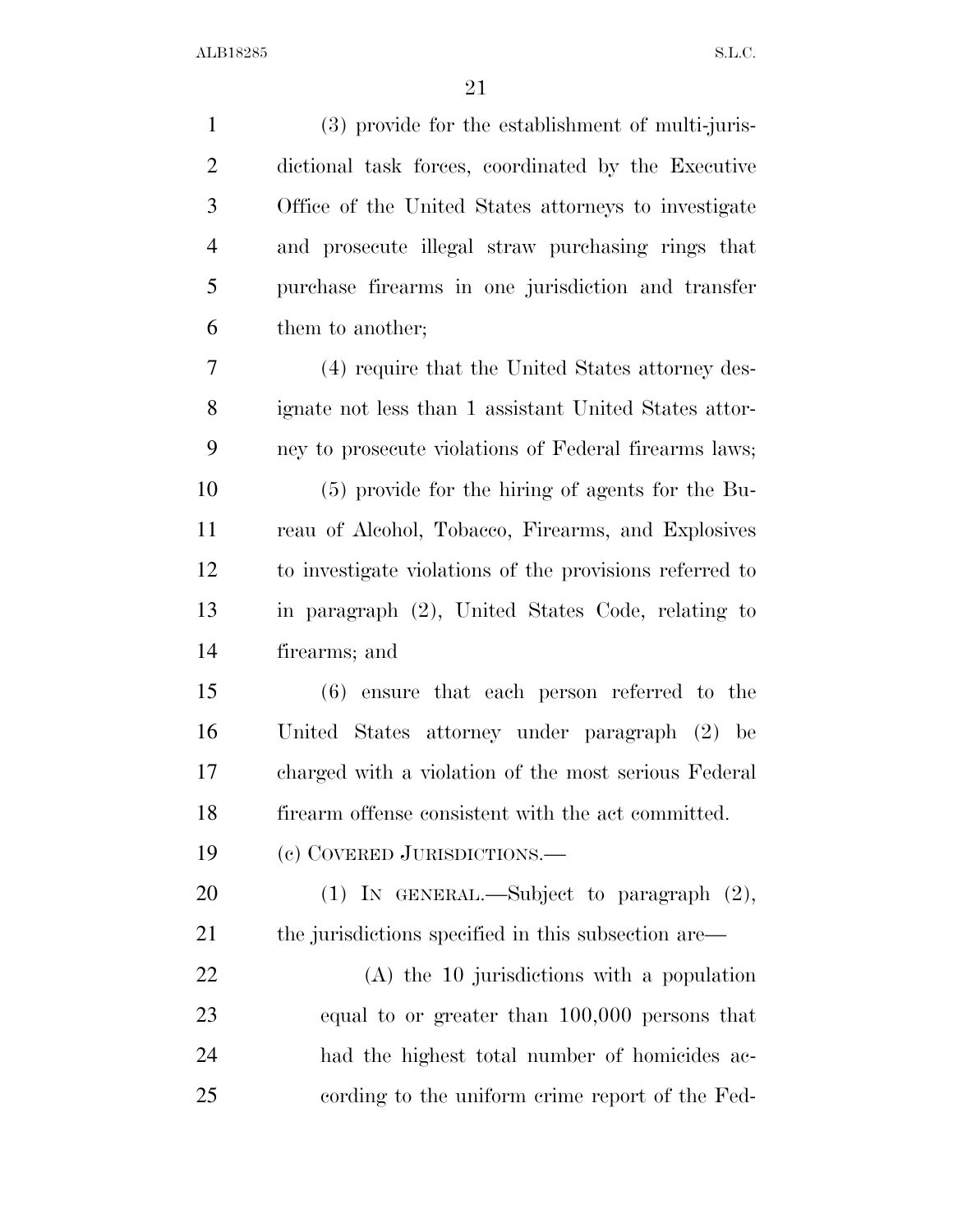| $\mathbf{1}$   | eral Bureau of Investigation for the most recent           |
|----------------|------------------------------------------------------------|
| $\overline{2}$ | year available;                                            |
| 3              | (B) the 5 jurisdictions with such a popu-                  |
| $\overline{4}$ | lation, other than the jurisdictions covered by            |
| 5              | paragraph $(1)$ , with the highest per capita rate         |
| 6              | of homicide according to the uniform crime re-             |
| 7              | port of the Federal Bureau of Investigation for            |
| 8              | the most recent year available; and                        |
| 9              | (C) the 3 tribal jurisdictions that have the               |
| 10             | highest homicide crime rates, as determined by             |
| 11             | the Attorney General.                                      |
| 12             | (2) LIMITATION.—The 15 jurisdictions de-                   |
| 13             | scribed in subparagraphs $(A)$ and $(B)$ shall not in-     |
| 14             | clude any jurisdiction other than those within the 50      |
| 15             | States.                                                    |
| 16             | (d) ANNUAL REPORTS.—Not later than 1 year after            |
| 17             | the date of enactment of this Act, an annually thereafter, |
|                | 18 the Attorney General shall submit to the Committee on   |
| 19             | the Judiciary of the Senate and the Committee on the Ju-   |
| 20             | diciary of the House of Representatives a report con-      |
| 21             | taining the following information:                         |
| 22             | (1) The number of individuals indicted for such            |
| 23             | violations of Federal firearms laws during that year       |
| 24             | by reason of the program.                                  |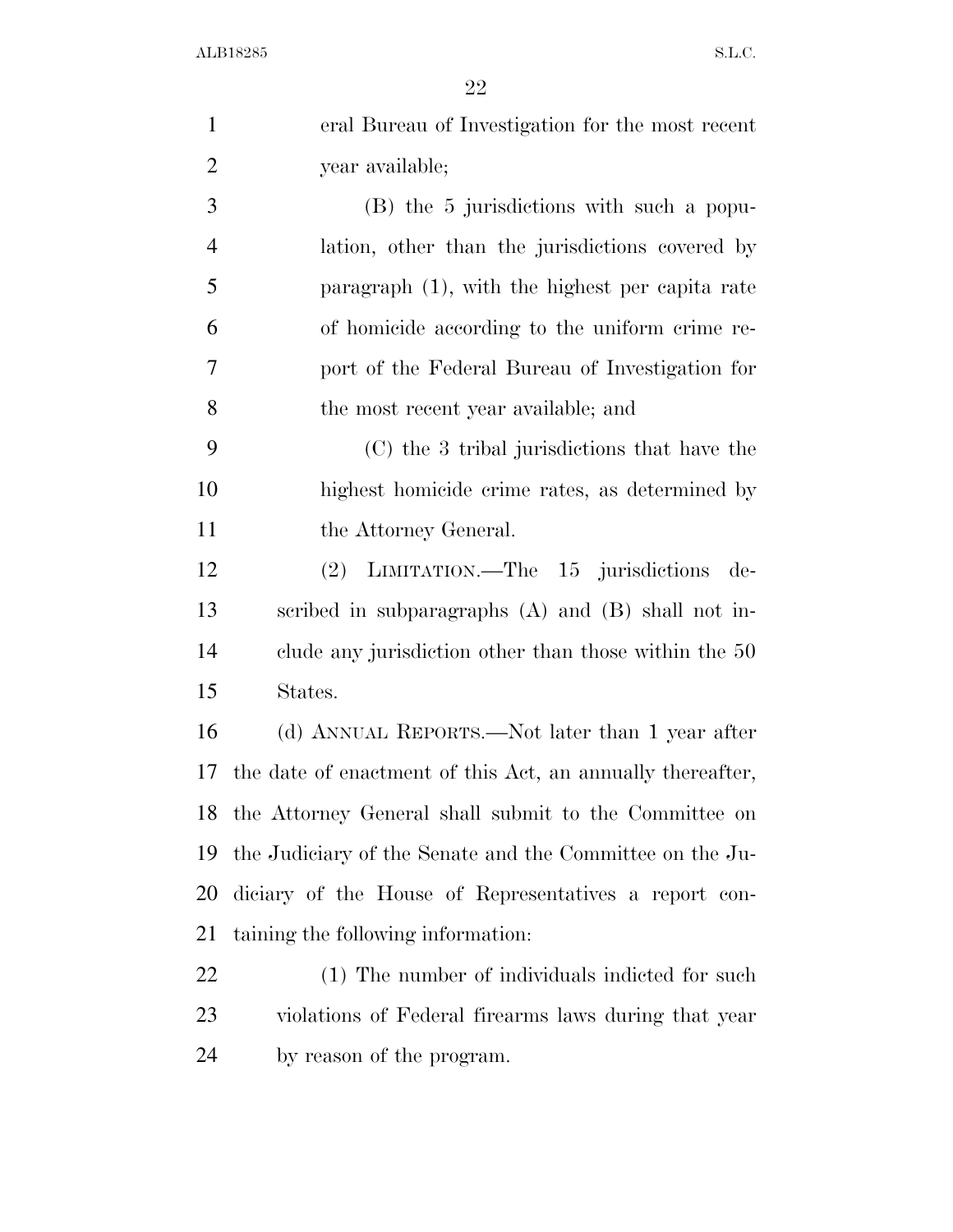(2) The increase or decrease in the number of individuals indicted for such violations of Federal firearms laws during that year by reason of the pro- gram when compared with the year preceding that year. (3) The number of individuals held without bond in anticipation of prosecution by reason of the program. (4) To the extent the information is available, the average length of prison sentence of the individ- uals convicted of violations of Federal firearms laws by reason of the program. (5) The number of multi-jurisdiction task forces established and the number of individuals arrested, indicted, convicted or acquitted of charges for viola- tions of the specific crimes listed in subsection 17 (b)(2). 18 (e) AUTHORIZATION OF APPROPRIATIONS. (1) IN GENERAL.—There are authorized to be appropriated to carry out the program under this section \$15,000,000 for each of fiscal years 2019, 2020, and 2021, which shall be used for salaries and expenses of assistant United States attorneys and Bureau of Alcohol, Tobacco, Firearms, and Explo-sives agents.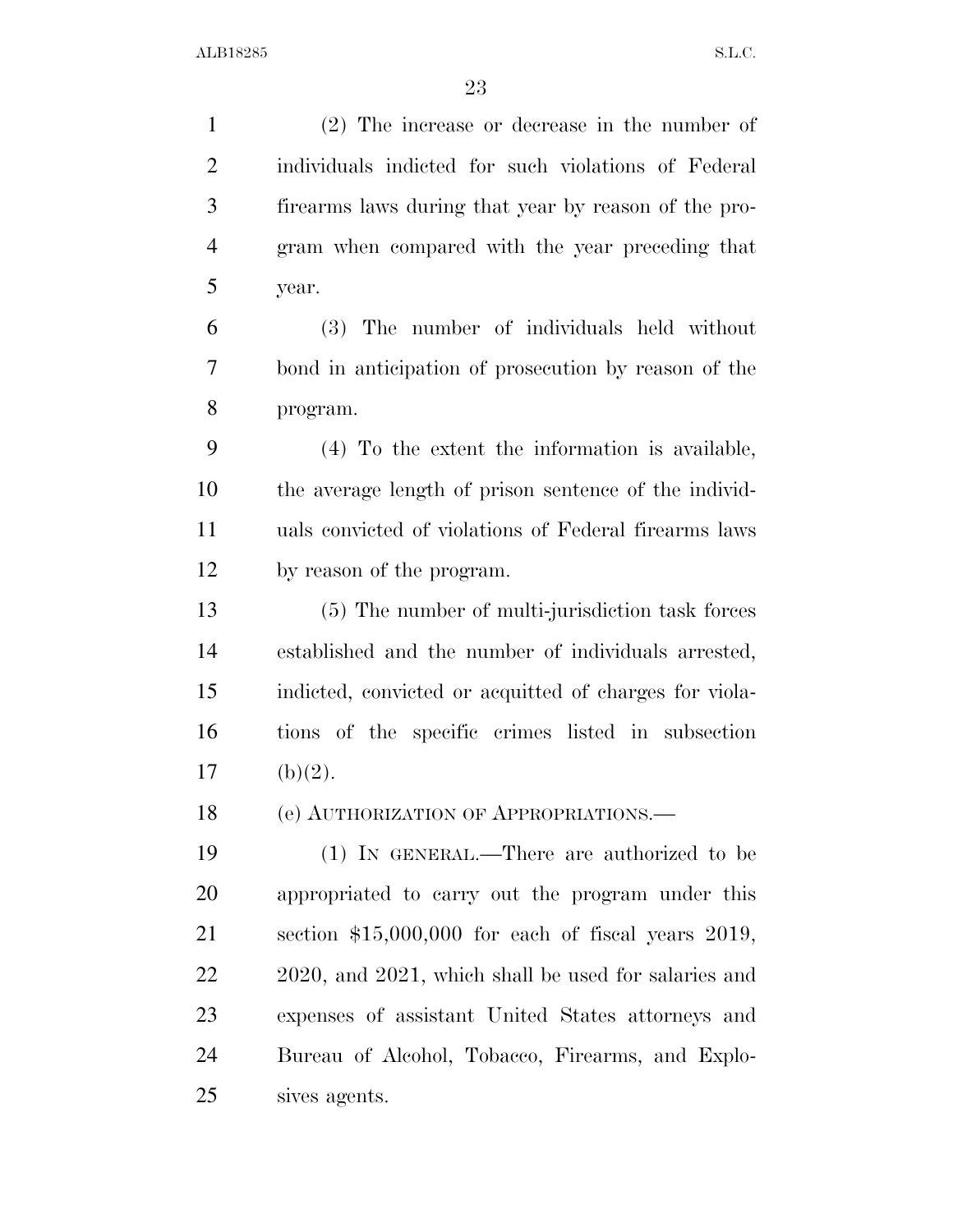| $\mathbf{1}$   | $(2)$ USE OF FUNDS.—                                  |
|----------------|-------------------------------------------------------|
| $\overline{2}$ | (A) ASSISTANT UNITED STATES ATTOR-                    |
| 3              | NEYS.—The assistant United States attorneys           |
| $\overline{4}$ | hired using amounts authorized to be appro-           |
| 5              | priated under paragraph (1) shall prosecute vio-      |
| 6              | lations of Federal firearms laws in accordance        |
| 7              | with subsection $(b)(2)$ .                            |
| 8              | (B) ATF AGENTS.—The Bureau of Alco-                   |
| 9              | hol, Tobacco, Firearms, and Explosives agents         |
| 10             | hired using amounts authorized to be appro-           |
| 11             | priated under paragraph (1) shall, to the max-        |
| 12             | imum extent practicable, concentrate their in-        |
| 13             | vestigations on violations of Federal firearms        |
| 14             | laws in accordance with subsection $(b)(2)$ .         |
| 15             | SEC. 108. PROSECUTION OF FELONS AND FUGITIVES WHO     |
| 16             | ATTEMPT TO ILLEGALLY PURCHASE FIRE-                   |
| 17             | ARMS.                                                 |
| 18             | (a) TASKFORCE.                                        |
| 19             | (1) ESTABLISHMENT.—There is established a             |
| 20             | task force within the Department of Justice, which    |
| 21             | shall be known as the Felon and Fugitive Firearm      |
| 22             | Task Force (referred to in this section as the "Task" |
|                |                                                       |
| 23             | Force"), to strengthen the efforts of the Department  |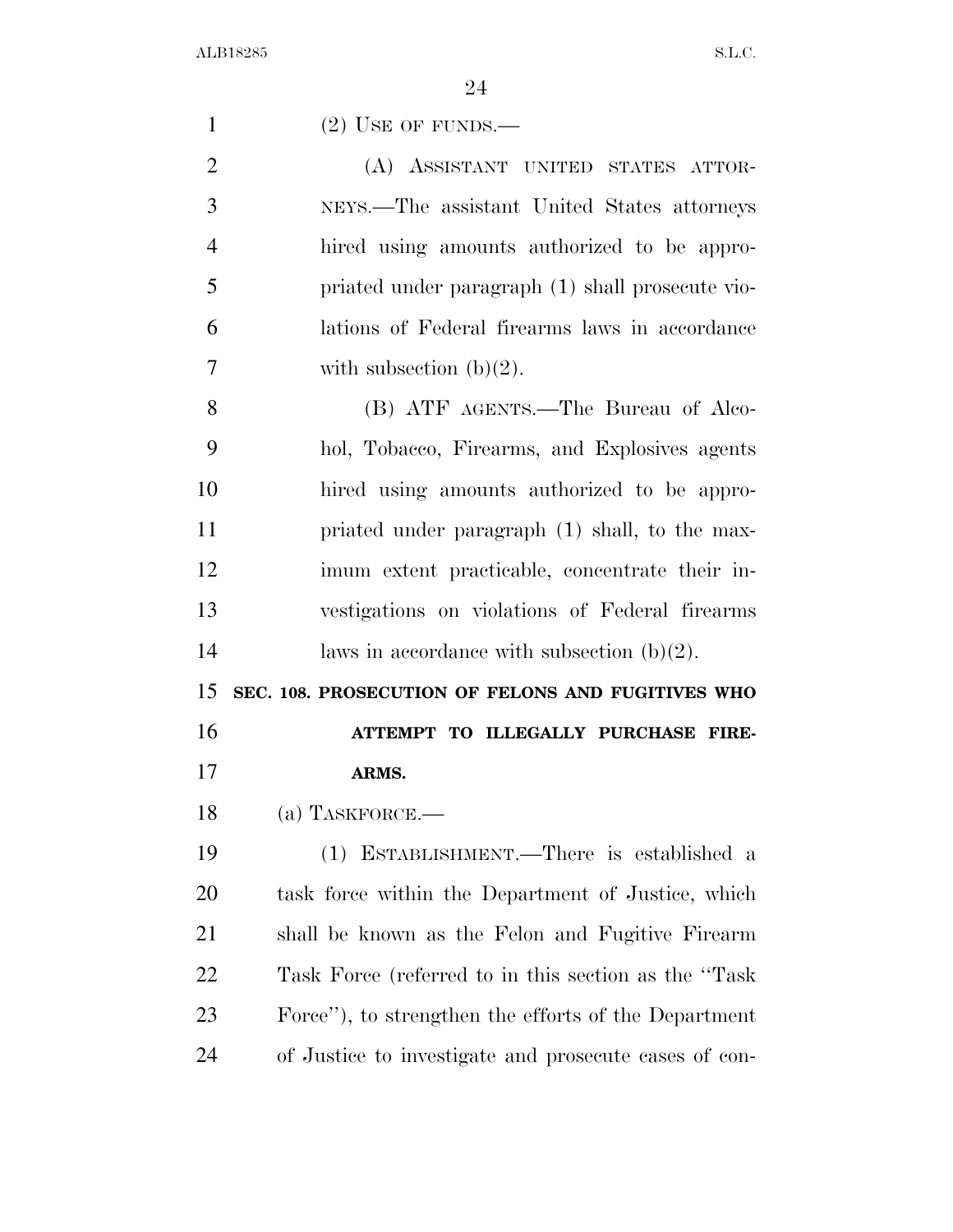| $\mathbf{1}$   | victed felons and fugitives from justice who illegally |
|----------------|--------------------------------------------------------|
| $\overline{2}$ | attempt to purchase a firearm.                         |
| 3              | (2) MEMBERSHIP.—The members of the Task                |
| $\overline{4}$ | Force shall be—                                        |
| 5              | (A) the Deputy Attorney General, who                   |
| 6              | shall serve as the Chairperson of the Task             |
| 7              | Force;                                                 |
| 8              | (B) the Assistant Attorney General for the             |
| 9              | Criminal Division;                                     |
| 10             | (C) the Director of the Bureau of Alcohol,             |
| 11             | Tobacco, Firearms, and Explosives;                     |
| 12             | (D) the Director of the Federal Bureau of              |
| 13             | Investigation; and                                     |
| 14             | (E) such other officers or employees of the            |
| 15             | Department of Justice as the Attorney General          |
| 16             | may designate.                                         |
| 17             | (3) DUTIES.—The Task Force shall—                      |
| 18             | (A) provide direction for the investigation            |
| 19             | and prosecution of cases of convicted felons and       |
| 20             | fugitives from justice attempting to illegally         |
| 21             | purchase a firearm; and                                |
| 22             | (B) provide recommendations to the Attor-              |
| 23             | ney General relating to-                               |
| 24             | (i) the allocation and reallocation of                 |
| 25             | resources of the Department of Justice for             |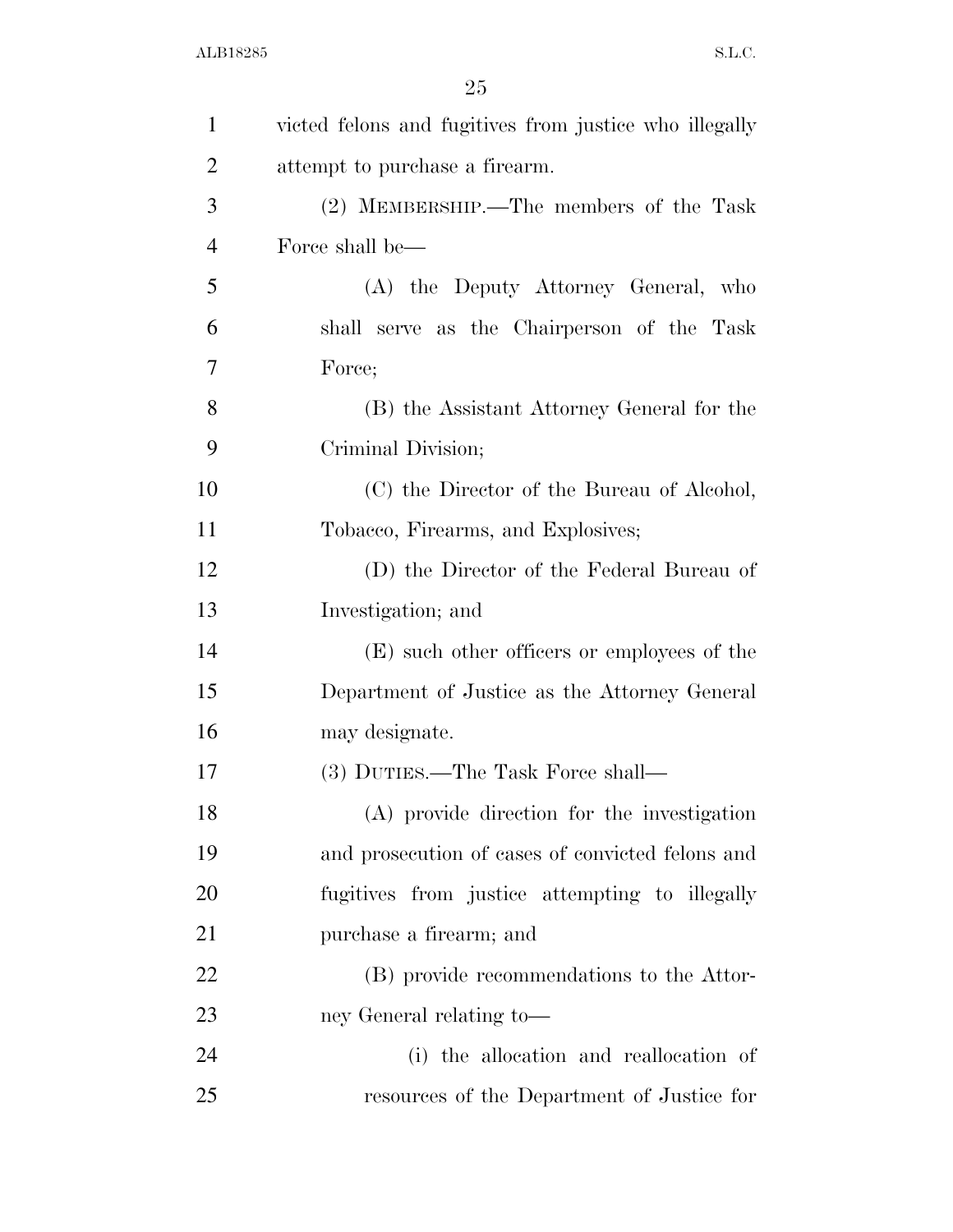| $\mathbf{1}$   | investigation and prosecution of cases of            |
|----------------|------------------------------------------------------|
| $\overline{2}$ | convicted felons and fugitives from justice          |
| 3              | attempting to illegally purchase a firearm;          |
| $\overline{4}$ | (ii) enhancing cooperation among                     |
| 5              | agencies and entities of the Federal Gov-            |
| 6              | ernment in the investigation and prosecu-            |
| 7              | tion of cases of convicted felons and fugi-          |
| 8              | tives from justice attempting to illegally           |
| 9              | purchase a firearm;                                  |
| 10             | (iii) enhancing cooperation among                    |
| 11             | Federal, State, and local authorities re-            |
| 12             | sponsible for the investigation and prosecu-         |
| 13             | tion of cases of convicted felons and fugi-          |
| 14             | tives from justice attempting to illegally           |
| 15             | purchase a firearm; and                              |
| 16             | (iv) changes in rules, regulations, or               |
| 17             | policy to improve the effective investigation        |
| 18             | and prosecution of cases of convicted felons         |
| 19             | and fugitives from justice attempting to il-         |
| 20             | legally purchase a firearm.                          |
| 21             | MEETINGS.—The Task Force shall meet<br>(4)           |
| 22             | not less than once a year.                           |
| 23             | (5) TERMINATION.—The Task Force shall ter-           |
| 24             | minate on the date that is 5 years after the date of |
| 25             | enactment of this Act.                               |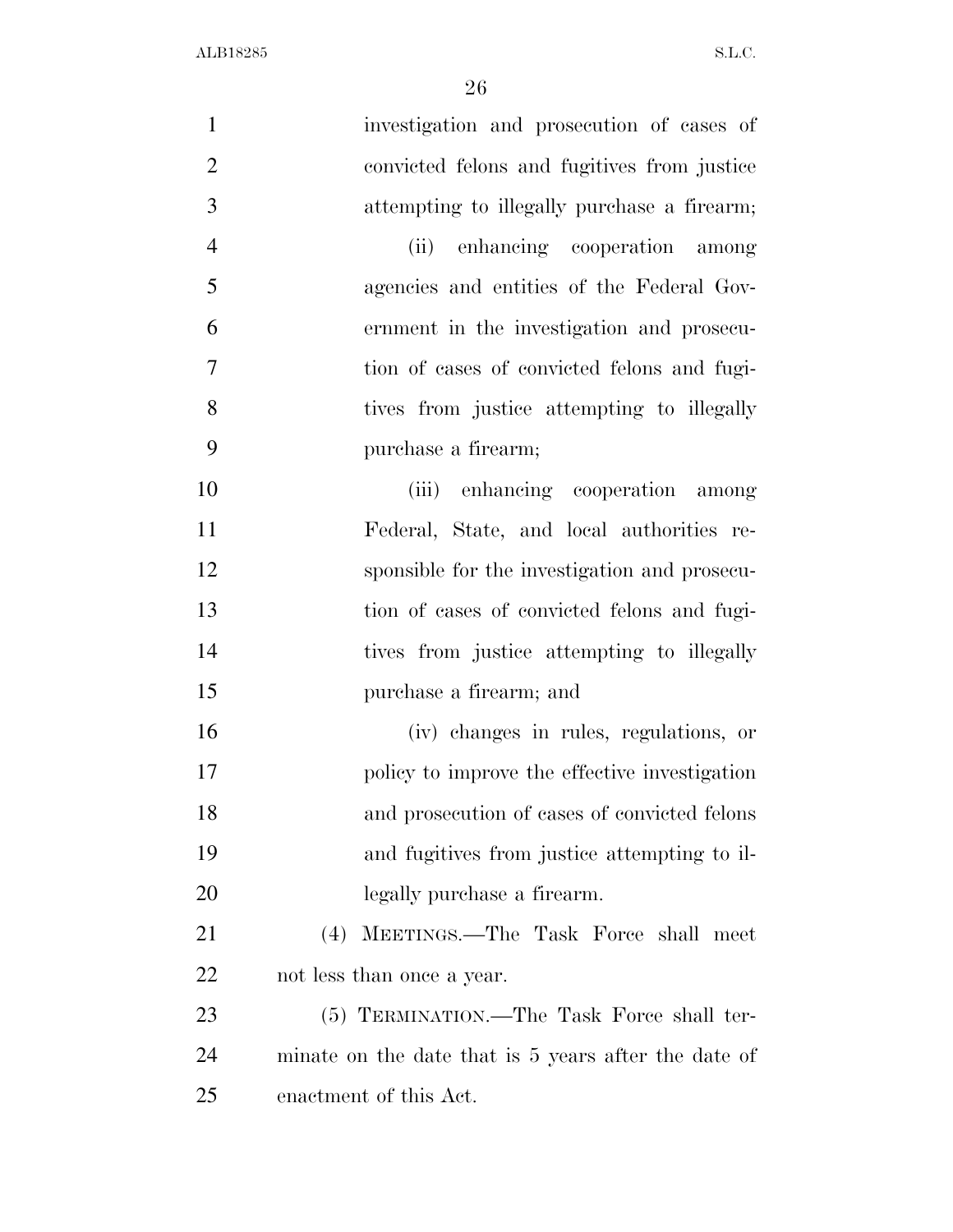| $\mathbf{1}$   | (b) AUTHORIZATION FOR USE OF FUNDS.-Section              |
|----------------|----------------------------------------------------------|
| $\overline{2}$ | $524(c)(1)$ of title 28, United States Code, is amended— |
| 3              | $(1)$ in subparagraph $(H)$ , by striking "and" at       |
| 4              | the end;                                                 |
| 5              | $(2)$ in subparagraph $(I)$ , by striking the period     |
| 6              | at the end and inserting "; and"; and                    |
| 7              | $(3)$ by inserting after subparagraph $(I)$ the fol-     |
| $8\,$          | lowing:                                                  |
| 9              | $\lq\lq$ the investigation and prosecution of cases      |
| 10             | of convicted felons and fugitives from justice who il-   |
| 11             | legally attempt to purchase a firearm, in accordance     |
| 12             | with section 108 of the Protecting Communities and       |
| 13             | Preserving the Second Amendment Act of 2018, pro-        |
| 14             | vided that—                                              |
| 15             | "(i) not more than $$10,000,000$ shall be                |
| 16             | available to the Attorney General for each of            |
| 17             | fiscal years 2019 through 2023 under this sub-           |
| 18             | paragraph; and                                           |
| 19             | "(ii) not more than $5$ percent of the                   |
| <b>20</b>      | amounts made available under this subpara-               |
| 21             | graph may be used for the administrative costs           |
| 22             | of the task force established under section 108          |
| 23             | of the Protecting Communities and Preserving             |
| 24             | the Second Amendment Act of 2018.".                      |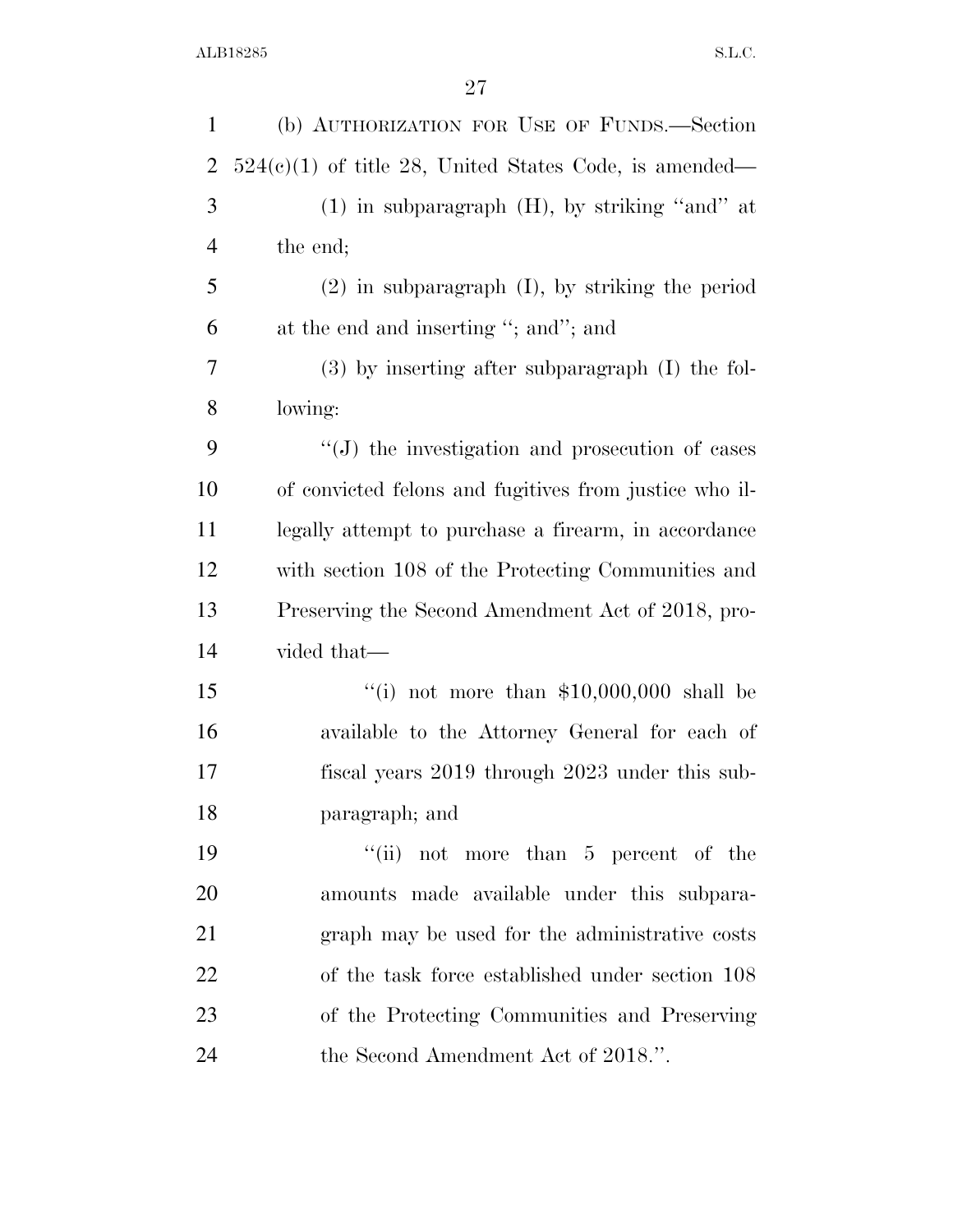### **SEC. 109. LIMITATION ON OPERATIONS BY THE DEPART-MENT OF JUSTICE.**

 The Department of Justice, and any of its law en- forcement coordinate agencies, shall not conduct any oper- ation where a Federal firearms licensee is directed, in- structed, enticed, or otherwise encouraged by the Depart- ment of Justice to sell a firearm to an individual if the Department of Justice, or a coordinate agency, knows or has reasonable cause to believe that such an individual is purchasing on behalf of another for an illegal purpose un- less the Attorney General, the Deputy Attorney General, or the Assistant Attorney General for the Criminal Divi- sion personally reviews and approves the operation, in writing, and determines that the agency has prepared an operational plan that includes sufficient safeguards to pre- vent firearms from being transferred to third parties with- out law enforcement taking reasonable steps to lawfully interdict those firearms.

### **SEC. 110. STRAW PURCHASING OF FIREARMS.**

 (a) IN GENERAL.—Chapter 44 of title 18, United States Code, is amended by adding at the end the fol-lowing:

### **''§ 932. Straw purchasing of firearms**

24 "(a) DEFINITIONS.—For purposes of this section— 25 ''(1) the term 'crime of violence' has the mean-26 ing given that term in section  $924(c)(3)$ ;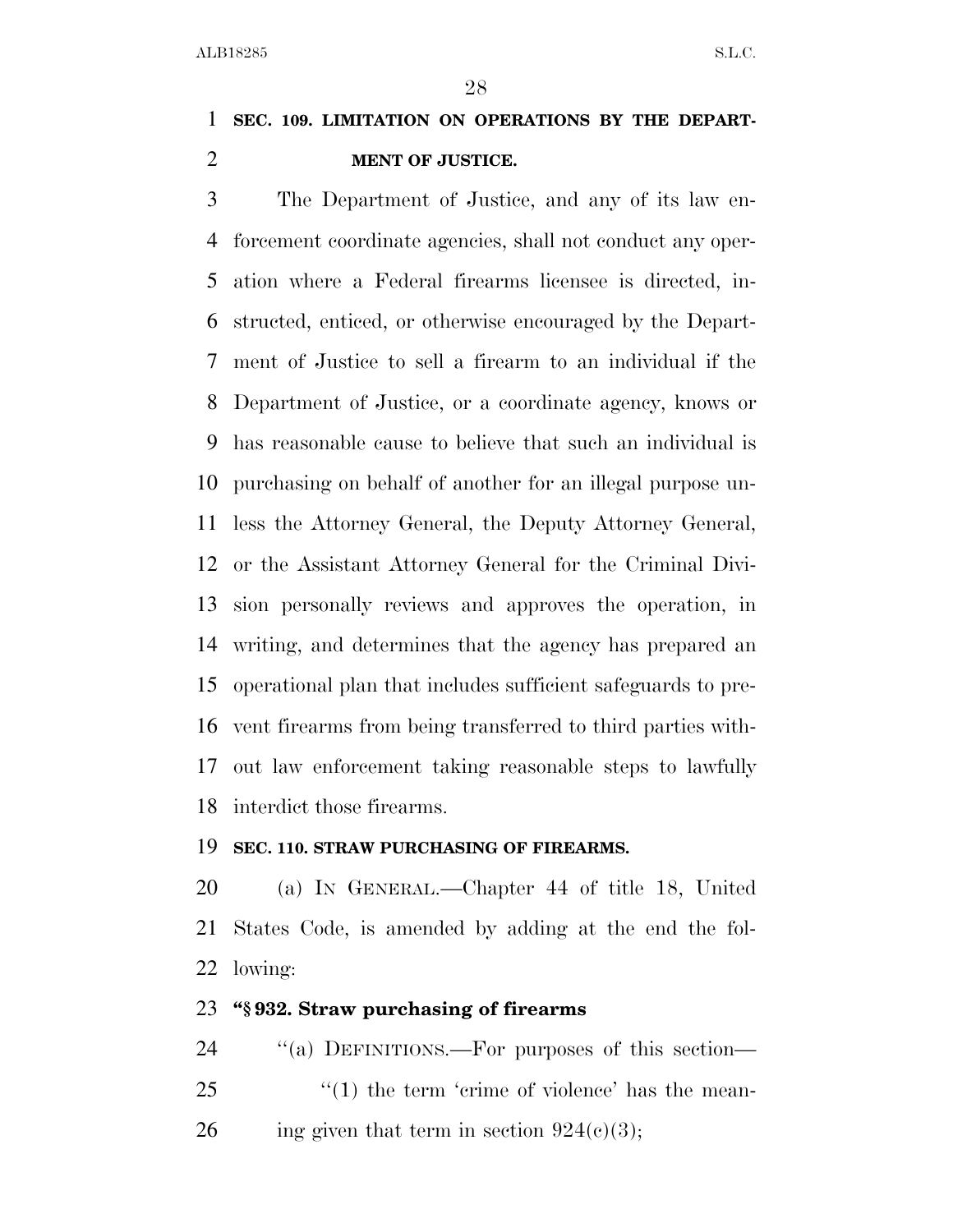| $\mathbf{1}$   | $"(2)$ the term 'drug trafficking crime' has the     |
|----------------|------------------------------------------------------|
| $\overline{2}$ | meaning given that term in section $924(c)(2)$ ; and |
| 3              | $\lq(3)$ the term 'Federal crime of terrorism' has   |
| $\overline{4}$ | the meaning given that term in section $2332b(g)$ .  |
| 5              | "(b) OFFENSE.—It shall be unlawful for any person    |
| 6              | $to-$                                                |
| $\overline{7}$ | $\lq(1)$ purchase or otherwise obtain a firearm,     |
| 8              | which has been shipped, transported, or received in  |
| 9              | interstate or foreign commerce, for or on behalf of  |
| 10             | any other person who the person purchasing or oth-   |
| 11             | erwise obtaining the firearm knows—                  |
| 12             | "(A) is prohibited from possessing or re-            |
| 13             | ceiving a firearm under subsection $(g)$ or $(n)$ of |
| 14             | section $922$ ;                                      |
| 15             | $\cdot$ (B) intends to use, carry, possess, or sell  |
| 16             | or otherwise dispose of the firearm in further-      |
| 17             | ance of a crime of violence, a drug trafficking      |
| 18             | crime, or a Federal crime of terrorism;              |
| 19             | $\cdot$ (C) intends to engage in conduct that        |
| 20             | would constitute a crime of violence, a drug         |
| 21             | trafficking crime, or a Federal crime of ter-        |
| 22             | rorism if the conduct had occurred within the        |
| 23             | United States; or                                    |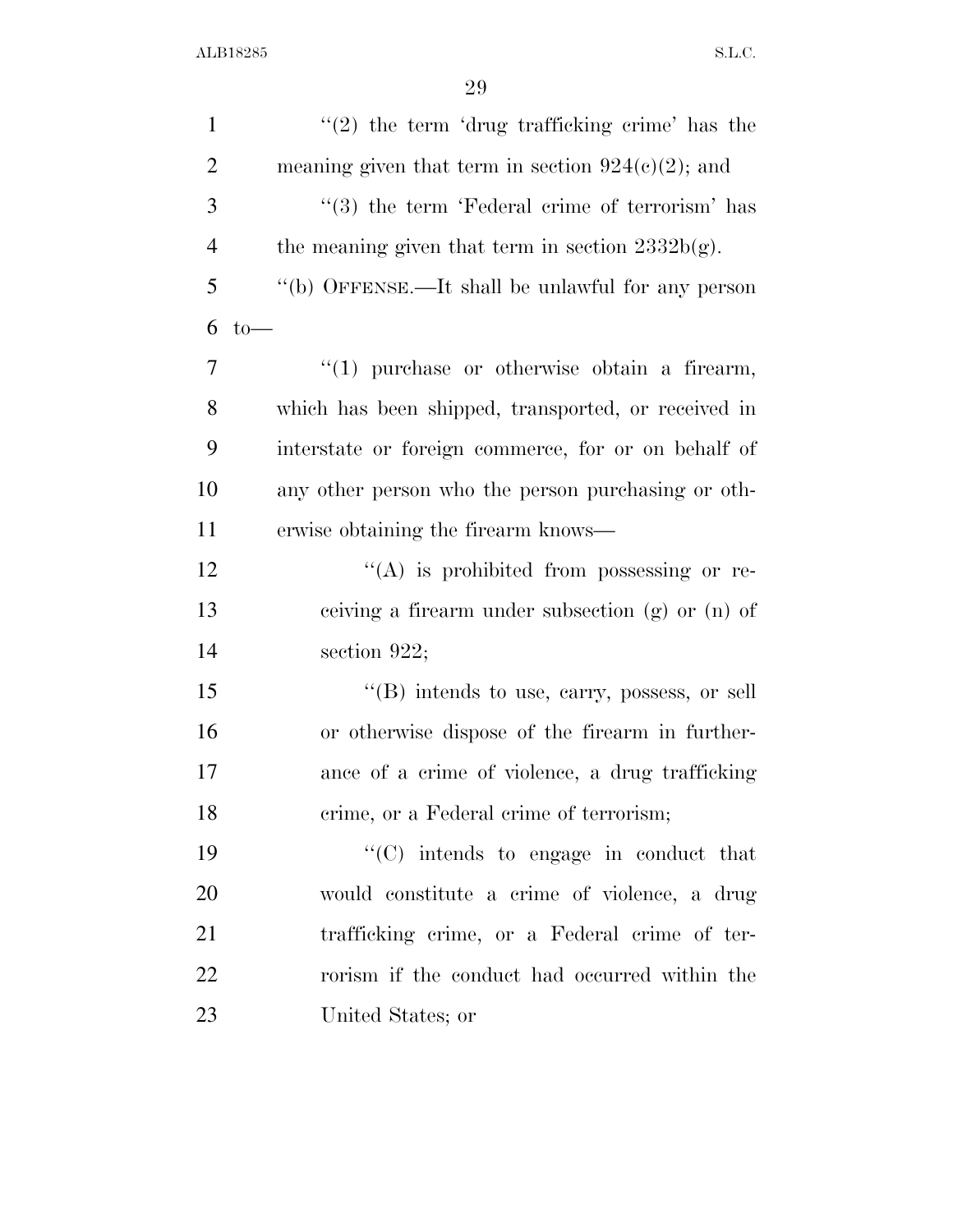| 1              | "(D) is not a resident of any State and is                     |
|----------------|----------------------------------------------------------------|
| $\overline{2}$ | not a citizen or lawful permanent resident of                  |
| 3              | the United States; or                                          |
| $\overline{4}$ | $"(2)$ willfully procure another to engage in con-             |
| 5              | duct described in paragraph (1).                               |
| 6              | "(c) PENALTY.—Any person who violates subsection               |
| 7              | (b) shall be fined under this title, imprisoned not more       |
| 8              | than 15 years, or both.                                        |
| 9              | "§933. Trafficking in firearms                                 |
| 10             | "(a) DEFINITIONS.—For purposes of this section—                |
| 11             | $\lq(1)$ the term 'crime of violence' has the mean-            |
| 12             | ing given that term in section $924(c)(3)$ ;                   |
| 13             | $\lq(2)$ the term 'drug trafficking crime' has the             |
| 14             | meaning given that term in section $924(c)(2)$ ; and           |
| 15             | $\cdot\cdot\cdot(3)$ the term 'Federal crime of terrorism' has |
| 16             | the meaning given that term in section $2332b(g)$ .            |
| 17             | "(b) OFFENSE.—It shall be unlawful for any person              |
|                | $18 \text{ to}$ —                                              |
| 19             | $\lq(1)$ ship, transport, transfer, or otherwise dis-          |
| 20             | pose of 2 or more firearms to another person in or             |
| 21             | otherwise affecting interstate or foreign commerce, if         |
| 22             | the transferor knows that the use, carrying, or pos-           |
| 23             | session of a firearm by the transferee would violate           |
| 24             | subsection (g) or (n) of section 922, or constitute a          |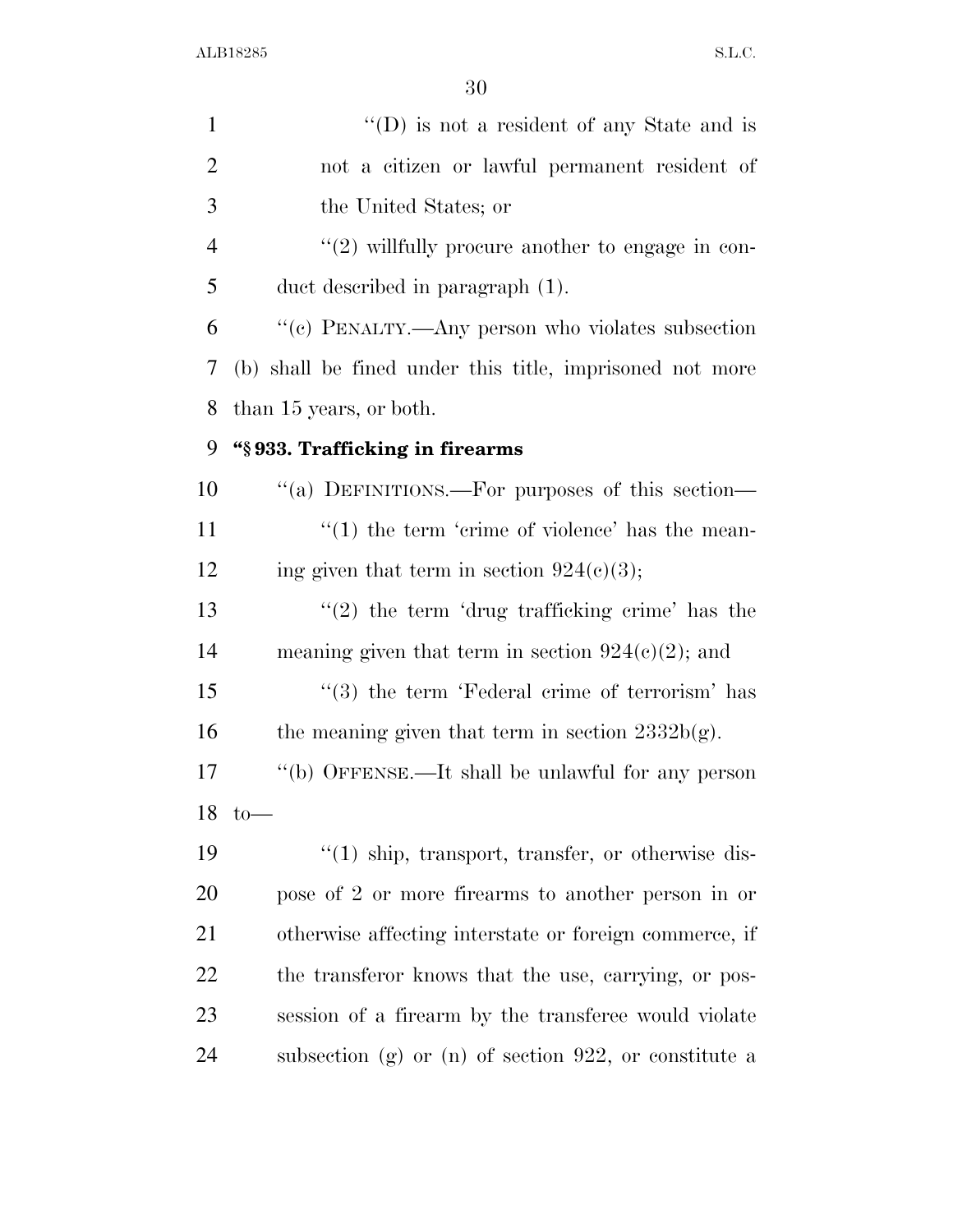| $\mathbf{1}$   | crime of violence, a drug trafficking crime, or a Fed-     |
|----------------|------------------------------------------------------------|
| $\overline{2}$ | eral crime of terrorism;                                   |
| 3              | "(2) receive from another person 2 or more                 |
| $\overline{4}$ | firearms in or otherwise affecting interstate or for-      |
| 5              | eign commerce, if the recipient—                           |
| 6              | "(A) knows that such receipt would violate                 |
| $\overline{7}$ | subsection (g) or (n) of section 922; or                   |
| 8              | $\lq\lq (B)$ intends to use the firearm in further-        |
| 9              | ance of a crime of violence, a drug trafficking            |
| 10             | crime, or a Federal crime of terrorism; or                 |
| 11             | $\cdot\cdot$ (3) attempt or conspire to commit the conduct |
| 12             | described in paragraph $(1)$ or $(2)$ .                    |
| 13             | $``(c)$ PENALTIES.—                                        |
| 14             | "(1) IN GENERAL.—Any person who violates                   |
| 15             | subsection (b) shall be fined under this title, impris-    |
| 16             | oned not more than 15 years, or both.                      |
| 17             | "(2) ORGANIZER.—If a violation of subsection               |
| 18             | (b) is committed by a person acting in concert with        |
| 19             | other persons as an organizer, leader, supervisor, or      |
| 20             | manager, the person shall be fined under this title,       |
| 21             | imprisoned not more than 20 years, or both.".              |
| 22             | (b) TECHNICAL AND CONFORMING AMENDMENT.                    |
| 23             | The table of sections for chapter 44 of title 18, United   |
| 24             | States Code, is amended by inserting after the item relat- |
| 25             | ing to section 931 the following:                          |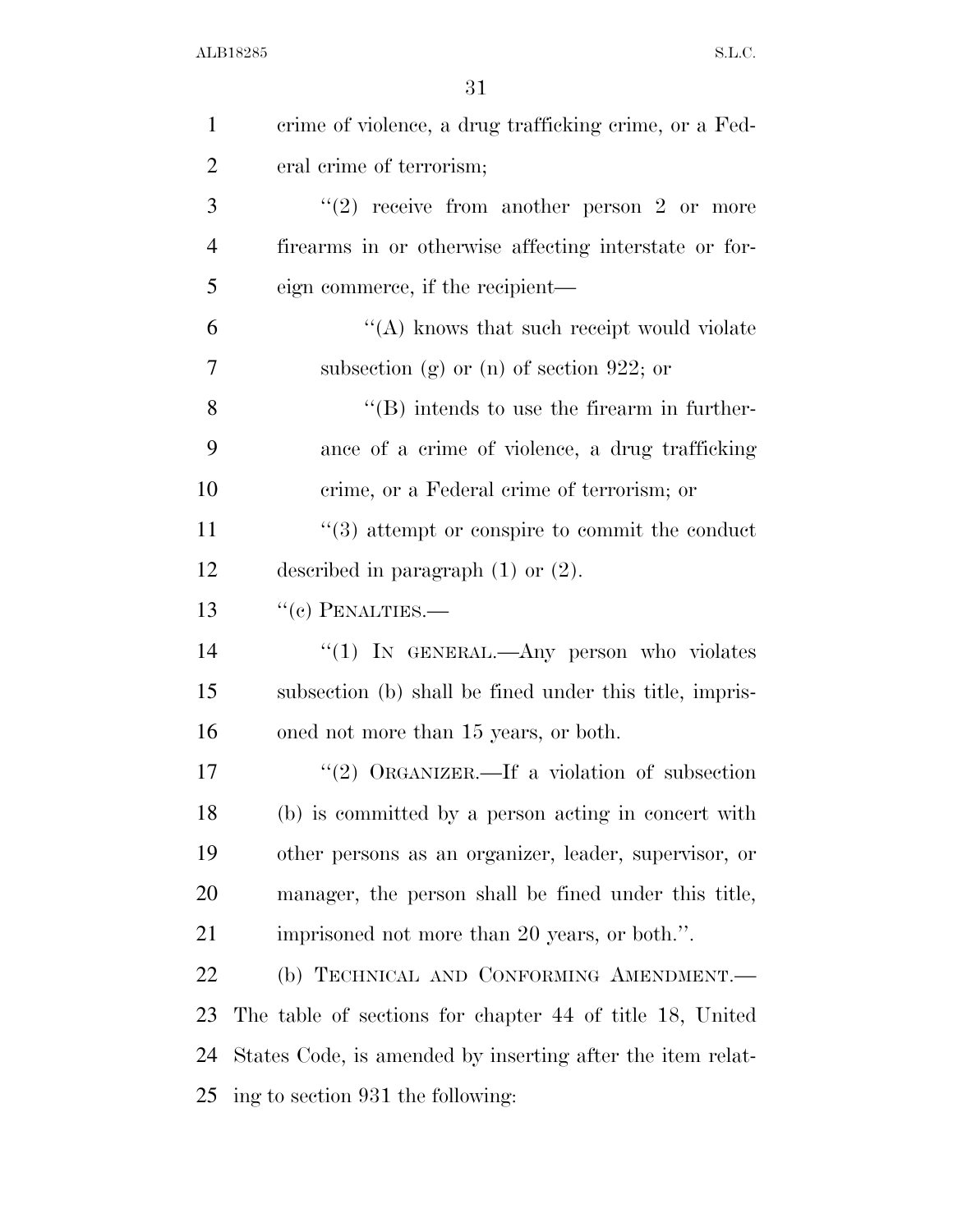''932. Straw purchasing of firearms. ''933. Trafficking in firearms.''.

 (c) DIRECTIVE TO THE SENTENCING COMMISSION.— Pursuant to its authority under section 994 of title 28, United States Code, and in accordance with this section, the United States Sentencing Commission shall review and amend its guidelines and policy statements to ensure that persons convicted of an offense under section 932 or 933 of title 18, United States Code, and other offenses applica- ble to the straw purchases and firearms trafficking of fire- arms are subject to increased penalties in comparison to those currently provided by the guidelines and policy state- ments for such straw purchasing and firearms trafficking offenses. In its review, the Commission shall consider, in particular, an appropriate amendment to reflect the intent of Congress that straw purchasers without significant criminal histories receive sentences that are sufficient to deter participation in such activities. The Commission shall also review and amend its guidelines and policy state- ments to reflect the intent of Congress that a person con- victed of an offense under section 932 or 933 of title 18, United States Code, who is affiliated with a gang, cartel, organized crime ring, or other such enterprise should be subject to higher penalties than an otherwise unaffiliated individual.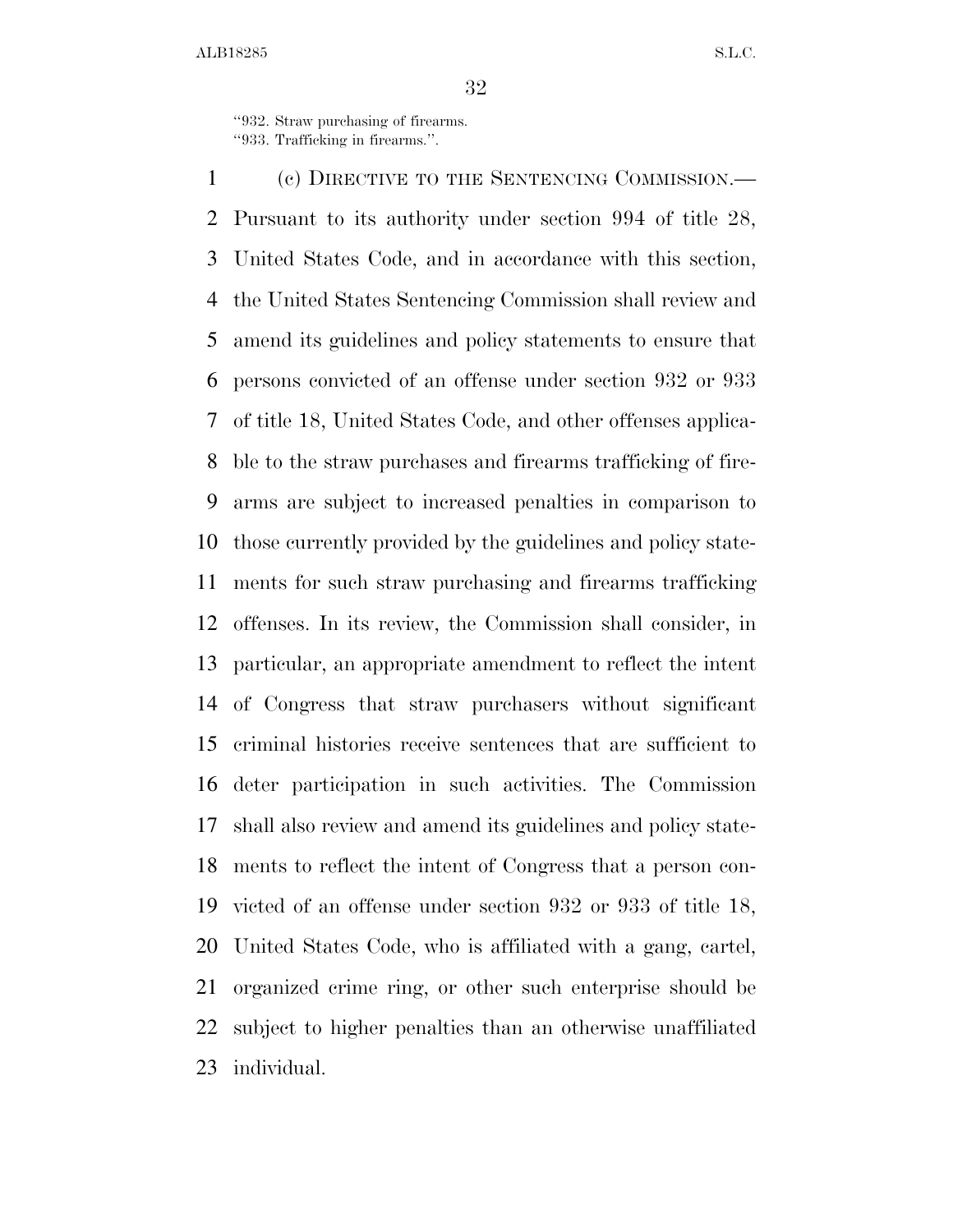#### **SEC. 111. INCREASED PENALTIES FOR LYING AND BUYING.**

 Section 924(a)(1) of title 18, United States Code, is amended in the undesignated matter following subpara- graph (D) by striking ''five years'' and inserting the fol- lowing: ''5 years (or, in the case of a violation under sub-paragraph (A), not more than 10 years)''.

#### **SEC. 112. AMENDMENTS TO SECTION 924(a).**

 Section 924(a) of title 18, United States Code, is amended—

10 (1) in paragraph (2), by striking "(d),  $(g)$ ,"; and

(2) by adding at the end the following:

13 ''(8) Whoever knowingly violates subsection (d), (g), or (n) of section 922 shall be fined under this title, imprisoned not more than 15 years, or both.''.

#### **SEC. 113. AMENDMENTS TO SECTION 924(h).**

 Section 924 of title 18, United States Code, is amended by striking subsection (h) and inserting the fol-lowing:

 $\qquad$  "(h) Whoever knowingly receives or transfers a fire- arm or ammunition, or attempts or conspires to do so, knowing that such firearm or ammunition will be used to commit a crime of violence (as defined in subsection  $(c)(3)$ , a drug trafficking crime (as defined in subsection (c)(2)), a Federal crime of terrorism (as defined in section  $26\quad 2332b(g)$ , or a crime under the Arms Export Control Act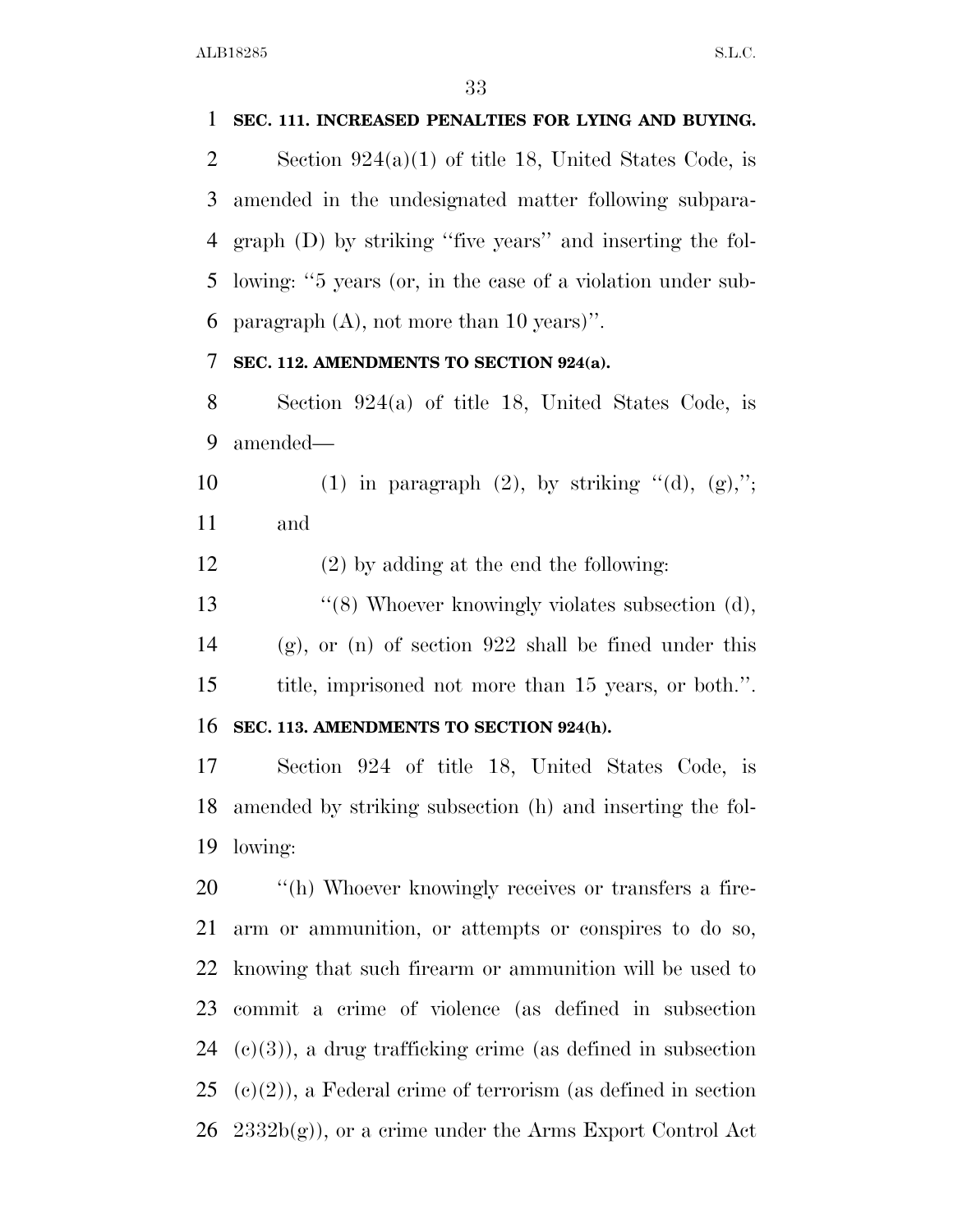(22 U.S.C. 2751 et seq.), the International Emergency Economic Powers Act (50 U.S.C. 1701 et seq.), or the Foreign Narcotics Kingpin Designation Act (21 U.S.C. 1901 et seq.), shall be imprisoned not more than 15 years, fined in accordance with this title, or both.''.

#### **SEC. 114. AMENDMENTS TO SECTION 924(k).**

 Section 924 of title 18, United States Code, is amended by striking subsection (k) and inserting the fol-lowing:

10  $\frac{f'(k)}{1}$  A person who, with intent to engage in or promote conduct that—

12 ''(A) is punishable under the Controlled Sub- stances Act (21 U.S.C. 801 et seq.), the Controlled Substances Import and Export Act (21 U.S.C. 951 et seq.), or chapter 705 of title 46;

 ''(B) violates any law of a State relating to any controlled substance (as defined in section 102 of 18 the Controlled Substances Act, 21 U.S.C. 802);

 ''(C) constitutes a crime of violence (as defined 20 in subsection  $(e)(3)$ ; or

21 ''(D) constitutes a Federal crime of terrorism 22 (as defined in section  $2332b(g)$ ),

 smuggles or knowingly brings into the United States, a firearm or ammunition, or attempts or conspires to do so,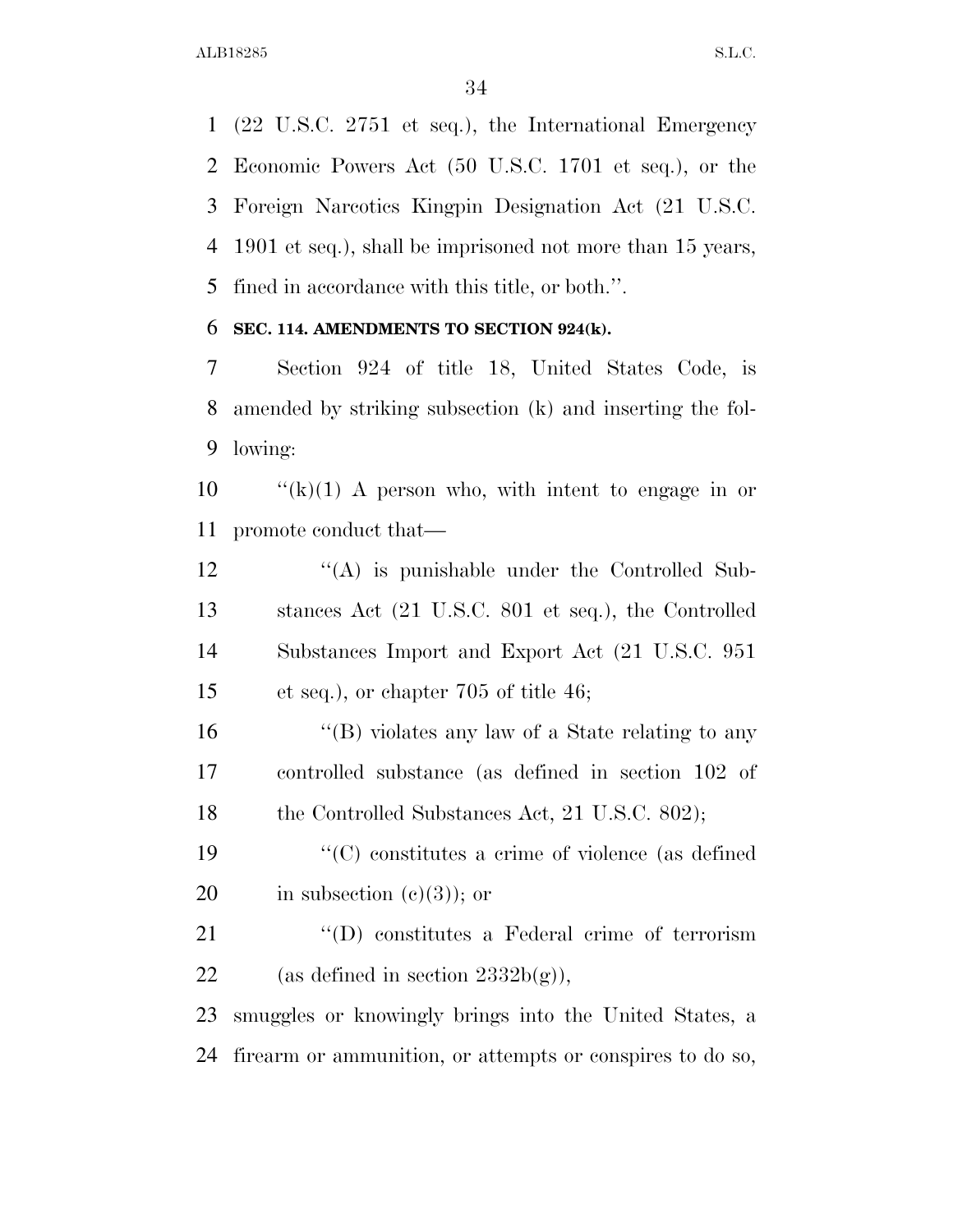shall be imprisoned not more than 15 years, fined under this title, or both.

 ''(2) A person who, with intent to engage in or to promote conduct that—

 ''(A) would be punishable under the Controlled Substances Act (21 U.S.C. 801 et seq.), the Con- trolled Substances Import and Export Act (21 U.S.C. 951 et seq.), or chapter 705 of title 46, if the conduct had occurred within the United States; or

 $\langle G \rangle$  would constitute a crime of violence (as defined in subsection (c)(3)) or a Federal crime of terrorism (as defined in section 2332b(g)) for which the person may be prosecuted in a court of the United States, if the conduct had occurred within the United States,

 smuggles or knowingly takes out of the United States, a firearm or ammunition, or attempts or conspires to do so, shall be imprisoned not more than 15 years, fined under this title, or both.''.

 **SEC. 115. MULTIPLE SALES REPORTS FOR RIFLES AND SHOTGUNS.** 

22 Section  $923(g)(5)$  of title 18, United States Code, is amended by adding at the end the following:

 ''(C) The Attorney General may not require a licensee to submit ongoing or periodic reporting of the sale or other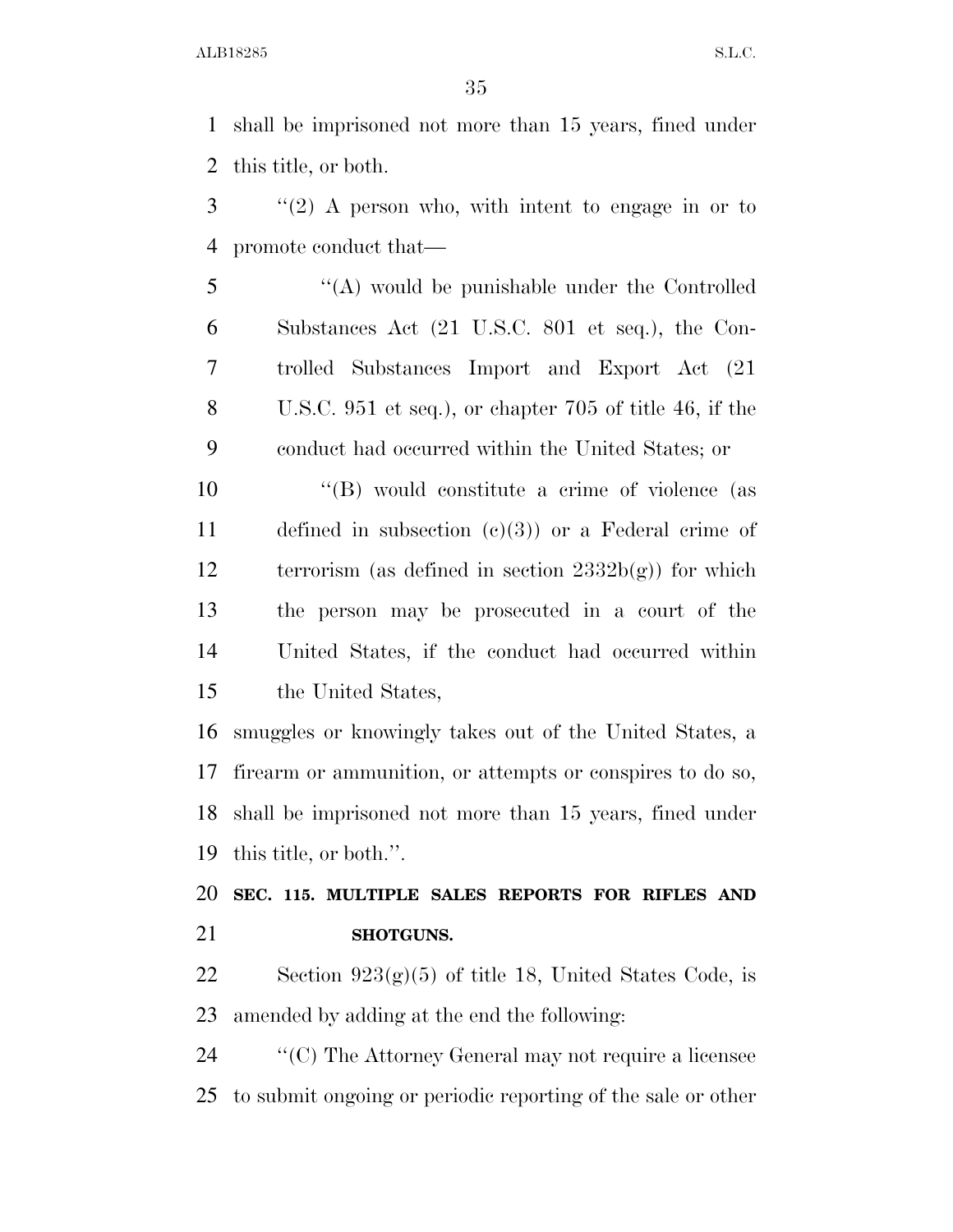disposition of 2 or more rifles or shotguns during a speci-fied period of time.''.

# **SEC. 116. STUDY BY THE NATIONAL INSTITUTES OF JUS- TICE AND NATIONAL ACADEMY OF SCIENCES ON THE CAUSES OF MASS SHOOTINGS.**

(a) In GENERAL.—

 (1) STUDY.—Not later than 90 days after the date of enactment of this Act, the Attorney General shall instruct the Director of the National Institutes of Justice, to conduct a peer-reviewed study to ex- amine various sources and causes of mass shootings including psychological factors, the impact of violent video games, and other factors. The Director shall enter into a contract with the National Academy of Sciences to conduct this study jointly with an inde- pendent panel of 5 experts appointed by the Acad-emy.

 (2) REPORT.—Not later than 1 year after the date on which the study required under paragraph (1) begins, the Directors shall submit to Congress a report detailing the findings of the study.

 (b) ISSUES EXAMINED.—The study conducted under 23 subsection  $(a)(1)$  shall examine—

(1) mental illness;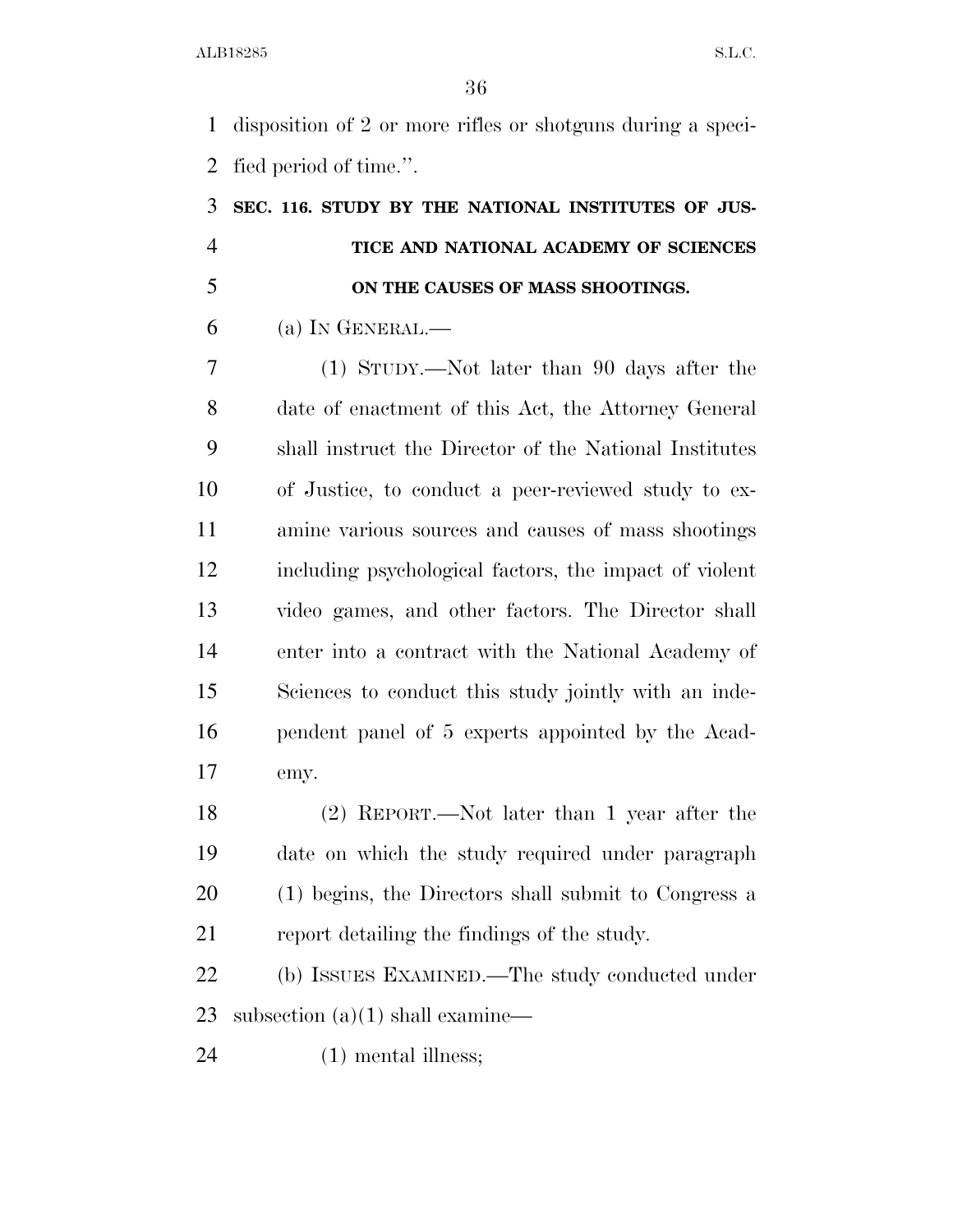| $\mathbf{1}$   | $(2)$ the availability of mental health and other         |
|----------------|-----------------------------------------------------------|
| $\overline{2}$ | resources and strategies to help families detect and      |
| 3              | counter tendencies toward violence;                       |
| $\overline{4}$ | (3) the availability of mental health and other           |
| 5              | resources at schools to help detect and counter ten-      |
| 6              | dencies of students towards violence;                     |
| 7              | (4) the extent to which perpetrators of mass              |
| 8              | shootings, either alleged, convicted, deceased, or oth-   |
| 9              | erwise, played violent or adult-themed video games        |
| 10             | and whether the perpetrators of mass shootings dis-       |
| 11             | cussed, planned, or used violent or adult-themed          |
| 12             | video games in preparation of or to assist in car-        |
| 13             | rying out their violent actions;                          |
| 14             | (5) familial relationships, including the level of        |
| 15             | involvement and awareness of parents;                     |
| 16             | $(6)$ exposure to bullying; and                           |
| 17             | (7) the extent to which perpetrators of mass              |
| 18             | shootings were acting in a "copycat" manner based         |
| 19             | upon previous violent events.                             |
| 20             | SEC. 117. REPORTS TO CONGRESS REGARDING AMMUNI-           |
| 21             | TION PURCHASES BY FEDERAL AGENCIES.                       |
| 22             | Not later than 1 year after the date of enactment         |
| 23             | of this Act, the Director of the Office of Management and |
| 24             | Budget, shall report to the Speaker of the House of Rep-  |
| 25             | resentatives, the President Pro Tempore of the Senate,    |
|                |                                                           |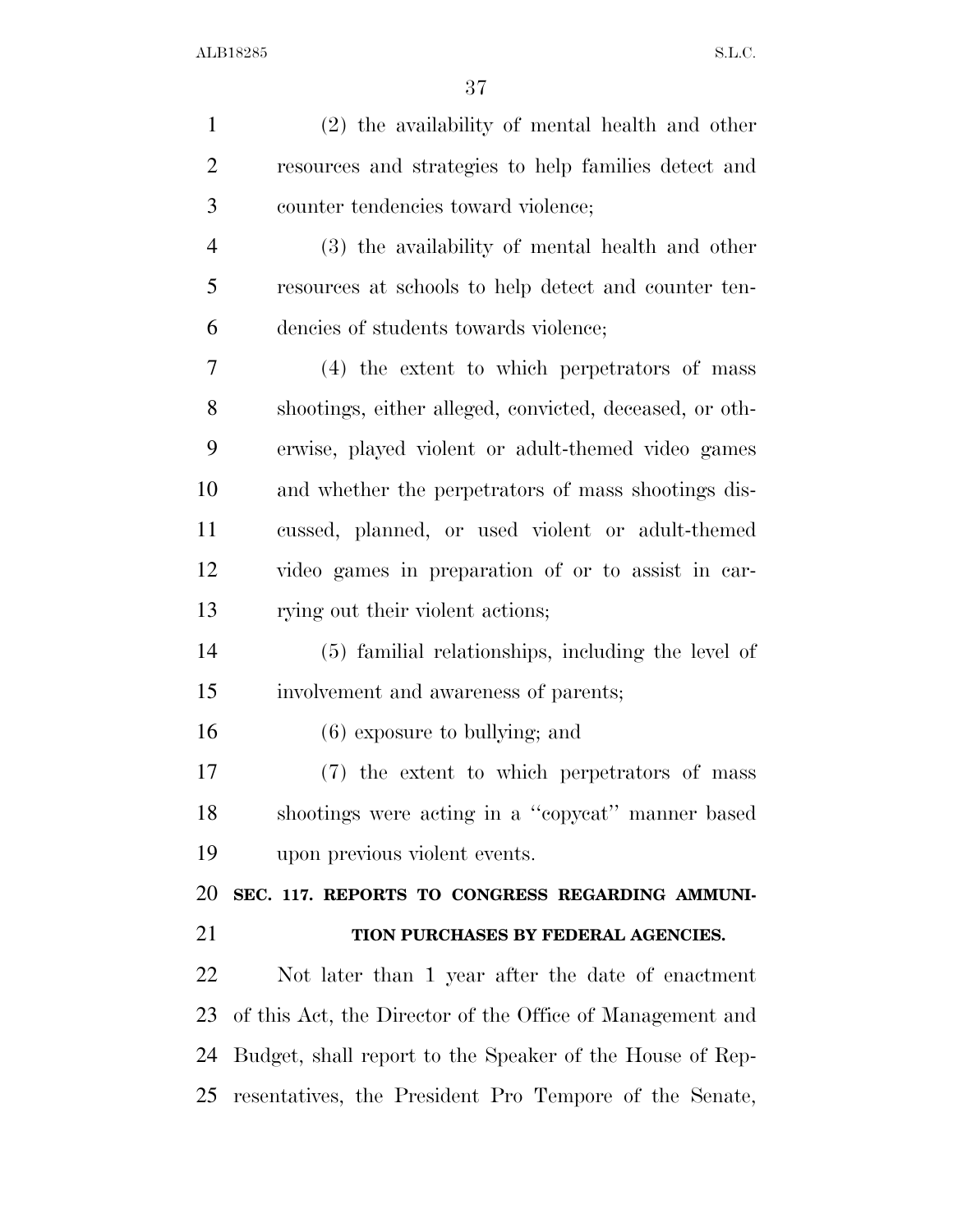and the Chairmen and Ranking Members of the House and Senate Committee on Appropriations and the Com- mittee on the Judiciary, the House Committee on Home- land Security, the Senate Committee on Homeland Secu- rity and Government Affairs, and the House Committee on Government Reform and Oversight, a report includ- ing— (1) details of all purchases of ammunition by each Federal agency; (2) a summary of all purchases, solicitations, and expenditures on ammunition by each Federal agency; (3) a summary of all the rounds of ammunition expended by each Federal agency and a current list- ing of stockpiled ammunition for each Federal agen- cy; and (4) an estimate of future ammunition needs and purchases for each Federal agency for the next fiscal year. **SEC. 118. REDUCTION OF BYRNE JAG FUNDS FOR STATE FAILURE TO PROVIDE MENTAL HEALTH RECORDS TO NICS.**  Section 104(b) of the NICS Improvement Amend-

ments Act of 2007 (34 U.S.C. 40914(b)) is amended—

25 (1) by striking paragraphs  $(1)$  and  $(2)$ ;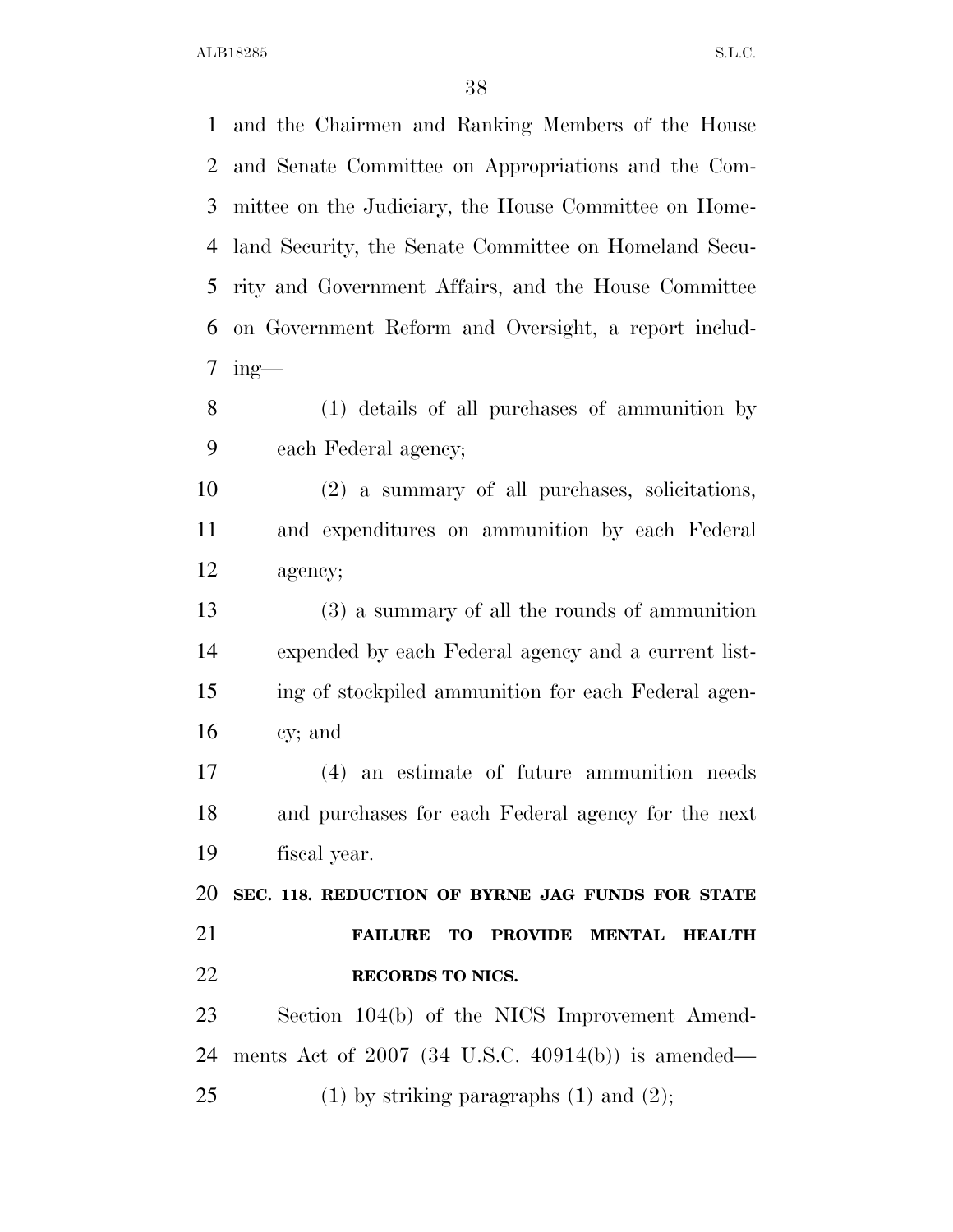| $\mathbf{1}$   | $(2)$ by redesignating paragraph $(3)$ as para-        |
|----------------|--------------------------------------------------------|
| $\overline{2}$ | graph(2);                                              |
| 3              | $(3)$ in paragraph $(2)$ , as redesignated, by strik-  |
| $\overline{4}$ | ing "of paragraph (2)" and inserting "of paragraph     |
| 5              | $(1)$ "; and                                           |
| 6              | $(4)$ by inserting before paragraph $(2)$ , as redes-  |
| 7              | ignated, the following:                                |
| 8              | "(1) REDUCTION FOR FAILURE TO PROVIDE                  |
| 9              | MENTAL HEALTH RECORDS.-                                |
| 10             | "(A) IN GENERAL.—During the period be-                 |
| 11             | ginning on the date that is 18 months after the        |
| 12             | date of enactment of the Protecting Commu-             |
| 13             | nities and Preserving the Second Amendment             |
| 14             | Act of 2018 and ending on the day before the           |
| 15             | date described in subparagraph (B), the Attor-         |
| 16             | ney General shall withhold 5 percent of the            |
| 17             | amount that would otherwise be allocated to a          |
| 18             | State under section 505 of title I of the Omni-        |
| 19             | bus Crime Control and Safe Streets Act of              |
| 20             | 1968 (34 U.S.C. 10156) if the State does not—          |
| 21             | $\lq\lq$ (i) provide not less than 90 percent          |
| 22             | of the records required to be provided                 |
| 23             | under sections 102 and 103; or                         |
| 24             | $\lq$ <sup>"</sup> (ii) have in effect a statute that— |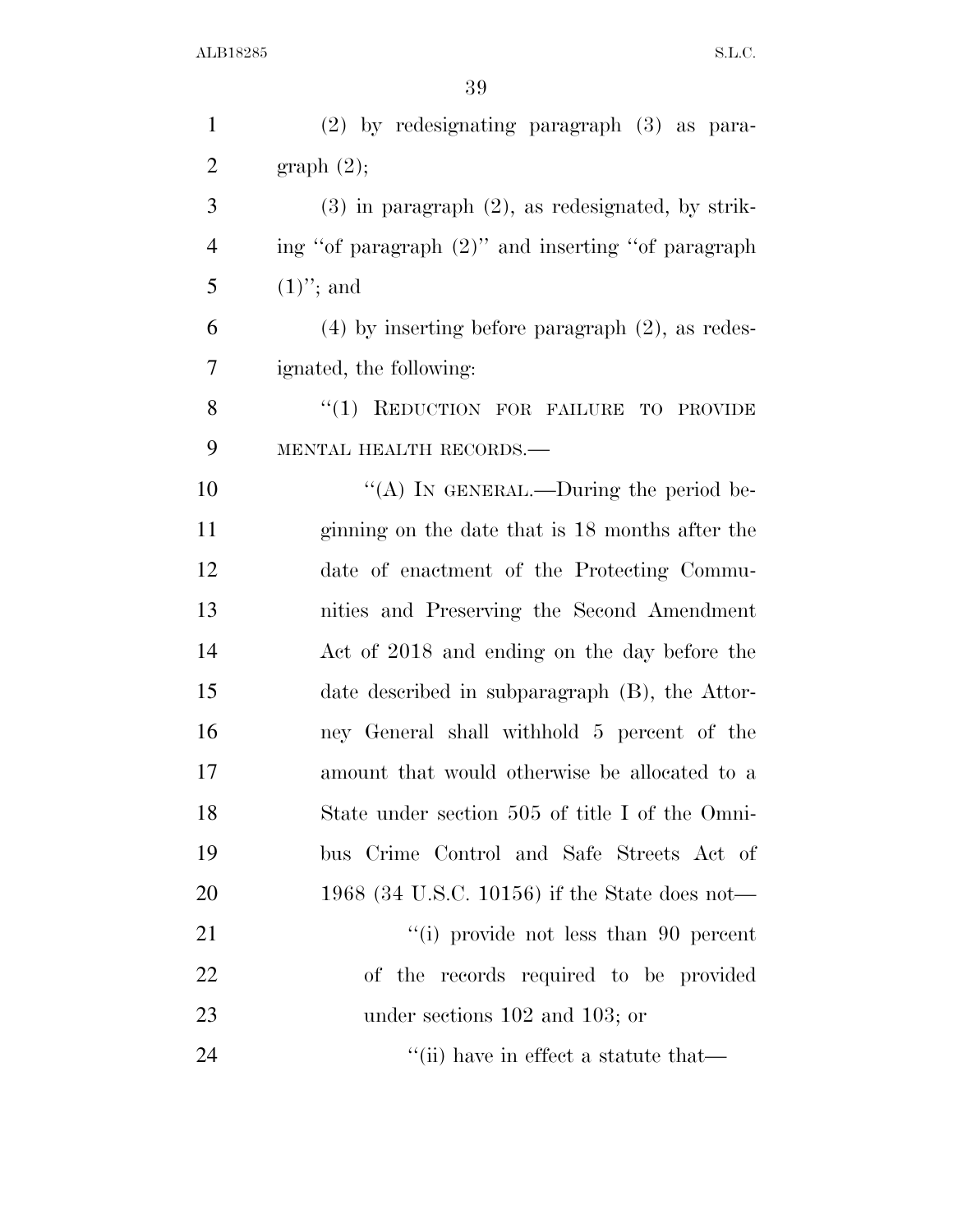| $\mathbf{1}$   | $\lq\lq$ (I) requires the State to provide           |
|----------------|------------------------------------------------------|
| $\overline{2}$ | the records required to be provided                  |
| 3              | under sections 102 and 103; and                      |
| $\overline{4}$ | $\lq\lq$ (II) implements a relief from               |
| 5              | disabilities program in accordance                   |
| 6              | with section 105.                                    |
| $\overline{7}$ | "(B) FINAL IMPLEMENTATION DEAD-                      |
| 8              | $LINE. - Beginning on the date that is 5 years$      |
| 9              | after the date of enactment of the Protecting        |
| 10             | Communities and Preserving the Second                |
| 11             | Amendment Act of 2018, the Attorney General          |
| 12             | shall withhold 10 percent of the amount that         |
| 13             | would otherwise be allocated to a State under        |
| 14             | section 505 of title I of the Omnibus Crime          |
| 15             | Control and Safe Streets Act of 1968 (34             |
| 16             | U.S.C. 10156) if the State does not have in ef-      |
| 17             | fect a statute described in subparagraph $(A)(ii)$   |
| 18             | of this paragraph.".                                 |
| 19             | SEC. 119. FIREARM COMMERCE MODERNIZATION.            |
| 20             | (a) FIREARMS DISPOSITIONS.—Section $922(b)(3)$ of    |
| 21             | title 18, United States Code, is amended—            |
| 22             | $(1)$ in the matter preceding subparagraph $(A)$ ,   |
| 23             | by striking "located" and inserting "located or tem- |
| 24             | porarily located"; and                               |
| 25             | $(2)$ in subparagraph $(A)$ —                        |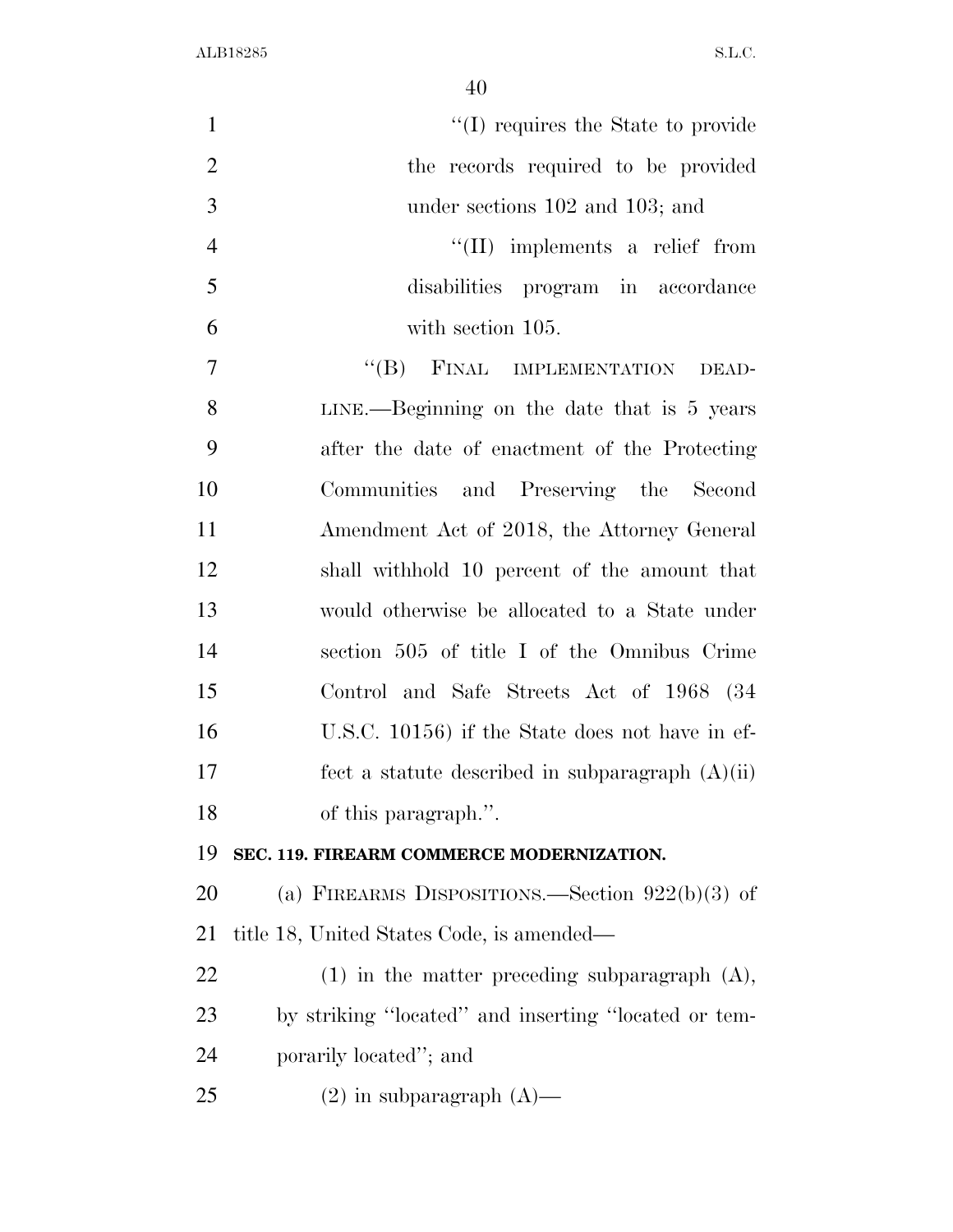| $\mathbf{1}$   | $(A)$ by striking "rifle or shotgun" and in-                |
|----------------|-------------------------------------------------------------|
| $\overline{2}$ | serting "firearm";                                          |
| 3              | (B) by striking "located" and inserting                     |
| $\overline{4}$ | "located or temporarily located"; and                       |
| 5              | (C) by striking "both such States" and in-                  |
| 6              | serting "the State in which the transfer is con-            |
| 7              | ducted and the State of residence of the trans-             |
| 8              | feree".                                                     |
| 9              | (b) DEALER LOCATION.—Section 923 of title 18,               |
| 10             | United States Code, is amended—                             |
| 11             | $(1)$ in subsection $(j)$ —                                 |
| 12             | $(A)$ in the first sentence, by striking ", and             |
| 13             | such location is in the State which is specified            |
| 14             | on the license"; and                                        |
| 15             | (B) in the last sentence—                                   |
| 16             | (i) by inserting "transfer," after                          |
| 17             | "sell,"; and                                                |
| 18             | (ii) by striking "Act," and all that fol-                   |
| 19             | lows and inserting "Act."; and                              |
| 20             | $(2)$ by adding at the end the following:                   |
| 21             | "(m) Nothing in this chapter shall be construed to          |
| 22             | prohibit the sale, transfer, delivery, or other disposition |
| 23             | of a firearm or ammunition—                                 |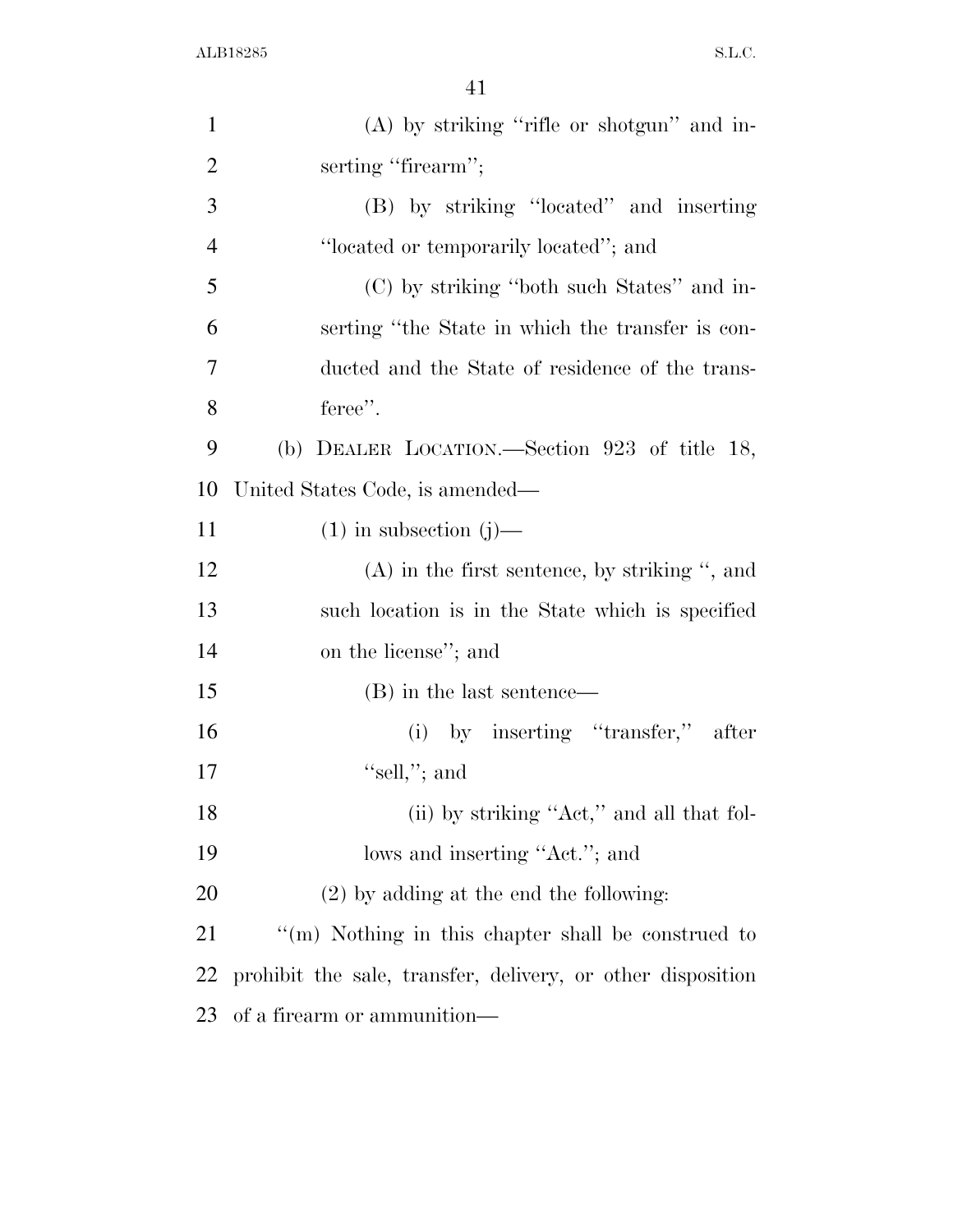| $\mathbf{1}$   | " $(1)$ by a person licensed under this chapter to      |
|----------------|---------------------------------------------------------|
| $\overline{2}$ | another person so licensed, at any location in any      |
| 3              | State; or                                               |
| $\overline{4}$ | $\lq(2)$ by a licensed importer, licensed manufac-      |
| 5              | turer, or licensed dealer to a person not licensed      |
| 6              | under this chapter, at a temporary location de-         |
| 7              | scribed in subsection (j) in any State.".               |
| 8              | (c) RESIDENCE OF UNITED STATES OFFICERS.-               |
| 9              | Section 921 of title 18, United States Code, is amended |
| 10             | by striking subsection (b) and inserting the following: |
| 11             | "(b) For purposes of this chapter:                      |
| 12             | $\lq(1)$ A member of the Armed Forces on active         |
| 13             | duty, or a spouse of such a member, is a resident       |
| 14             | $of$ —                                                  |
| 15             | $\lq\lq$ the State in which the member or               |
| 16             | spouse maintains legal residence;                       |
| 17             | $\lq\lq$ the State in which the permanent               |
| 18             | duty station of the member is located; and              |
| 19             | $\lq\lq$ (C) the State in which the member main-        |
| 20             | tains a place of abode from which the member            |
| 21             | commutes each day to the permanent duty sta-            |
| <u>22</u>      | tion of the member.                                     |
| 23             | $\lq(2)$ An officer or employee of the United           |
| 24             | States (other than a member of the Armed Forces)        |
| 25             | who is stationed outside the United States for a pe-    |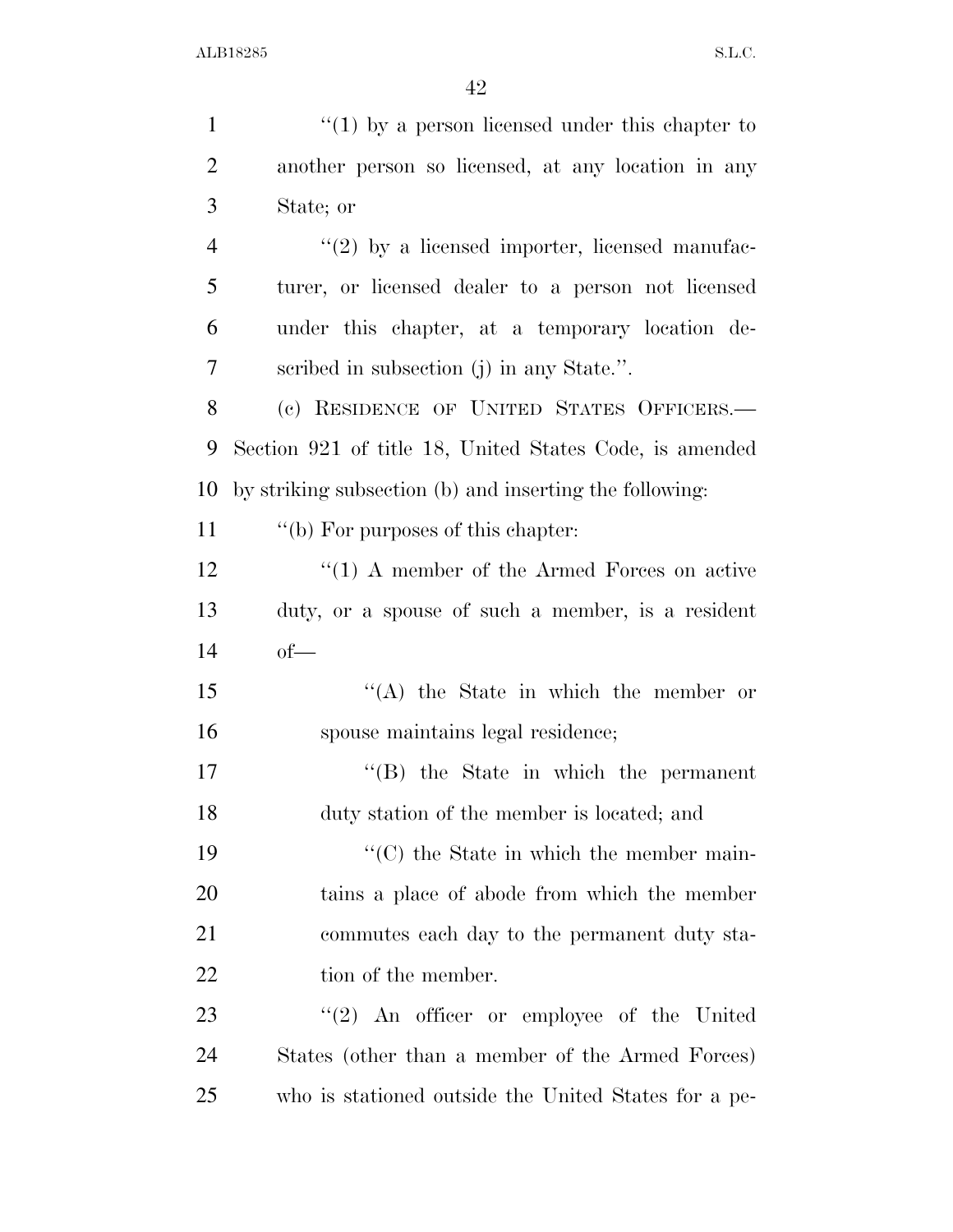| $\mathbf{1}$   | riod of more than 1 year, and a spouse of such an     |
|----------------|-------------------------------------------------------|
| $\overline{2}$ | officer or employee, is a resident of the State in    |
| 3              | which the person maintains legal residence.".         |
| $\overline{4}$ | SEC. 120. FIREARM DEALER ACCESS TO LAW ENFORCE-       |
| 5              | MENT INFORMATION.                                     |
| 6              | (a) IN GENERAL.—Section $103(b)$ of the Brady         |
| 7              | Handgun Violence Prevention Act (34 U.S.C. 40901), is |
| 8              | amended—                                              |
| 9              | (1) by striking "Not later than" and inserting        |
| 10             | the following:                                        |
| 11             | "(1) IN GENERAL.—Not later than"; and                 |
| 12             | $(2)$ by adding at the end the following:             |
| 13             | "(2) VOLUNTARY BACKGROUND CHECKS.-                    |
| 14             | "(A) IN GENERAL.—Not later than $90$                  |
| 15             | days after the date of enactment of the Pro-          |
| 16             | tecting Communities and Preserving the Second         |
| 17             | Amendment Act of 2018, the Attorney General           |
| 18             | shall promulgate regulations allowing licensees       |
| 19             | to use the national instant criminal background       |
| 20             | check system established under this section for       |
| 21             | purposes of conducting voluntary, no fee em-          |
| 22             | ployment background checks on current or pro-         |
| 23             | spective employees.                                   |
| 24             | "(B) NOTICE.—Before conducting an em-                 |
| 25             | ployment background check relating to an indi-        |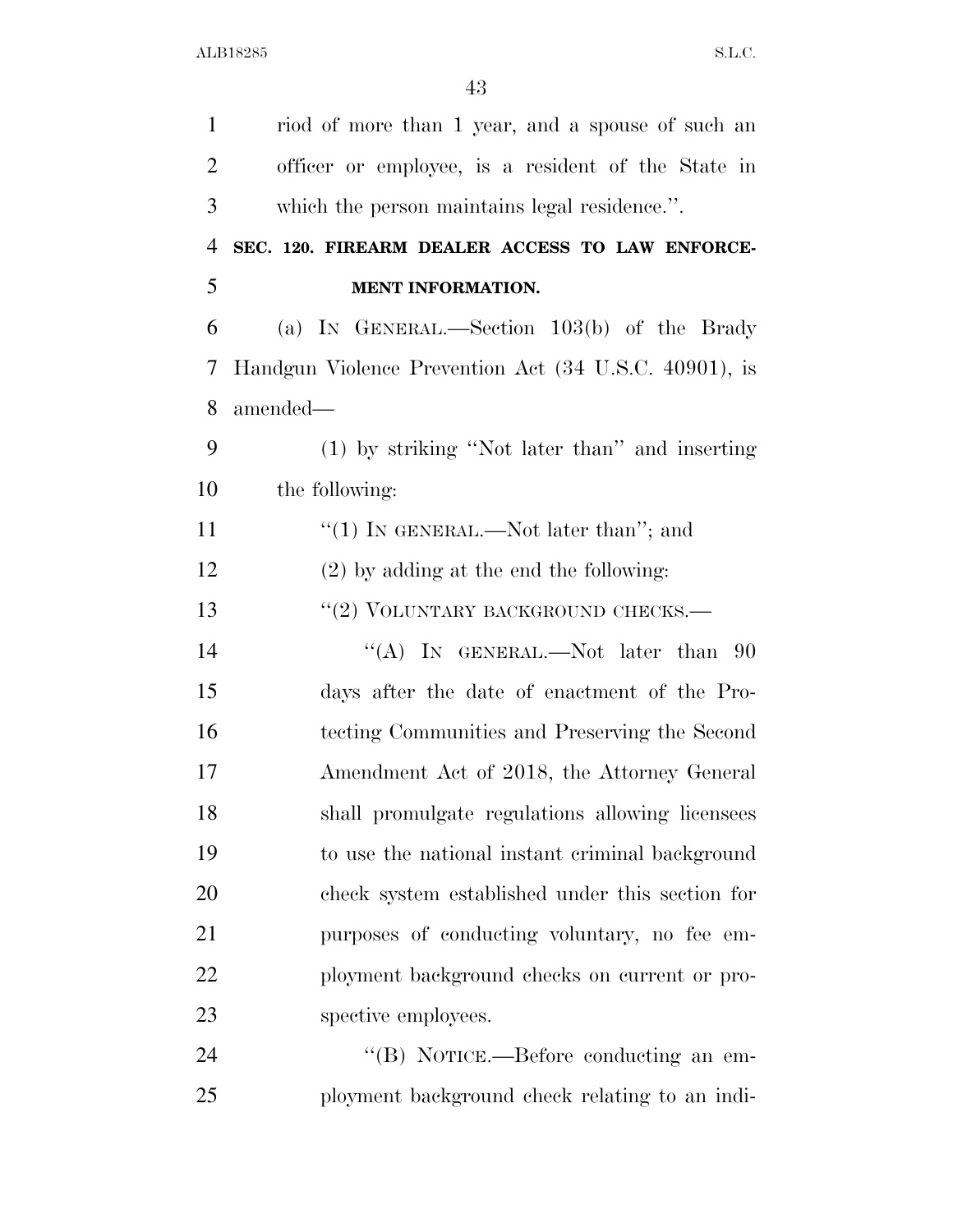| $\mathbf{1}$   | vidual under subparagraph (A), a licensee         |
|----------------|---------------------------------------------------|
| $\overline{2}$ | shall—                                            |
| 3              | "(i) provide written notice to the indi-          |
| $\overline{4}$ | vidual that the licensee intends to conduct       |
| 5              | the background check; and                         |
| 6              | "(ii) obtain consent to conduct the               |
| $\tau$         | background check from the individual in           |
| 8              | writing.                                          |
| 9              | "(C) EXEMPTION.—An employment back-               |
| 10             | ground check conducted by a licensee under        |
| 11             | subparagraph (A) shall not governed by the        |
| 12             | Fair Credit Reporting Act (15 U.S.C. 1681 et      |
| 13             | seq.).                                            |
| 14             | "(D) APPEAL.—Any individual who is the            |
| 15             | subject of an employment background check         |
| 16             | conducted by a licensee under subparagraph        |
| 17             | (A) the result of which indicates that the indi-  |
| 18             | vidual is a prohibited from possessing a firearm  |
| 19             | or ammunition pursuant to subsection (g) or       |
| <b>20</b>      | (n) of section 922 of title 18, United States     |
| 21             | Code, may appeal the results of the background    |
| 22             | check in the same manner and to the same ex-      |
| 23             | tent as if the individual had been the subject of |
| 24             | a background check relating to the transfer of    |
| 25             | a firearm.".                                      |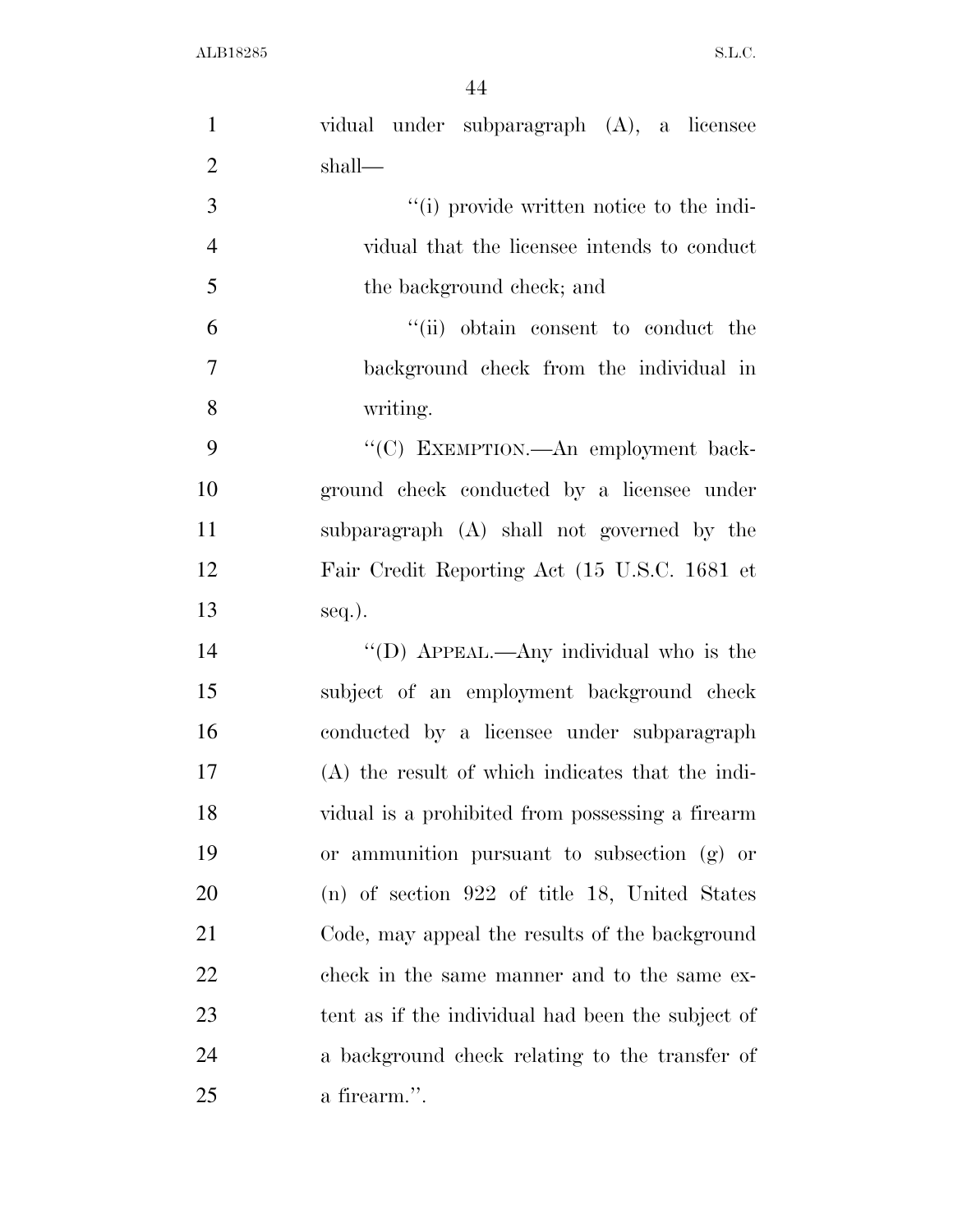| $\mathbf{1}$   | (b) ACQUISITION, PRESERVATION, AND EXCHANGE                |
|----------------|------------------------------------------------------------|
| $\overline{2}$ | OF IDENTIFICATION RECORDS AND INFORMATION.-Sec-            |
| 3              | tion 534 of title 28, United States Code, is amended—      |
| $\overline{4}$ | $(1)$ in subsection $(a)$ —                                |
| 5              | $(A)$ in paragraph $(3)$ , by striking "and" at            |
| 6              | the end;                                                   |
| 7              | $(B)$ in paragraph $(4)$ , by striking the pe-             |
| 8              | riod at the end and inserting "; and"; and                 |
| 9              | (C) by inserting after paragraph (4) the                   |
| 10             | following:                                                 |
| 11             | $\lq(5)$ provide a person licensed as an importer,         |
| 12             | manufacturer, or dealer of firearms under chapter          |
| 13             | 44 of title 18 with information necessary to verify        |
| 14             | whether firearms offered for sale to such licensees        |
| 15             | have been stolen."; and                                    |
| 16             | $(2)$ in subsection (b), by inserting ", except for        |
| 17             | dissemination authorized under subsection $(a)(5)$ of      |
| 18             | this section" before the period.                           |
| 19             | (c) REGULATIONS.—Not later than 90 days after the          |
| 20             | date of enactment of this Act, and without regard to chap- |
| 21             | ter 5 of title 5, United States Code, the Attorney General |
| 22             | shall promulgate regulations allowing a person licensed as |
| 23             | an importer, manufacturer, or dealer of firearms under     |
| 24             | chapter 44 of title 18, United States Code, to receive ac- |
| 25             | cess to records of stolen firearms maintained by the Na-   |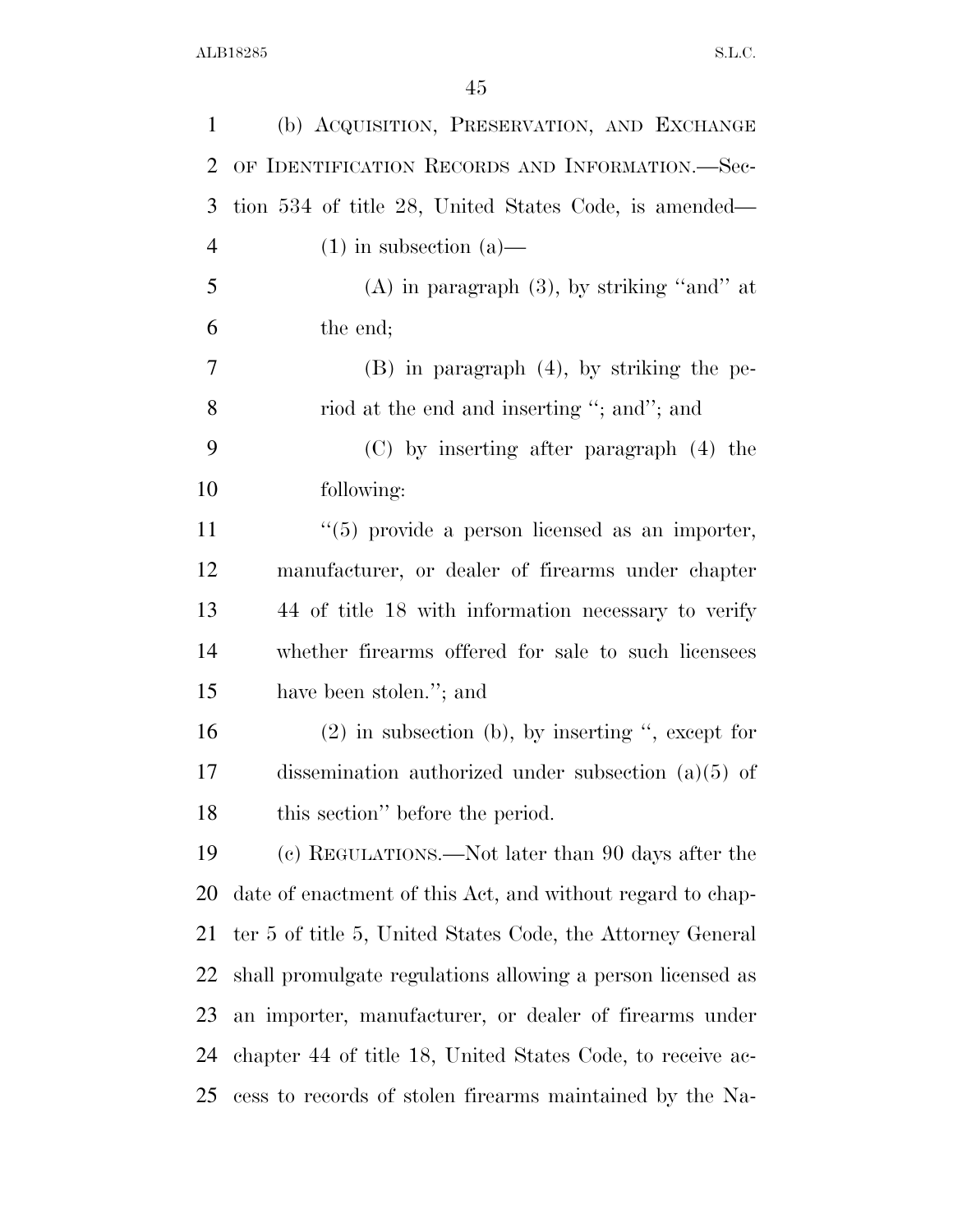tional Crime Information Center operated by the Federal Bureau of Investigation, solely for the purpose of volun- tarily verifying whether firearms offered for sale to such licensees have been stolen. (d) STATUTORY CONSTRUCTION; EVIDENCE.— (1) STATUTORY CONSTRUCTION.—Nothing in this section or the amendments made by this section shall be construed— (A) to create a cause of action against any person licensed as an importer, manufacturer, or dealer of firearms under chapter 44 of title 18, United States Code or any other person for any civil liability; or (B) to establish any standard of care. (2) EVIDENCE.—Notwithstanding any other provision of law, evidence regarding the use or non- use by a person licensed as an importer, manufac- turer, or dealer of firearms under chapter 44 of title 18, United States Code of the systems, information, or records made available under this section or the amendments made by this section shall not be ad- missible as evidence in any proceeding of any court, agency, board, or other entity.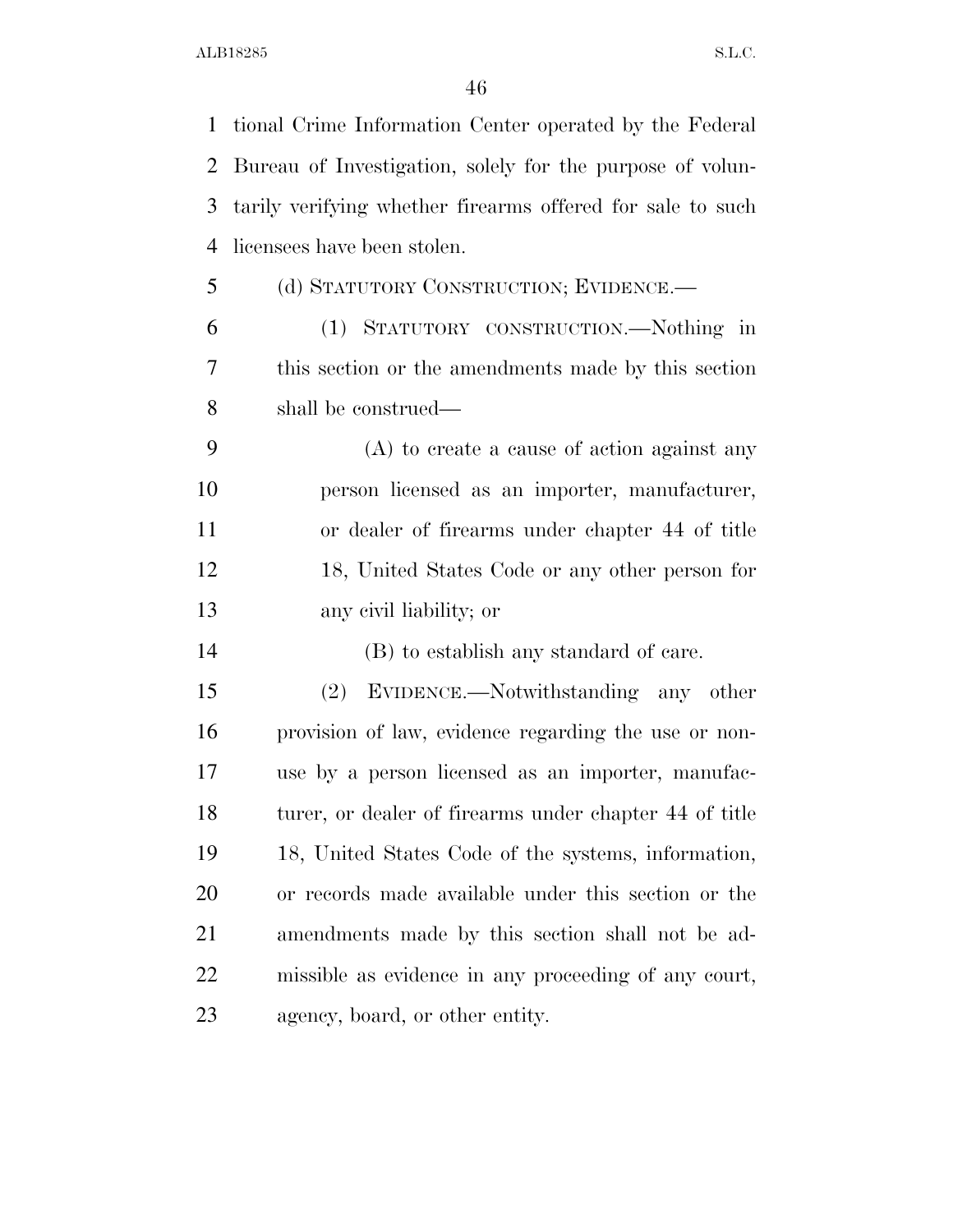## **SEC. 121. INTERSTATE TRANSPORTATION OF FIREARMS OR AMMUNITION.**  (a) IN GENERAL.—Section 926A of title 18, United

States Code, is amended to read as follows:

 **''§ 926A. Interstate transportation of firearms or am-munition** 

 ''(a) DEFINITION.—In this section, the term 'trans- port' includes staying in temporary lodging overnight, stopping for food, fuel, vehicle maintenance, an emer- gency, medical treatment, and any other activity incidental to the transport.

 ''(b) AUTHORIZATION.—Notwithstanding any provi- sion of any law (including a rule or regulation) of a State or any political subdivision thereof, a person who is not prohibited by this chapter from possessing, transporting, shipping, or receiving a firearm or ammunition shall be entitled to—

18 ''(1) transport a firearm for any lawful purpose from any place where the person may lawfully pos- sess, carry, or transport the firearm to any other such place if, during the transportation—

22  $\langle (A)$  the firearm is unloaded; and 23  $"({\rm B})$ (i) if the transportation is by motor vehicle—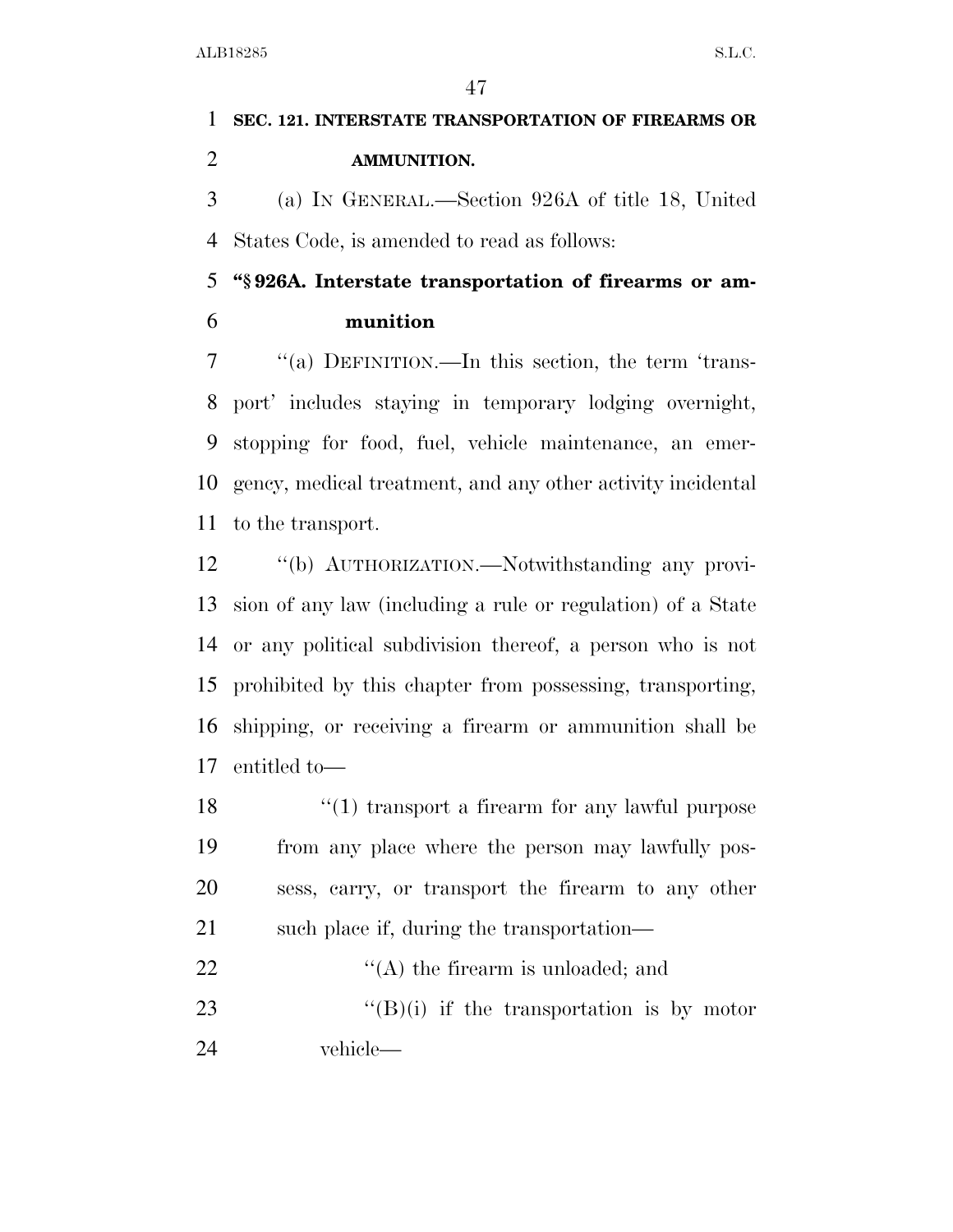| $\mathbf{1}$   | $\lq\lq$ the firearm is not directly acces-         |
|----------------|-----------------------------------------------------|
| $\overline{2}$ | sible from the passenger compartment of             |
| 3              | the motor vehicle; or                               |
| $\overline{4}$ | $\lq\lq$ (II) if the motor vehicle is without a     |
| 5              | compartment separate from the passenger             |
| 6              | compartment, the firearm is—                        |
| 7              | "(aa) in a locked container other                   |
| 8              | than the glove compartment or con-                  |
| 9              | sole; or                                            |
| 10             | "(bb) secured by a secure gun                       |
| 11             | storage or safety device; or                        |
| 12             | "(ii) if the transportation is by other             |
| 13             | means, the firearm is in a locked container or      |
| 14             | secured by a secure gun storage or safety de-       |
| 15             | vice; and                                           |
| 16             | $\lq(2)$ transport ammunition for any lawful pur-   |
| 17             | pose from any place where the person may lawfully   |
| 18             | possess, carry, or transport the ammunition, to any |
| 19             | other such place if, during the transportation—     |
| 20             | "(A) the ammunition is not loaded into a            |
| 21             | firearm; and                                        |
| 22             | $\lq\lq(B)(i)$ if the transportation is by motor    |
| 23             | vehicle—                                            |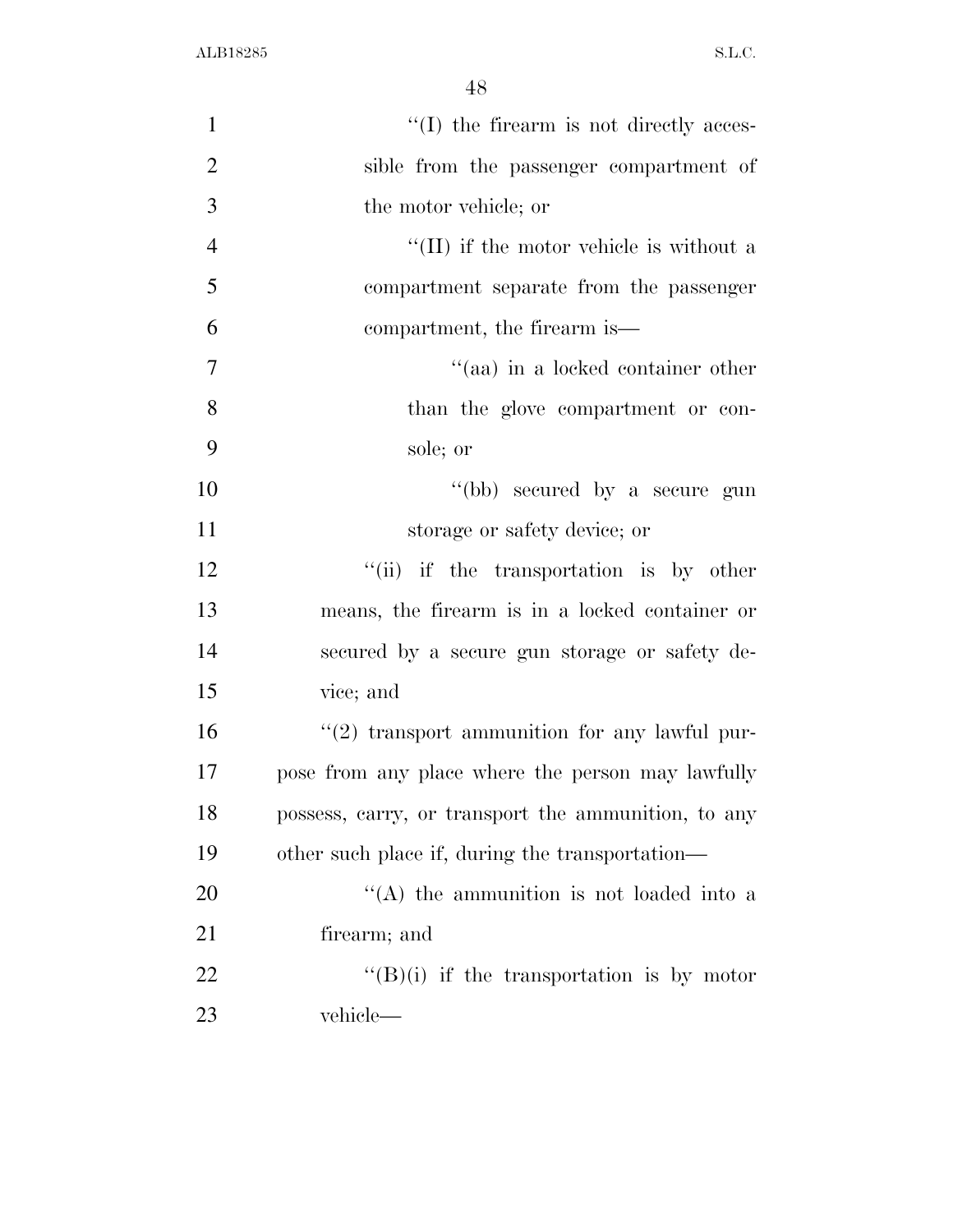| $\mathbf{1}$   | "(I) the ammunition is not directly               |
|----------------|---------------------------------------------------|
| $\overline{2}$ | accessible from the passenger compartment         |
| 3              | of the motor vehicle; or                          |
| $\overline{4}$ | $\lq\lq$ (II) if the motor vehicle is without a   |
| 5              | compartment separate from the passenger           |
| 6              | compartment, the ammunition is in a               |
| $\tau$         | locked container other than the glove com-        |
| 8              | partment or console; or                           |
| 9              | "(ii) if the transportation is by other           |
| 10             | means, the ammunition is in a locked container.   |
| 11             | $``(c)$ STATE LAW.—                               |
| 12             | "(1) ARREST AUTHORITY. $-A$ person who is         |
| 13             | transporting a firearm or ammunition may not be—  |
| 14             | "(A) arrested for violation of any law or         |
| 15             | any rule or regulation of a State, or any polit-  |
| 16             | ical subdivision thereof, relating to the posses- |
| 17             | sion, transportation, or carrying of firearms or  |
| 18             | ammunition, unless there is probable cause to     |
| 19             | believe that the transportation is not in accord- |
| 20             | ance with subsection (b); or                      |
| 21             | $\lq\lq (B)$ detained for violation of any law or |
| 22             | any rule or regulation of a State, or any polit-  |
| 23             | ical subdivision thereof, relating to the posses- |
| 24             | sion, transportation, or carrying of firearms or  |
| 25             | ammunition, unless there is reasonable<br>sus-    |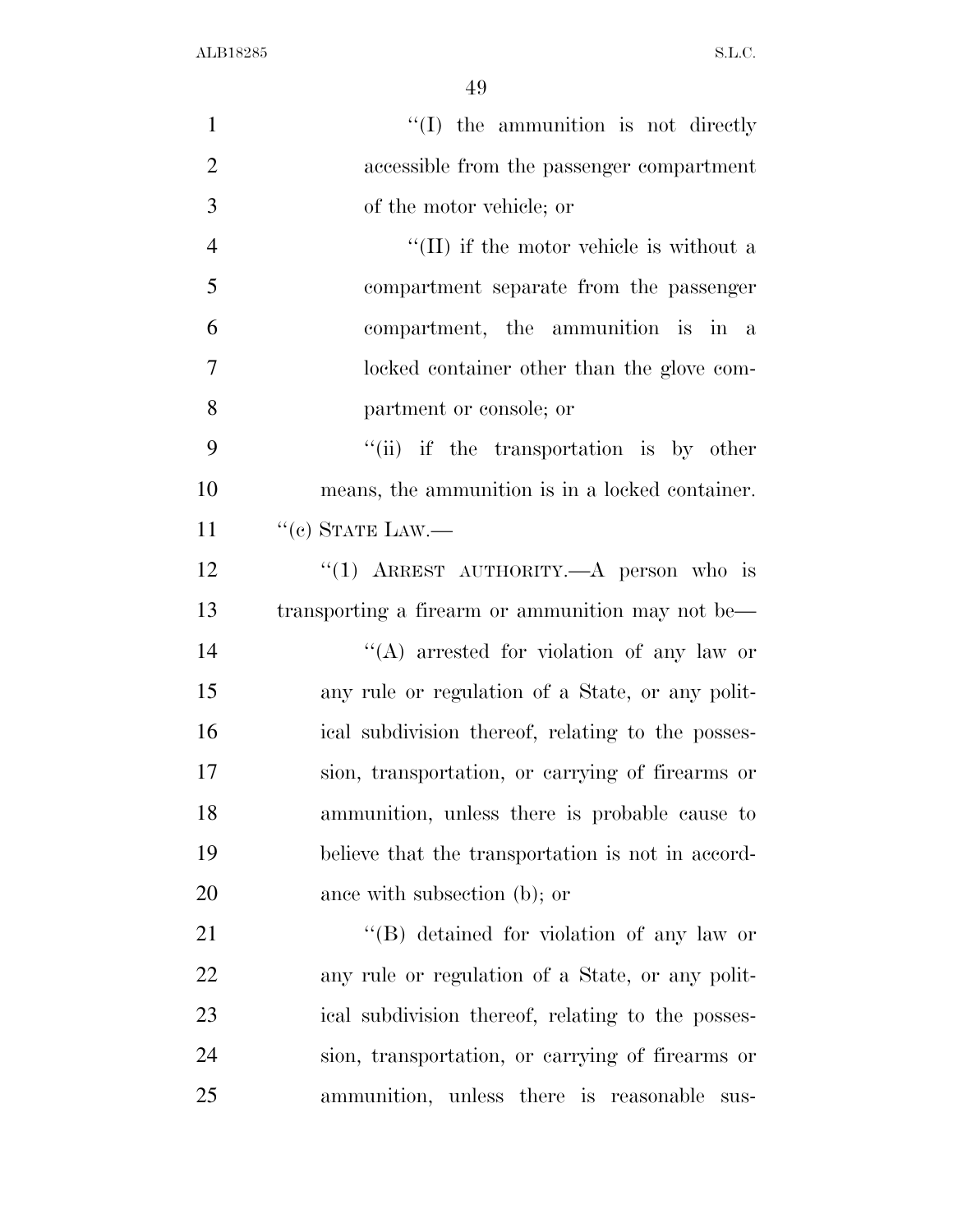| $\mathbf{1}$   | picion that the transportation is not in accord-              |
|----------------|---------------------------------------------------------------|
| $\overline{2}$ | ance with subsection (b).                                     |
| 3              | $``(2)$ PROSECUTION.—                                         |
| $\overline{4}$ | "(A) BURDEN OF PROOF.—If a person as-                         |
| 5              | serts this section as a defense in a criminal pro-            |
| 6              | ceeding, the government shall bear the burden                 |
| 7              | of proving, beyond a reasonable doubt, that the               |
| 8              | conduct of the person was not in accordance                   |
| 9              | with subsection (b).                                          |
| 10             | "(B) PREVAILING DEFENDANT.—If a per-                          |
| 11             | son successfully asserts this section as a defense            |
| 12             | in a criminal proceeding, the court shall award               |
| 13             | the prevailing defendant reasonable attorney's                |
| 14             | fees.".                                                       |
| 15             | (b) TECHNICAL AND CONFORMING AMENDMENT.                       |
| 16             | The table of sections for chapter 44 of title 18, United      |
| 17             | States Code, is amended by striking the item relating to      |
| 18             | section 926A and inserting the following:                     |
|                | "926A. Interstate transportation of firearms or ammunition.". |
| 19             | <b>TITLE II-SCHOOL SAFETY</b>                                 |
| 20             | SEC. 201. SHORT TITLE.                                        |
| 21             | This title may be cited as the "School Safety En-             |
| 22             | hancements Act of 2018".                                      |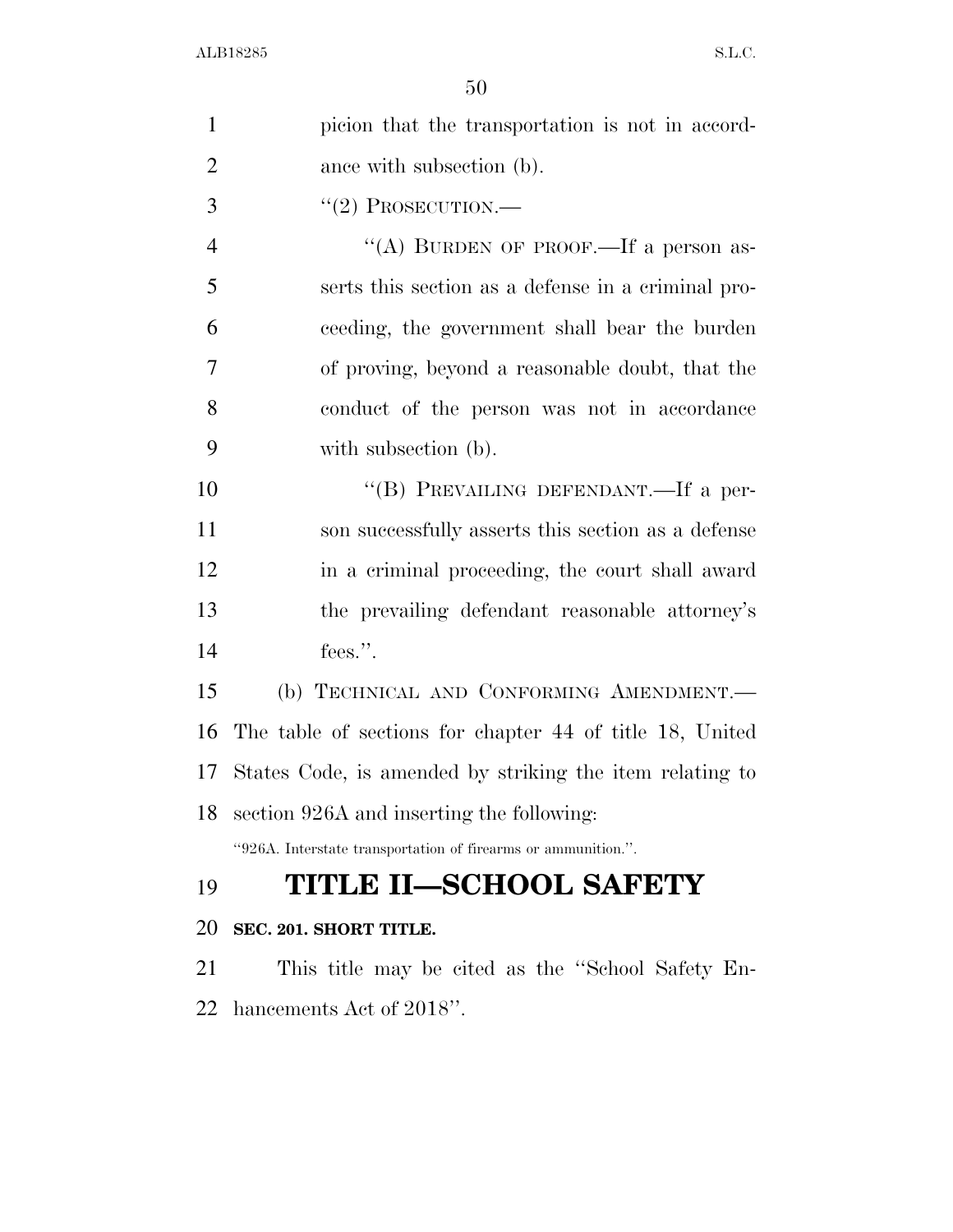| 1              | SEC. 202. GRANT PROGRAM FOR SCHOOL SECURITY.                   |
|----------------|----------------------------------------------------------------|
| $\overline{2}$ | Section 2701 of title I of the Omnibus Crime Control           |
| 3              | and Safe Streets Act of 1968 (34 U.S.C. 10551) is amend-       |
| 4              | $ed$ —                                                         |
| 5              | $(1)$ in subsection $(b)$ —                                    |
| 6              | $(A)$ in paragraph $(1)$ —                                     |
| 7              | (i) by striking "Placement" and in-                            |
| 8              | serting "Installation"; and                                    |
| 9              | (ii) by inserting "surveillance equip-                         |
| 10             | ment," after "detectors,";                                     |
| 11             | (B) by redesignating paragraph (6)<br>as                       |
| 12             | paragraph $(7)$ ; and                                          |
| 13             | $(C)$ by inserting after paragraph $(5)$ the                   |
| 14             | following:                                                     |
| 15             | $\cdot\cdot\cdot(6)$ Establishment of hotlines or tiplines for |
| 16             | the reporting of potentially dangerous students and            |
| 17             | situations."; and                                              |
| 18             | $(2)$ by adding at the end the following:                      |
| 19             | "(g) INTERAGENCY TASK FORCE.-                                  |
| 20             | "(1) ESTABLISHMENT.—Not later than 60 days                     |
| 21             | after the date of enactment of the School Safety En-           |
| 22             | hancements Act of 2018, the Director and the Sec-              |
| 23             | retary of Education, or the designee of the Sec-               |
| 24             | retary, shall establish an interagency task force to           |
| 25             | develop and promulgate a set of advisory school                |
| 26             | safety guidelines.                                             |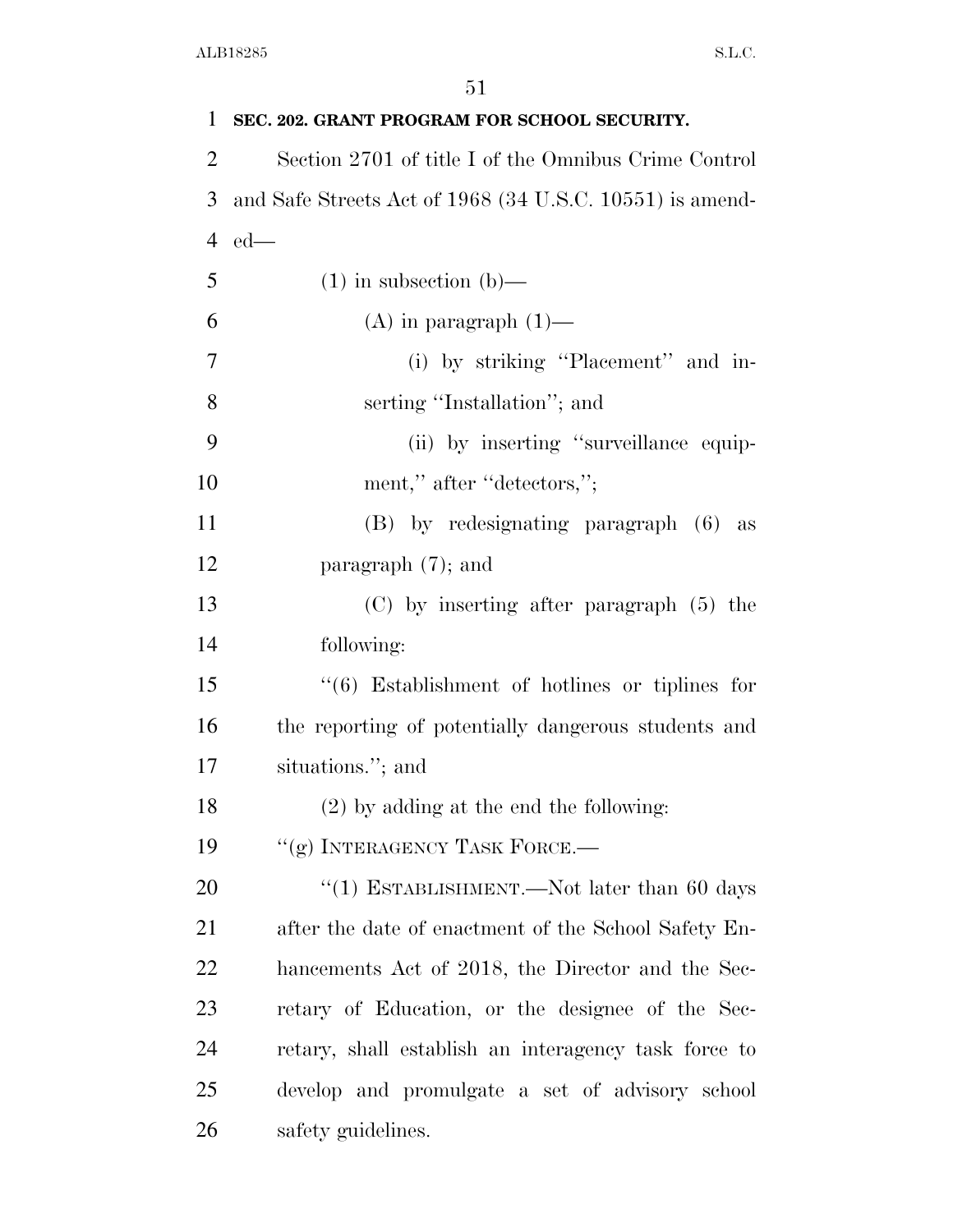1 "(2) PUBLICATION OF GUIDELINES.—Not later than 1 year after the date of enactment of the School Safety Enhancements Act of 2018, the advi- sory school safety guidelines promulgated by the interagency task force shall be published in the Fed-eral Register.

 ''(3) REQUIRED CONSULTATION.—In developing the final advisory school safety guidelines under this subsection, the interagency task force shall consult with stakeholders and interested parties, including parents, teachers, and agencies.''.

#### **SEC. 203. APPLICATIONS.**

 Section 2702(a)(2) of title I of the Omnibus Crime Control and Safe Streets Act of 1968 (34 U.S.C. 15 10552(a)(2)) is amended to read as follows:

16  $\frac{16}{2}$  be accompanied by a report—

- 17 ''(A) signed by the heads of each law en- forcement agency and school district with juris- diction over the schools where the safety im-provements will be implemented; and
- 21 ''(B) demonstrating that each proposed use of the grant funds will be—
- 23  $\frac{1}{2}$  (i) an effective means for improving 24 the safety of 1 or more schools;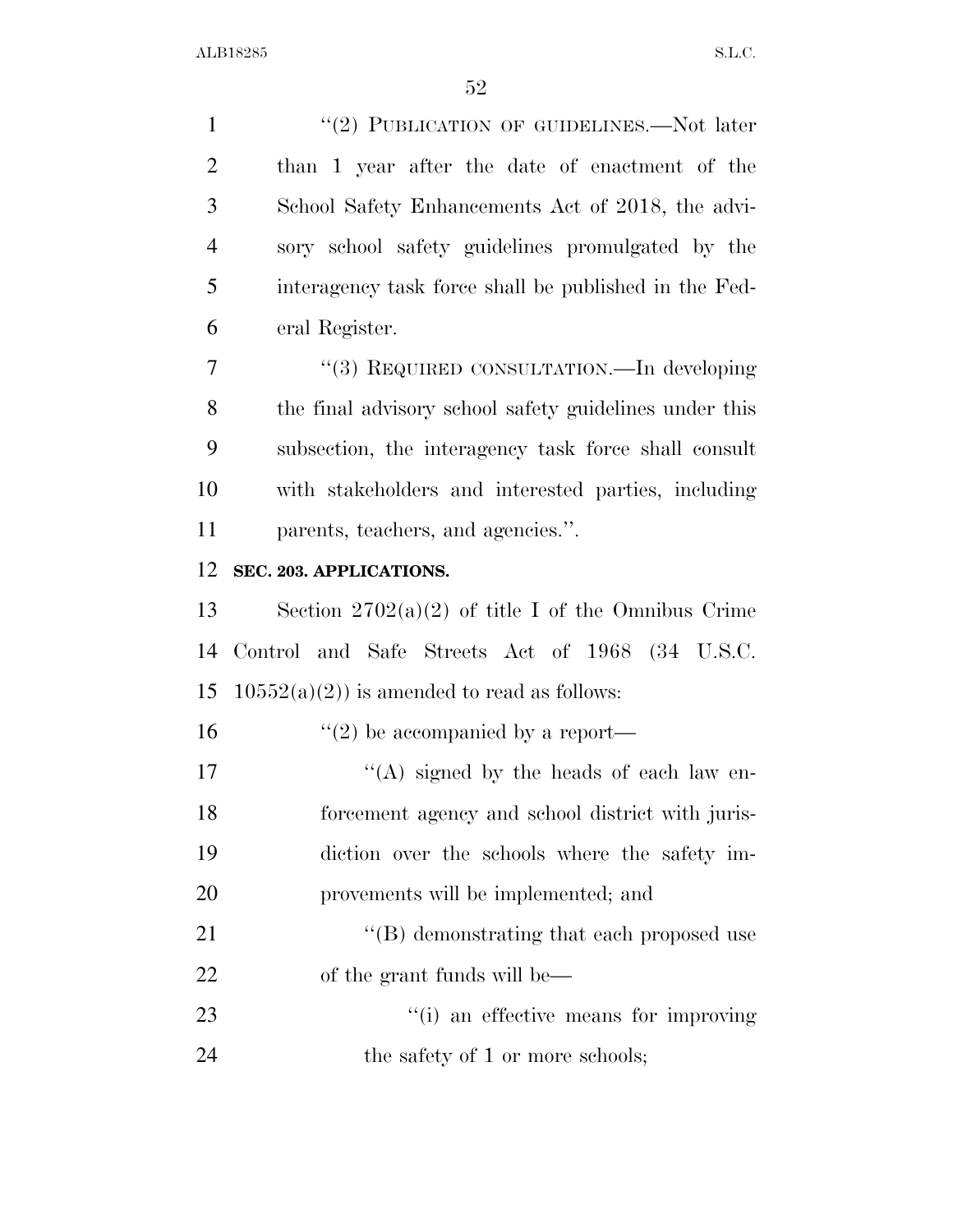1 ''(ii) consistent with a comprehensive approach to preventing school violence; and  $\frac{1}{1}$  individualized to the needs of each school at which those improvements are to be made.''.

#### **SEC. 204. AUTHORIZATION OF APPROPRIATIONS.**

 Section 2705 of title I of the Omnibus Crime Control and Safe Streets Act of 1968 (Public Law 90–351; 114 Stat. 1502) is amended by striking ''2001 through 2009'' and inserting ''2019 through 2028''.

### **SEC. 205. ACCOUNTABILITY.**

 Section 2701 of title I of the Omnibus Crime Control and Safe Streets Act of 1968 (34 U.S.C. 10551), as amended by section 202 of this title, is amended by adding at the end the following:

 ''(h) ACCOUNTABILITY.—All grants awarded by the Attorney General under this part shall be subject to the following accountability provisions:

19 <sup>"</sup>(1) AUDIT REQUIREMENT.

20 "(A) DEFINITION.—In this paragraph, the term 'unresolved audit finding' means a finding in the final audit report of the Inspector Gen- eral of the Department of Justice that the au- dited grantee has utilized grant funds for an unauthorized expenditure or otherwise unallow-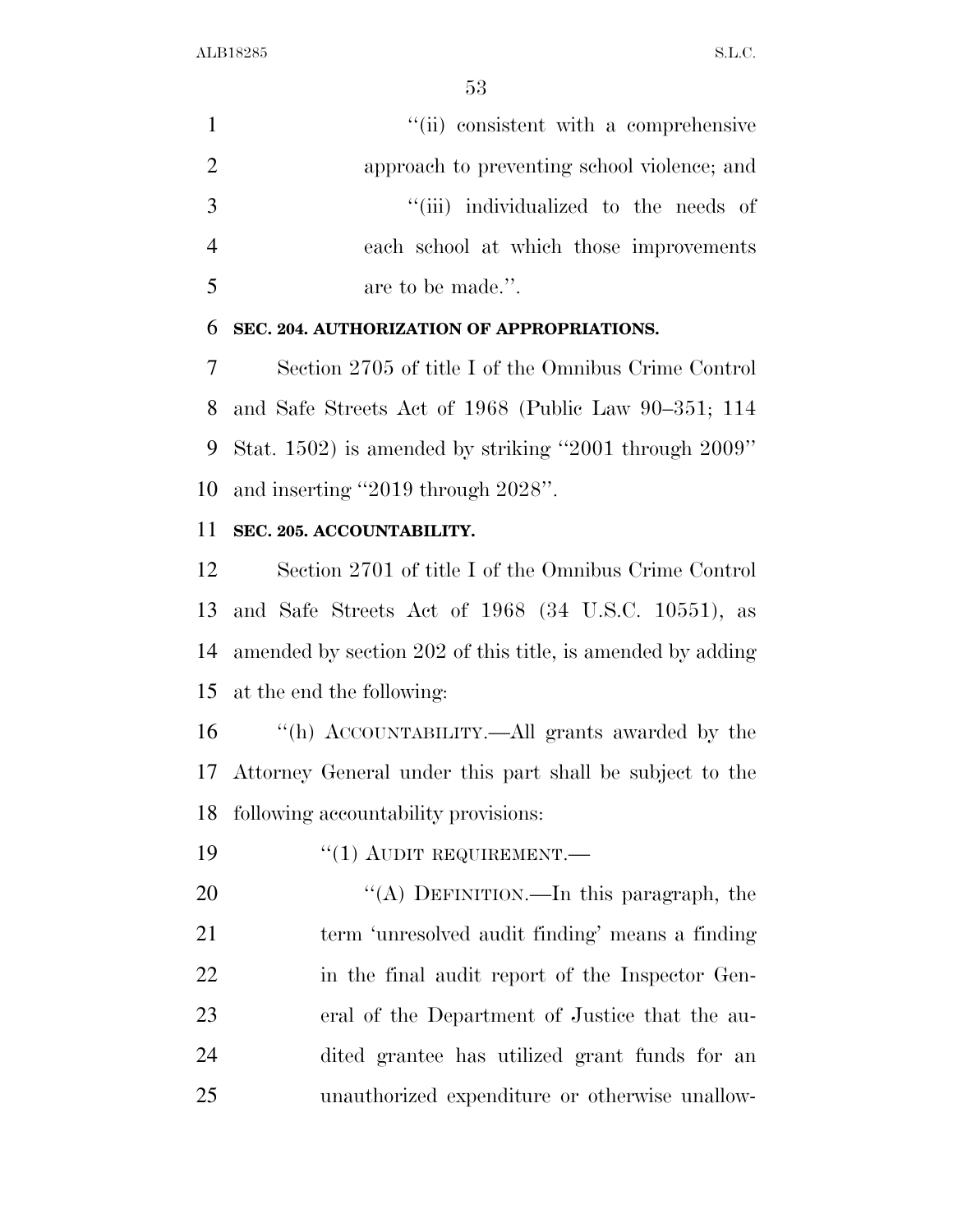able cost that is not closed or resolved within 12 months from the date when the final audit report is issued.

 ''(B) AUDITS.—Beginning in the first fis- cal year beginning after the date of enactment of this subsection, and in each fiscal year there- after, the Inspector General of the Department of Justice shall conduct audits of recipients of grants under this part to prevent waste, fraud, and abuse of funds by grantees. The Inspector General shall determine the appropriate number of grantees to be audited each year.

13 "'(C) MANDATORY EXCLUSION.—A recipi- ent of grant funds under this part that is found to have an unresolved audit finding shall not be eligible to receive grant funds under this part during the first 2 fiscal years beginning after the end of the 12-month period described in subparagraph (A).

20 "'(D) PRIORITY.—In awarding grants under this part, the Attorney General shall give priority to eligible applicants that did not have an unresolved audit finding during the 3 fiscal years before submitting an application for a grant under this part.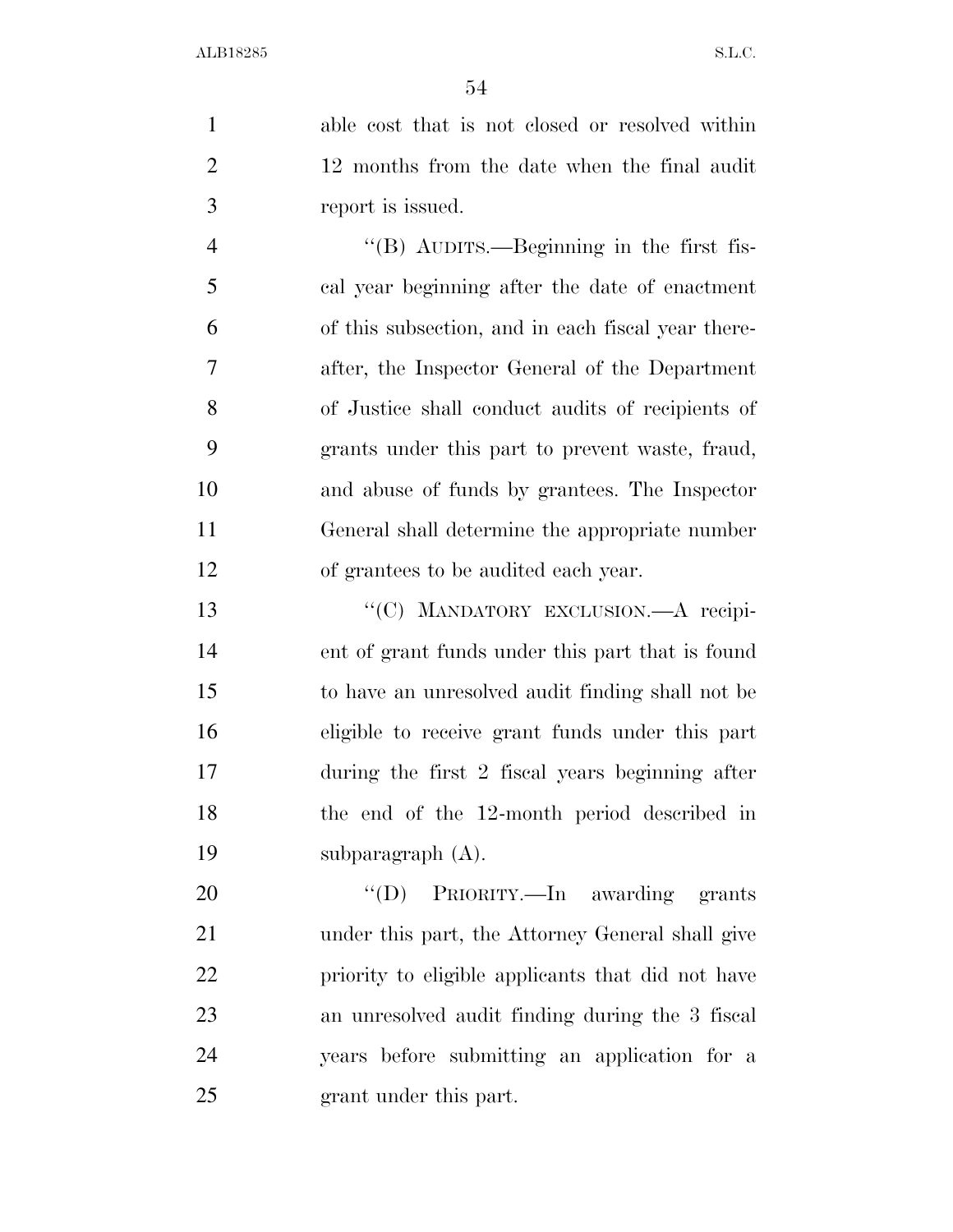| 1              | "(E) REIMBURSEMENT.—If an entity is              |
|----------------|--------------------------------------------------|
| $\overline{2}$ | awarded grant funds under this part during the   |
| 3              | 2-fiscal-year period during which the entity is  |
| $\overline{4}$ | barred from receiving grants under subpara-      |
| 5              | $graph (C)$ , the Attorney General shall—        |
| 6              | "(i) deposit an amount equal to the              |
| 7              | amount of the grant funds that were im-          |
| 8              | properly awarded to the grantee into the         |
| 9              | General Fund of the Treasury; and                |
| 10             | "(ii) seek to recoup the costs of the            |
| 11             | repayment to the fund from the grant re-         |
| 12             | cipient that was erroneously awarded grant       |
| 13             | funds.                                           |
| 14             | "(2) NONPROFIT ORGANIZATION REQUIRE-             |
| 15             | MENTS.-                                          |
| 16             | "(A) DEFINITION.—For purposes of this            |
| 17             | paragraph and the grant programs under this      |
| 18             | part, the term 'nonprofit organization' means    |
| 19             | an organization that is described in section     |
| 20             | $501(c)(3)$ of the Internal Revenue Code of 1986 |
| 21             | and is exempt from taxation under section        |
| 22             | $501(a)$ of such Code.                           |
| 23             | "(B) PROHIBITION.—The Attorney Gen-              |
| 24             | eral may not award a grant under this part to    |
| 25             | a nonprofit organization that holds money in     |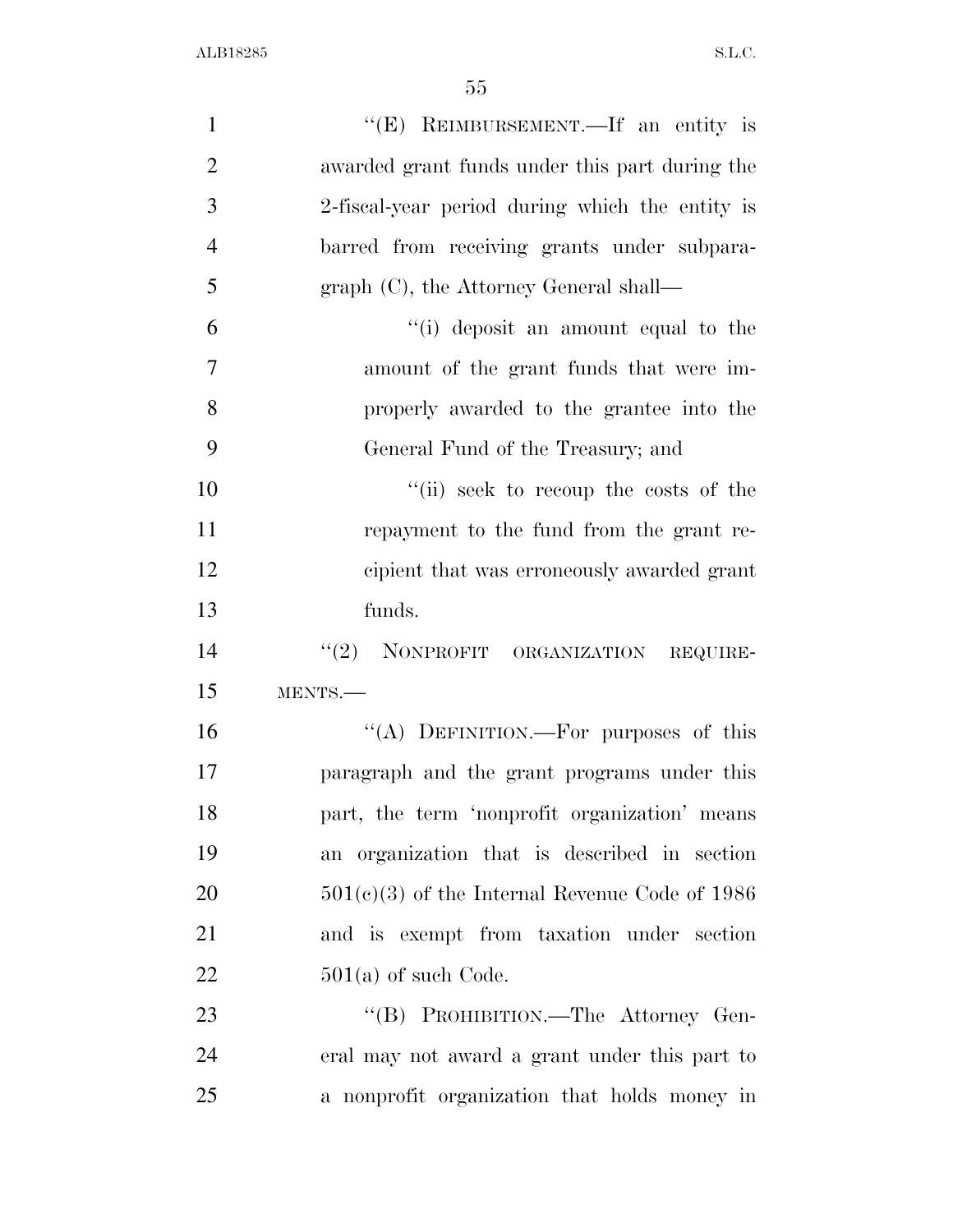offshore accounts for the purpose of avoiding paying the tax described in section 511(a) of the Internal Revenue Code of 1986.

 ''(C) DISCLOSURE.—Each nonprofit orga- nization that is awarded a grant under this part and uses the procedures prescribed in regula- tions to create a rebuttable presumption of rea- sonableness for the compensation of its officers, directors, trustees and key employees, shall dis- close to the Attorney General, in the application 11 for the grant, the process for determining such compensation, including the independent per- sons involved in reviewing and approving such compensation, the comparability data used, and contemporaneous substantiation of the delibera-16 tion and decision. Upon request, the Attorney General shall make the information disclosed under this subparagraph available for public in-spection.

20 "(3) CONFERENCE EXPENDITURES.—

21 "(A) LIMITATION.—No amounts author- ized to be appropriated to the Department of Justice under this part may be used by the At- torney General, or by any individual or entity awarded discretionary funds through a coopera-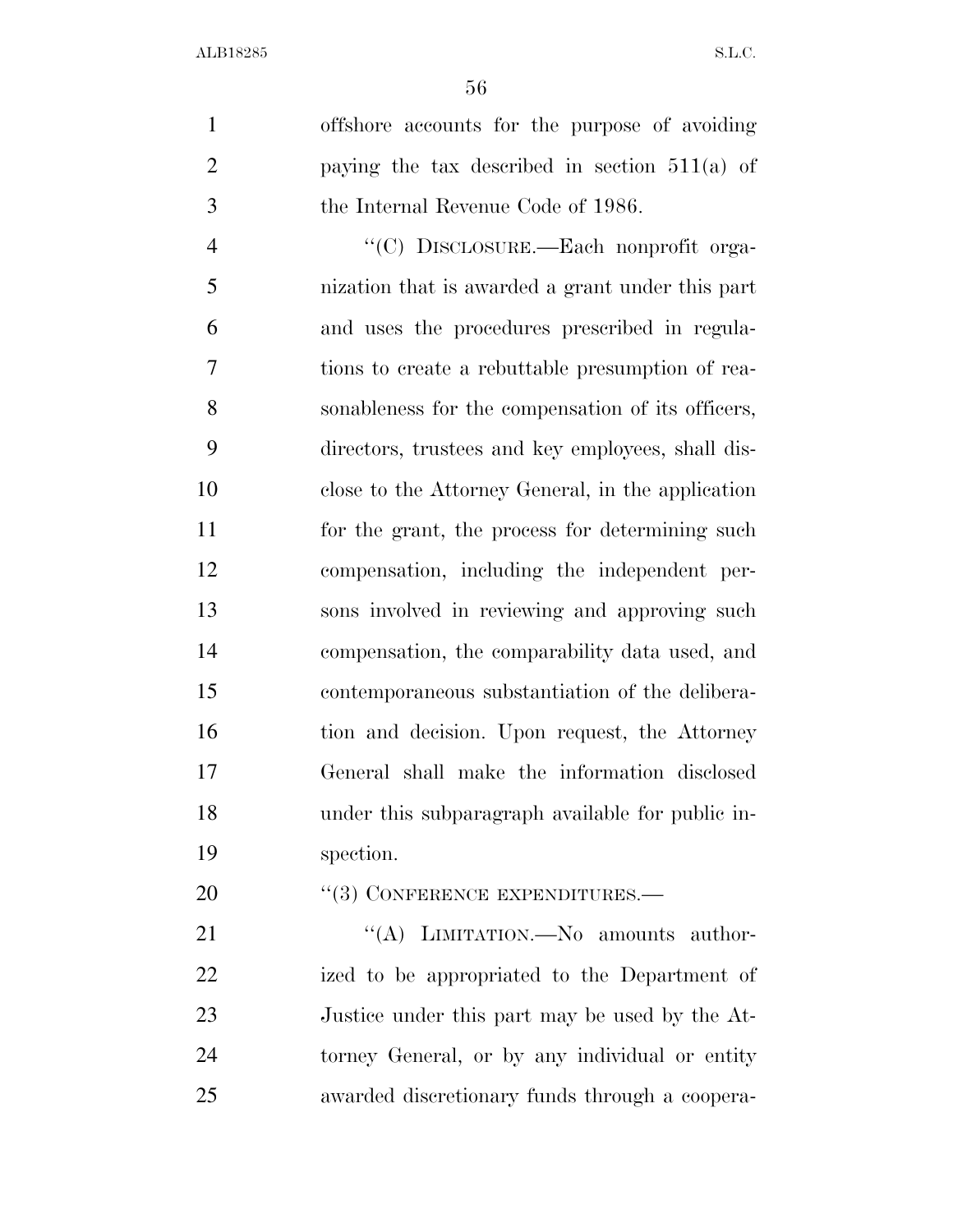1 tive agreement under this part, to host or sup- port any expenditure for conferences that uses more than \$20,000 in funds made available by the Department of Justice, unless the Deputy Attorney General or such Assistant Attorney Generals, Directors, or principal deputies as the Deputy Attorney General may designate, pro- vides prior written authorization that the funds may be expended to host the conference. 10 "(B) WRITTEN APPROVAL.—Written ap-

 proval under subparagraph (A) shall include a written estimate of all costs associated with the conference, including the cost of all food, bev- erages, audio-visual equipment, honoraria for speakers, and entertainment.

 $C$  (C) REPORT.—The Deputy Attorney Gen- eral shall submit an annual report to the Com- mittee on the Judiciary of the Senate and the Committee on the Judiciary of the House of Representatives on all conference expenditures approved under this paragraph.

 ''(4) ANNUAL CERTIFICATION.—Beginning in the first fiscal year beginning after the date of en- actment of this subsection, the Attorney General shall submit, to the Committee on the Judiciary and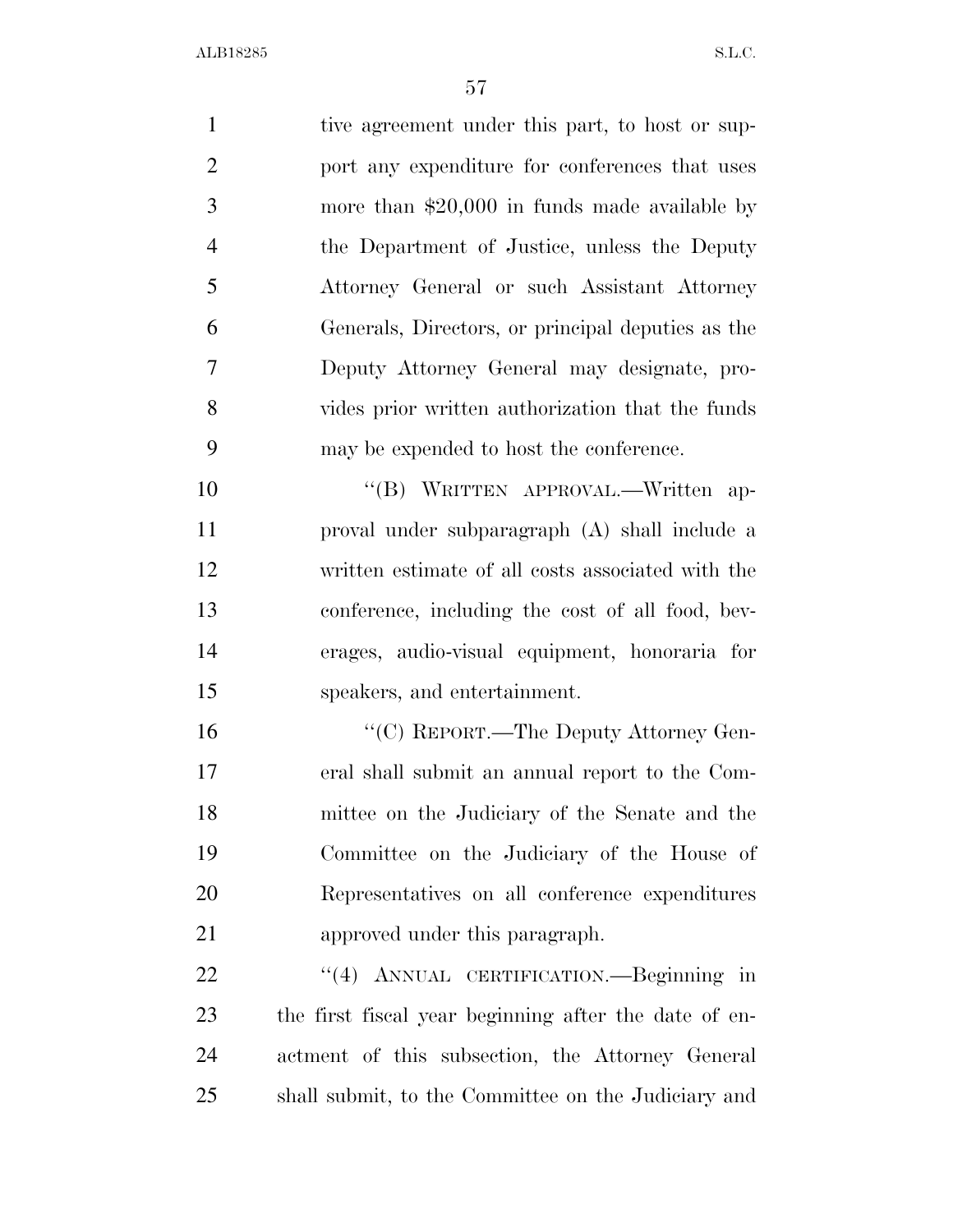| $\mathbf{1}$   | the Committee on Appropriations of the Senate and        |
|----------------|----------------------------------------------------------|
| $\overline{2}$ | the Committee on the Judiciary and the Committee         |
| 3              | on Appropriations of the House of Representatives,       |
| $\overline{4}$ | an annual certification—                                 |
| 5              | $\lq\lq$ indicating whether—                             |
| 6              | "(i) all audits issued by the Office of                  |
| 7              | the Inspector General under paragraph (1)                |
| 8              | have been completed and reviewed by the                  |
| 9              | appropriate Assistant Attorney General or                |
| 10             | Director;                                                |
| 11             | "(ii) all mandatory exclusions required                  |
| 12             | under paragraph $(1)(C)$ have been issued;               |
| 13             | and                                                      |
| 14             | "(iii) all reimbursements required                       |
| 15             | under paragraph $(1)(E)$ have been made;                 |
| 16             | and                                                      |
| 17             | $\lq\lq (B)$ that includes a list of any grant re-       |
| 18             | cipients excluded under paragraph (1) from the           |
| 19             | previous year.".                                         |
| 20             | SEC. 206. PREVENTING DUPLICATIVE GRANTS.                 |
| 21             | Section 1701 of title I of the Omnibus Crime Control     |
| 22             | and Safe Streets Act of 1968 (34 U.S.C. 10381) is amend- |
| 23             | ed by adding at the end the following:                   |
| 24             | "(1) PREVENTING DUPLICATIVE GRANTS.-                     |